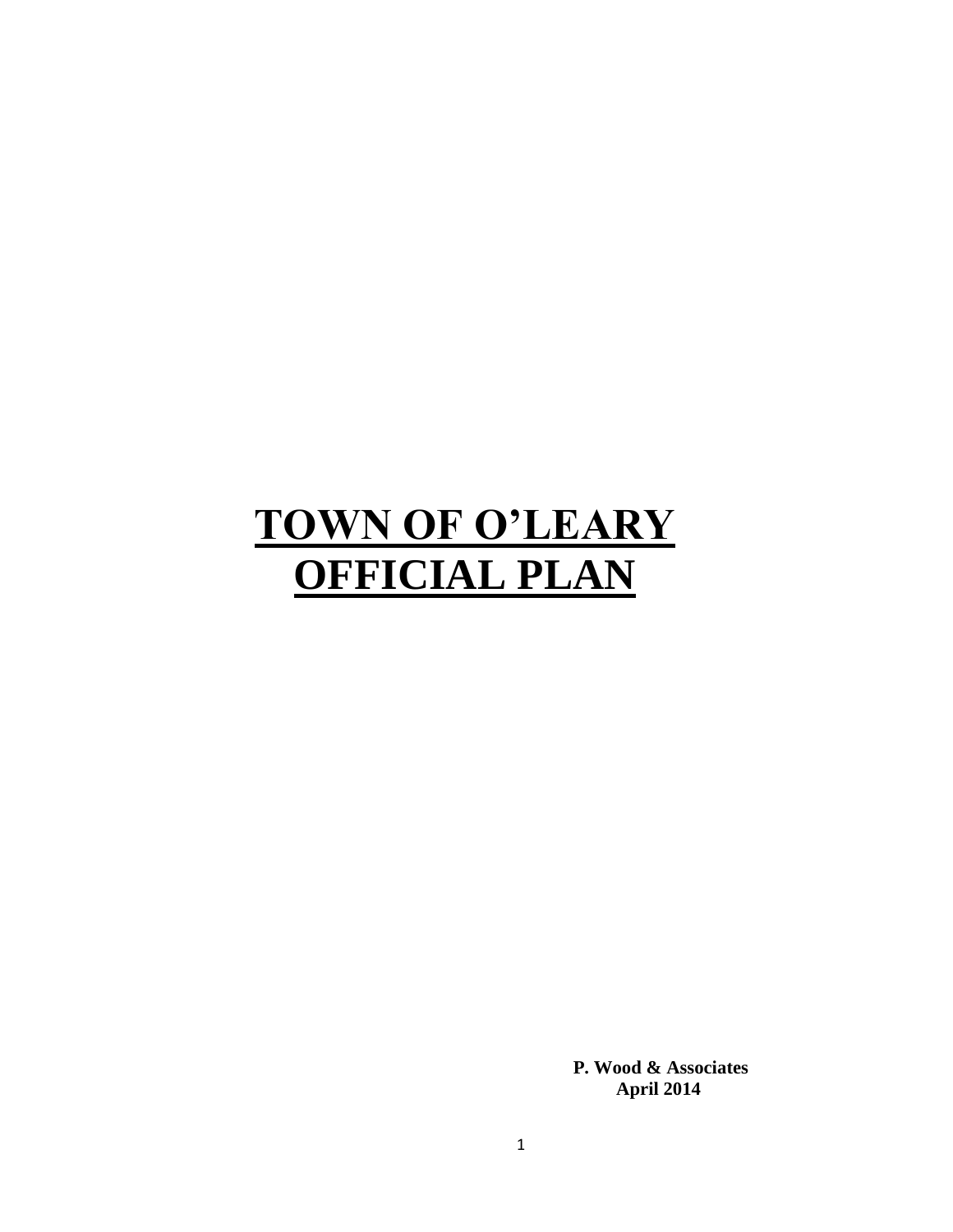# **TITLE TABLE OF CONTENTS Page**

| 1.0 |                  | <b>INTRODUCTION</b>                              | 5                |
|-----|------------------|--------------------------------------------------|------------------|
|     | 1.1              | <b>Purpose</b>                                   | 5                |
|     | 1.2              | <b>Planning Area</b>                             | 5                |
|     | 1.3              | <b>Legal Enablement</b>                          | 5                |
|     | 1.4              | <b>Time Frame</b>                                | 6                |
|     |                  | 1.5 Plan Content                                 | 6                |
|     |                  | <b>1.6 Official Plan Review</b>                  | 7                |
| 2.0 |                  | THE TOWN OF O'LEARY                              | 8                |
|     | 2.1              | <b>Historical Background</b>                     | 8                |
|     | $2.2\phantom{0}$ | <b>Municipal Organization</b>                    | 9                |
|     | 2.3              | <b>Site and Situation</b>                        | $\boldsymbol{9}$ |
|     |                  | $Map 1 - Location$                               | 11               |
|     | 2.4              | <b>Population</b>                                | 12               |
|     |                  | Table 1 - Town of O'Leary Population             | 12               |
|     |                  | Table 2 – Town of O'Leary Age Characteristics    | 13               |
|     | 2.5              | <b>Present Land Use</b>                          | 13               |
|     |                  | 2.5.1 General                                    | 13               |
|     |                  | 2.5.2 Residential                                | 14               |
|     |                  | Map 2 – Present Land Use                         | 15               |
|     |                  | <b>2.5.3 Rural Resource</b>                      | 16               |
|     |                  | 2.5.4 Commercial and Industrial                  | 16               |
|     |                  | 2.5.5 Institutional                              | 16               |
|     |                  | <b>2.5.6 Parks and Recreation</b>                | 17               |
|     | 2.6              | <b>Building Permit Activity</b>                  | 17               |
|     |                  | Table 3 – Town of O'Leary Annual Development     |                  |
|     |                  | <b>Levels 1986-2012</b>                          | 18               |
|     | $2.7^{\circ}$    | The Local Economy – O'Leary and its Service Area | 19               |
|     | 2.8              | <b>Transportation</b>                            | 20               |
|     | 2.9              | <b>Municipal Affairs</b>                         | 20               |
|     |                  | <b>2.9.1 Sanitary Sewer</b>                      | 20               |
|     |                  | 2.9.2 Central Water                              | 21               |
|     |                  | <b>2.9.3 Fire Protection</b>                     | 21               |
|     |                  | <b>2.9.4 Police Protection</b>                   | 21               |
|     |                  | 2.9.5 Solid Waste Management & Recycling         | 21               |
|     |                  | 2.9.6 Social and Recreation                      | 21               |
| 3.0 |                  | <b>ENVIRONMENT</b>                               | 22               |
|     | 3.1              | <b>Surface Water and Groundwater</b>             | 22               |
| 4.0 |                  | <b>FUTURE DEVELOPMENT GOALS</b>                  | 22               |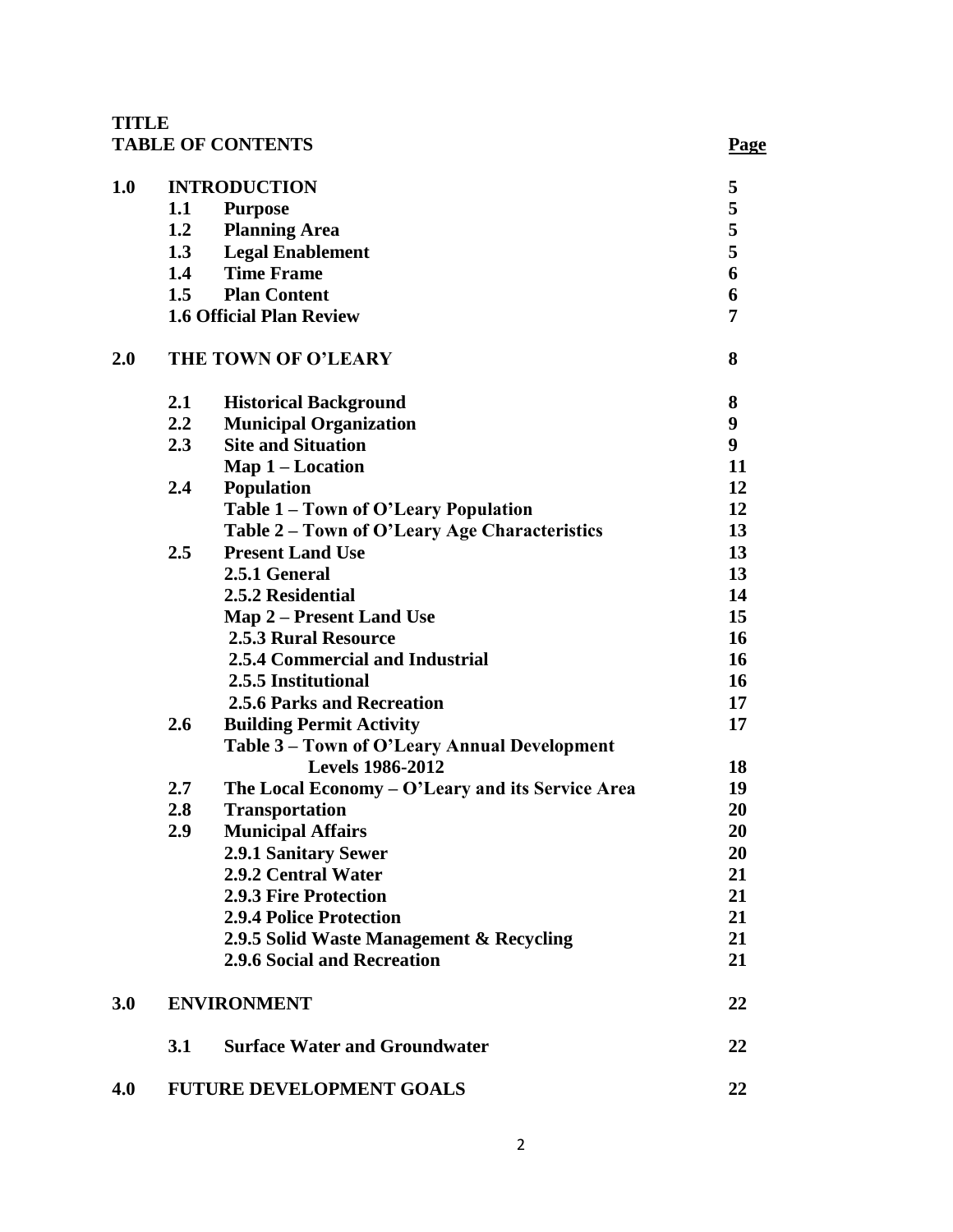|     | 4.1 | <b>Introduction</b>        |                                               | 22              |
|-----|-----|----------------------------|-----------------------------------------------|-----------------|
|     | 4.2 |                            | <b>Future Development Concept</b>             | 23              |
|     | 4.3 | Goals                      |                                               | 23              |
|     |     | 4.3.1 General              |                                               | 24              |
|     |     | <b>4.3.2 Social</b>        |                                               | 24              |
|     |     | 4.3.3 Economic             |                                               | 24              |
|     |     | 4.3.4 Physical             |                                               | 24              |
|     |     | <b>4.3.5 Environmental</b> |                                               | 25              |
| 5.0 |     |                            | <b>OBJECTIVES, POLICIES AND PLAN ACTIONS</b>  | 25              |
|     | 5.1 | <b>Introduction</b>        |                                               | 25              |
|     | 5.2 | <b>Residential</b>         |                                               | 25              |
|     |     | <b>Objectives</b>          |                                               | 26              |
|     |     | <b>Policy PR-1</b>         | <b>Zoning</b>                                 | 26              |
|     |     | <b>Policy PR-2</b>         | <b>Residential Development Standards</b>      | 27              |
|     |     | <b>Policy PR-3</b>         | <b>Accessory Apartments</b>                   | 28              |
|     |     | <b>Policy PR-4</b>         | <b>In-Home Occupations</b>                    | 28              |
|     |     | <b>Policy PR-5</b>         | <b>Bed &amp; Breakfast</b>                    | 28              |
|     |     | <b>Policy PR-6</b>         | <b>Prefabricated Homes</b>                    | 29              |
|     |     | <b>Policy PR-7</b>         | <b>Housing Development &amp; Promotion</b>    | 29              |
|     | 5.3 | <b>Commercial</b>          |                                               | 30              |
|     |     | <b>Objectives</b>          |                                               | 31              |
|     |     | <b>Policy PC-1</b>         | <b>Zoning</b>                                 | 31              |
|     |     | <b>Policy PC-2</b>         | <b>Buffers</b>                                | 32              |
|     |     |                            | <b>Policy PC-3</b> Core Area Development Plan | 32              |
|     |     | <b>Policy PC-4</b>         | <b>New Retail Space</b>                       | 33              |
|     |     | <b>Policy PC-5</b>         | <b>Tourism Development</b>                    | 33              |
|     |     | <b>Policy PC-6</b>         | <b>Signage</b>                                | 34              |
|     | 5.4 | <b>Industrial</b>          |                                               | 34              |
|     |     | <b>Objectives</b>          |                                               | 34              |
|     |     | <b>Policy PM-1 Zoning</b>  |                                               | 35              |
|     | 5.5 | <b>Agriculture</b>         |                                               | 35 <sub>1</sub> |
|     |     | <b>Objectives</b>          |                                               | 36              |
|     |     | <b>Policy PA-1 Zoning</b>  |                                               | 36              |
|     |     |                            | <b>Policy PA-2 Livestock Operations</b>       | 36              |
|     |     |                            | <b>Policy PA-3 Riparian Zones</b>             | 37              |
|     | 5.6 | <b>Transportation</b>      |                                               | 37              |
|     |     | <b>Objectives</b>          |                                               | 37              |
|     |     | <b>Policy PT-1 Access</b>  |                                               | 38              |
|     |     | <b>Policy PT-2</b>         | Maintenance                                   | 38              |
|     | 5.7 | <b>Environment</b>         |                                               | 38              |
|     |     | <b>Objectives</b>          |                                               | 39              |
|     |     | <b>Policy PE-1</b>         | <b>Individual Wells</b>                       | 39              |
|     |     | <b>Policy PE-2</b>         | <b>Point Sources of Pollution</b>             | 39              |
|     |     |                            | <b>Policy PE-3</b> Central Services           | 40              |
|     |     |                            |                                               |                 |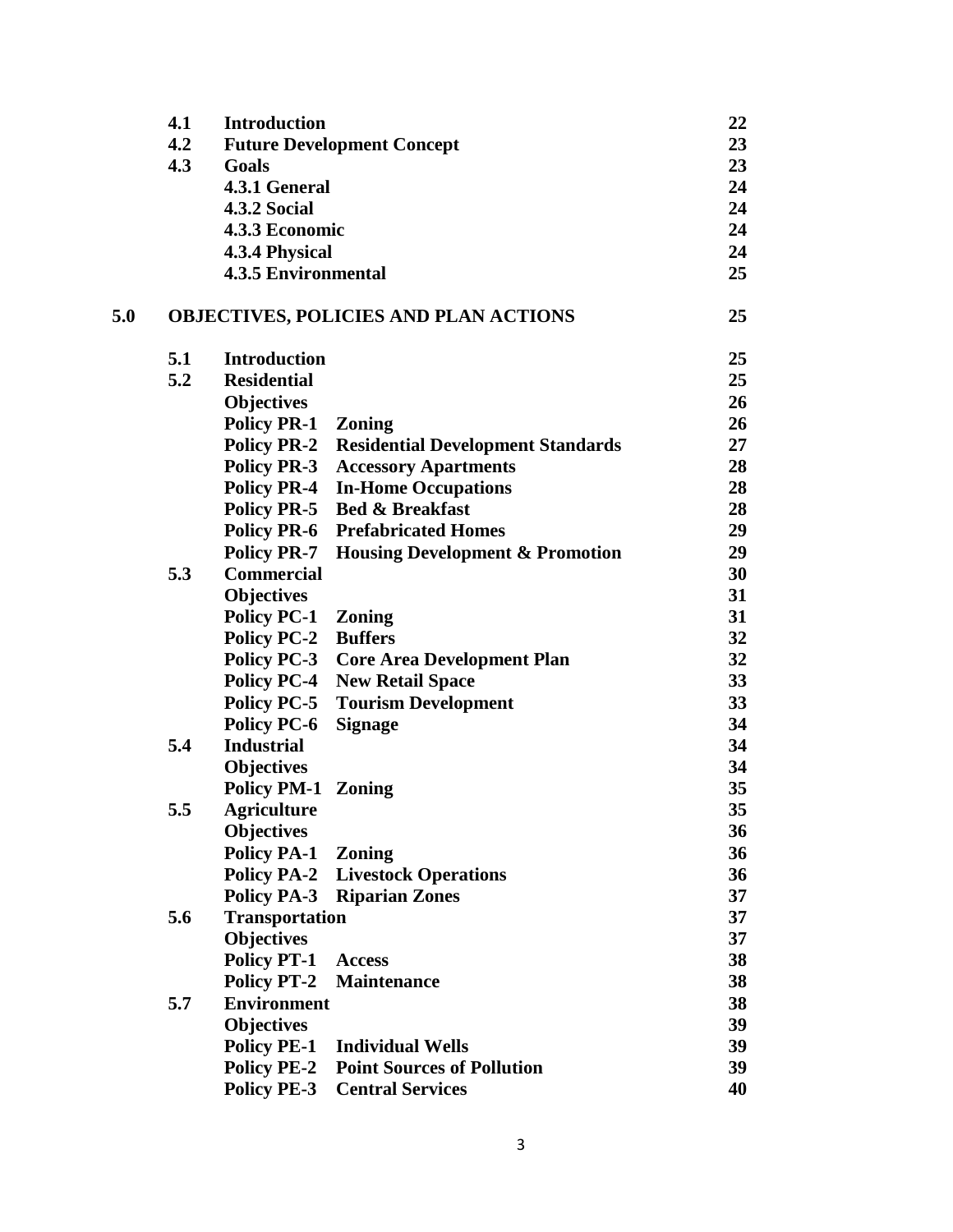|     | <b>Policy PE-4</b> Alternate Energy Systems              | 40                                                                      |
|-----|----------------------------------------------------------|-------------------------------------------------------------------------|
|     |                                                          | 40                                                                      |
|     | Map 3 – General Land Use Plan                            | 42                                                                      |
|     |                                                          | 43                                                                      |
| 7.1 | <b>Administration</b>                                    | 43                                                                      |
| 7.2 | <b>Development Bylaw</b>                                 | 43                                                                      |
|     | <b>Approval of Development or Change of Use</b><br>7.2.1 | 43                                                                      |
|     | <b>7.2.2 Development Agreements</b>                      | 44                                                                      |
|     | 7.2.3 Variances                                          | 44                                                                      |
| 7.3 | <b>Budgeting</b>                                         | 44                                                                      |
|     | 7.3.1 Budget Policies                                    | 44                                                                      |
| 7.4 | <b>Review</b>                                            | 45                                                                      |
|     |                                                          | 45                                                                      |
| 7.6 | <b>Appeal Procedure</b>                                  | 45                                                                      |
|     |                                                          | <b>GENERAL LAND USE PLAN</b><br><b>IMPLEMENTATION</b><br>7.5 Amendments |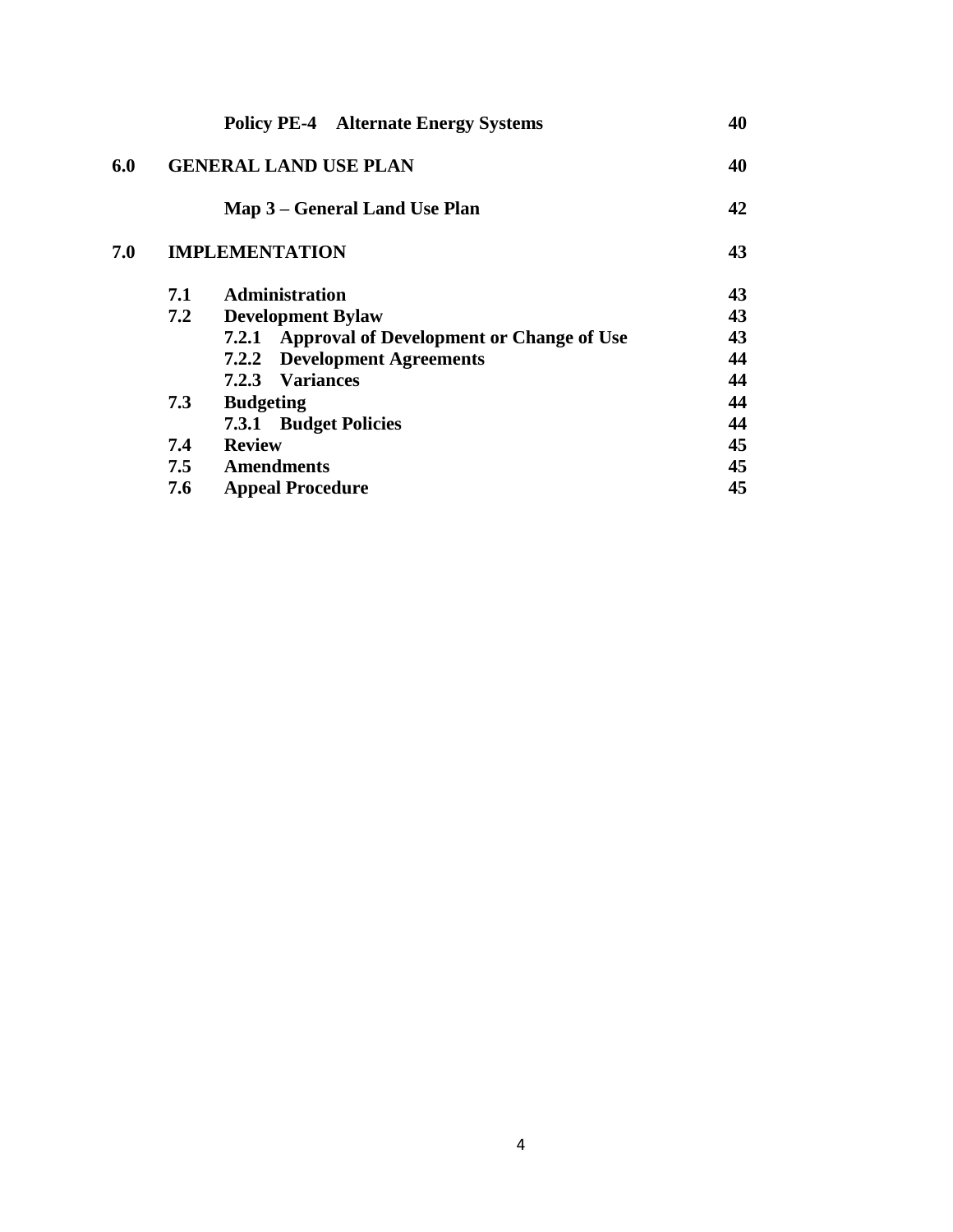#### **1.0 INTRODUCTION**

# **1.1 PURPOSE**

The Official Plan for the Town of O'Leary is a formalized statement of Goals, Objectives, Policies and Plan Actions approved by Council concerning the nature, extent and pattern of land use and development within the Community until the year 2029.

The Town's Goals as set out in the Plan indicate overall policy direction while the Objectives and Policies deal with specific topics and issues. Plan Actions are statements indicating specific initiatives or directions which will be undertaken to implement the Plan's Policies and Objectives.

The Official Plan guides the physical, social and economic development of the Community. It provides the policy framework for the Community of O'Leary Zoning and Subdivision Control (Development) Bylaw and policy direction for Council's actions in relation to: economic development initiatives; public works; social programs; municipal services; environmental standards; and fiscal management.

# **1.2 PLANNING AREA**

The Official Plan covers all the geographical area contained within the legal municipal boundaries of the Town of O'Leary. Although the Official Plan can only control those matters which arise within the Community's legal boundaries, consideration must also be given to what is happening in adjacent municipalities and, indeed, the West Prince Area and the Province as a whole.

# **1.3 LEGAL ENABLEMENT**

The Town of O'Leary derives the majority of its powers from the *Planning Act* and the *Municipalities Act*. The *Planning Act* empowers Council to appoint a planning board, adopt an Official Plan and subsequently adopt land use control bylaws. The *Municipalities*  Act empowers the community to make bylaws and/or develop programs and strategies which help, in part, to implement other aspects of the Official Plan.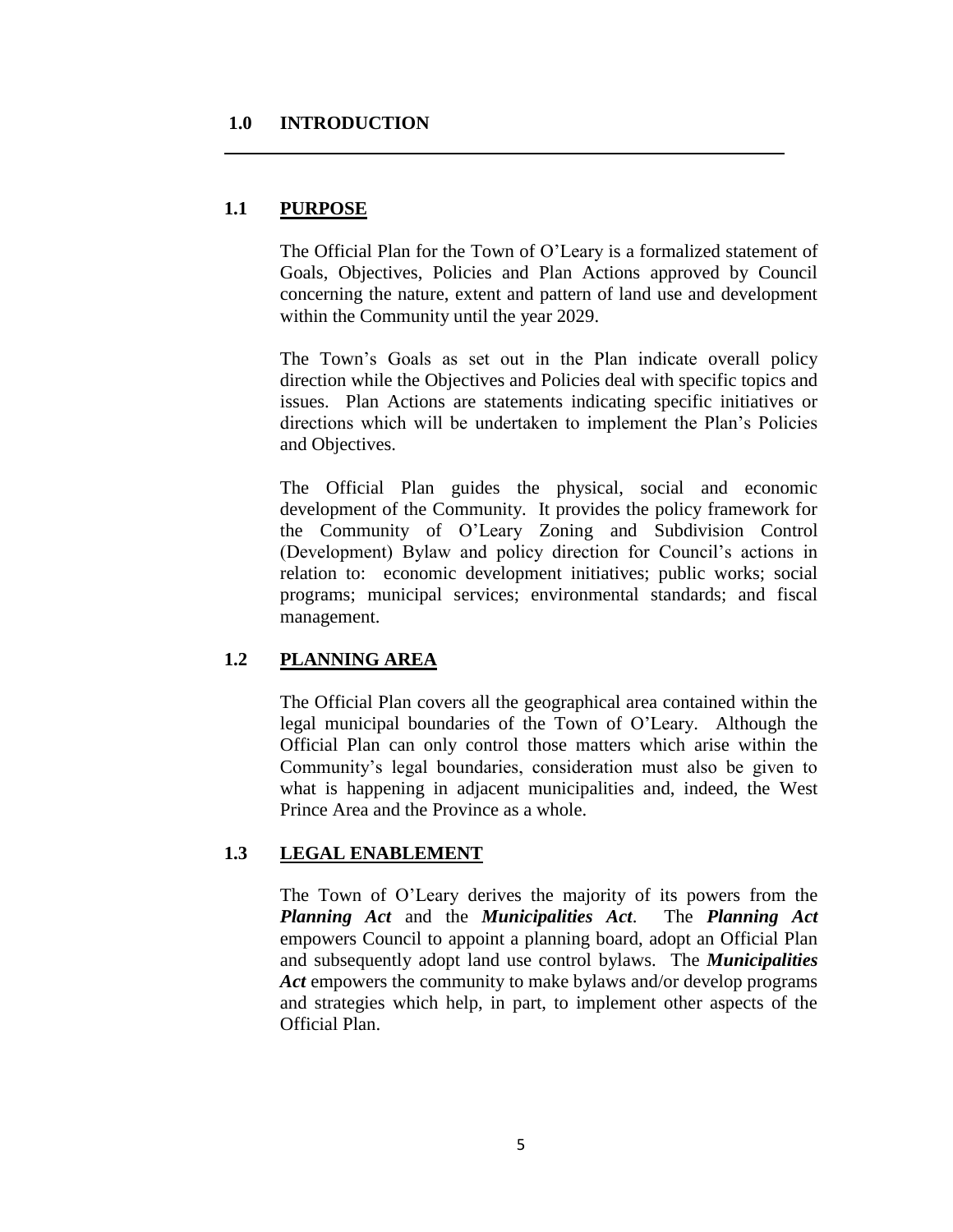# **1.4 TIME FRAME**

The Official Plan will guide the physical, social and economic development of O'Leary until the year 2029. Periodic reviews will take place as required, but the reviews must occur at least once every 5 years pursuant to the requirements of the *Planning Act*.

# **1.5 PLAN CONTENT**

The *Planning Act, R.S.P.E.I., 1988, Cap P-8,* requires that an Official Plan shall include:

- a statement of economic, physical, social and environmental objectives;
- a statement of policies for future land use, management and development, expressed with reference to a specified period not exceeding fifteen years;
- proposals for its implementation, administration and the periodic review of the extent to which the objectives are achieved.

This document contains six sections:

- 1) Introduction
- 2) The Town of O'Leary
- 3) Future Development Goals
- 4) Objectives, Policies and Plan Actions
- 5) General Land Use Plan; and
- 6) Implementation

The first section deals with the purpose, scope and legal enablement for the Official Plan. The second section summarizes the background studies and provides a description of the physical, social and economic characteristics of the Town. The third section provides a broad summary of how the Town desires to see its development unfold in the future. The fourth section is the core of the document, stating objectives, policies and intended actions for specific topics. The fifth section includes the General Land Use Plan or Official Plan Map. The last section sets out the process for administering and implementing the Official Plan and Development Bylaw.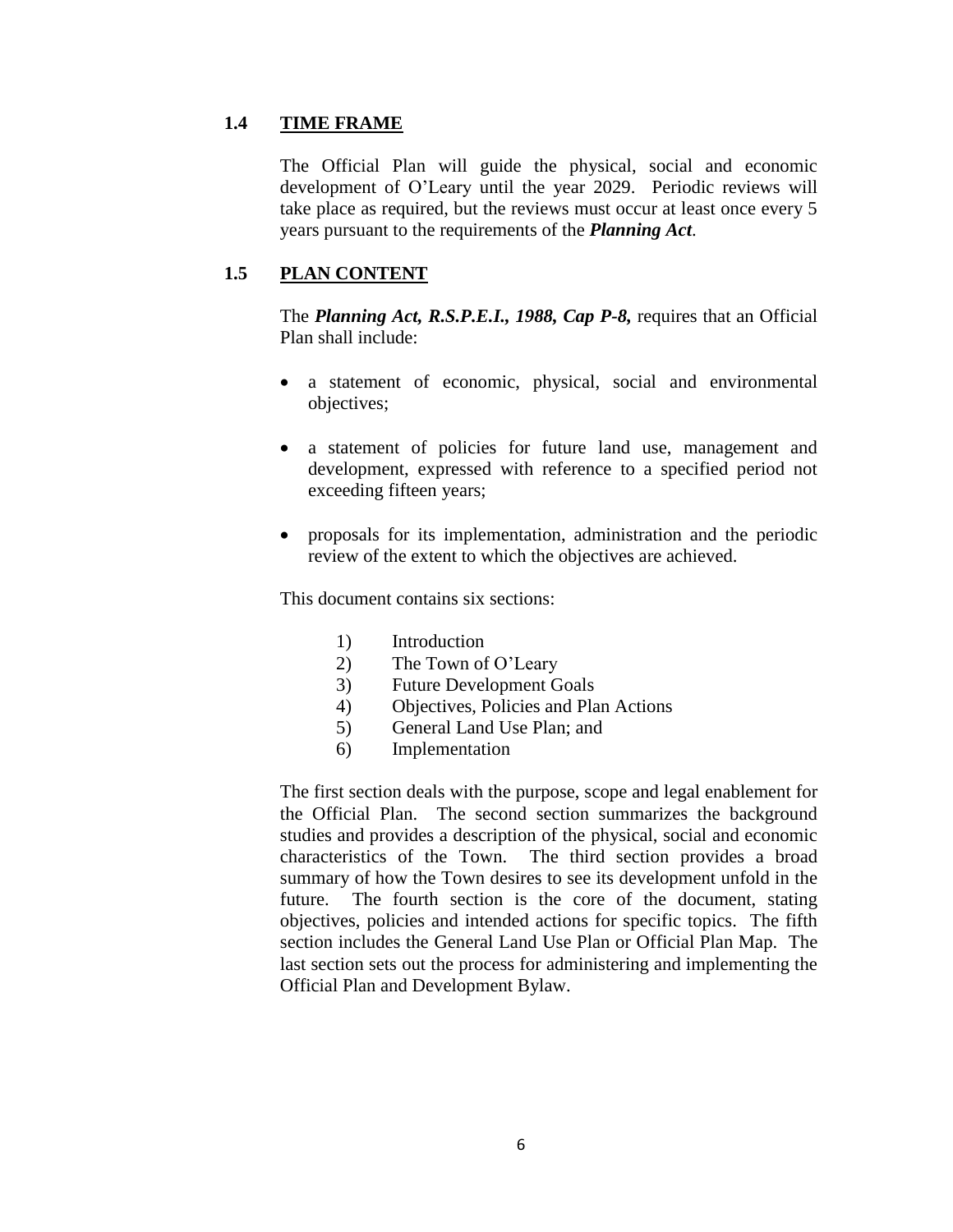#### **1.6 OFFICIAL PLAN REVIEW**

An Official Plan is intended to be a dynamic planning tool and is therefore subject to periodic review and/or amendment. The Village of O'Leary appointed its first Planning Board in 1985. The first Official Plan was completed and adopted in 1990. A comprehensive review of this Plan was performed in 2000 and a revised Official Plan adopted at that time, together with a revised Zoning and Subdivision Control Bylaw. This document, therefore, represents the third Official Plan for the Town of O'Leary.

While there has not been a significant amount of development occur in O'Leary since 2000, Planning Board determined that the current Official Plan did not meet the standards which have been established in other municipalities across Prince Edward Island and a relatively comprehensive upgrading was recommended. A major upgrading of the Zoning and Subdivision Control Bylaw was also recommended.

#### Current Review

The review of the 2000 Official Plan commenced in 2013 as per the requirements of Section 15.1 (1) of the *PEI Planning Act*. A consultant was retained to undertake the review and a new Planning Board was appointed as per Section 9(2) of the Act. Funding assistance was received from the Federally and Provincially funded Capacity Building Fund administered by the Provincial Infrastructure Secretariat Office. The Planning Board held a series of meetings to identify a direction for various plan review topics for the consultant.

A current land use survey was performed to obtain current land use information.

Background studies were undertaken to obtain demographic and social information as well as information from agencies and operations that supply services to the Town.

A public meeting was held to obtain public input into the planning process. A portion of this meeting included an exercise in community goal and action formulation concerning the topics of residential, municipal services, recreation and environmental issues.

As part of the public consultation process, two separate newsletters were prepared highlighting the various stages of the planning process and summarizing land use and development issues as they arose.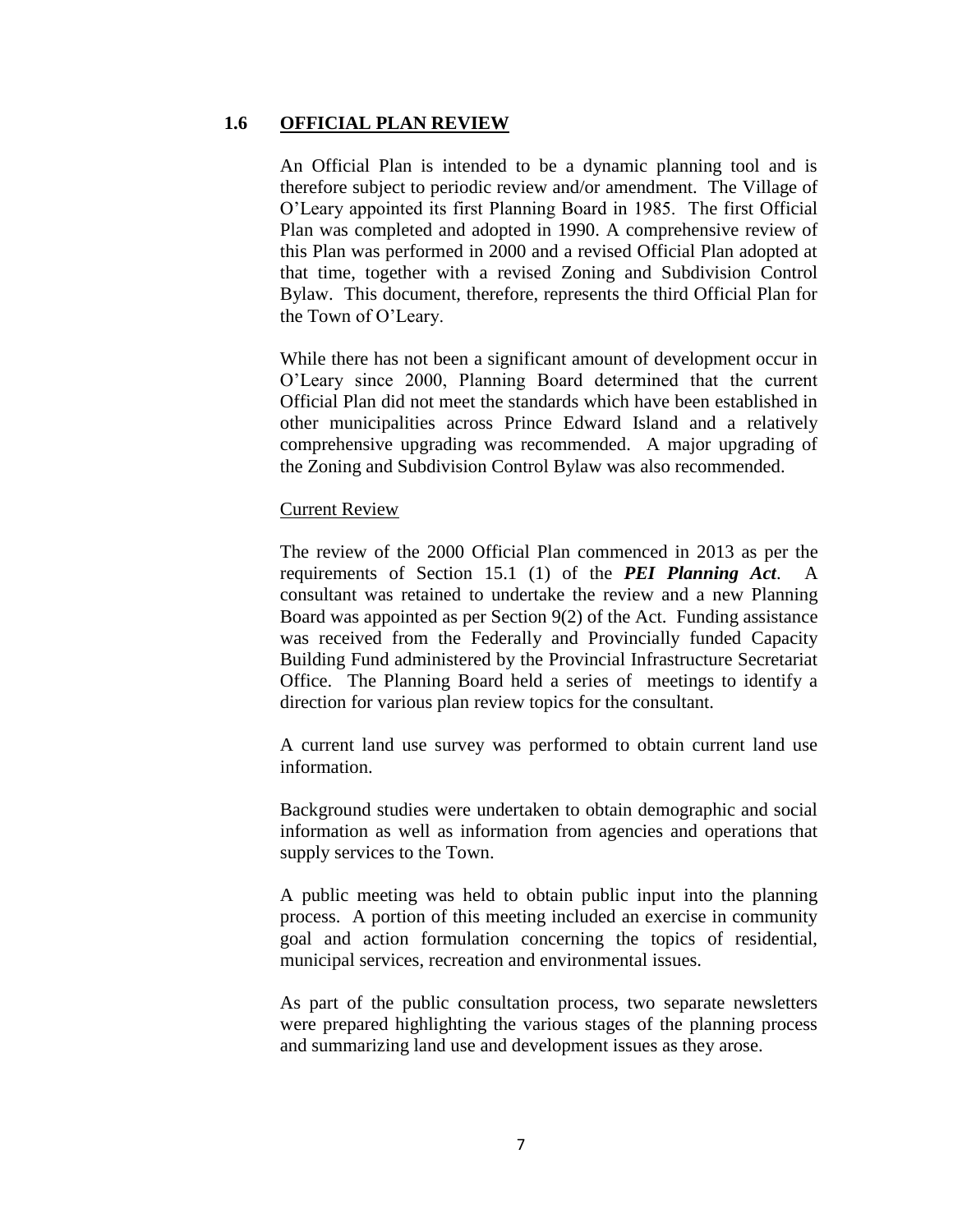## **2.0 THE TOWN OF O'LEARY**

#### **2.1 HISTORICAL BACKGROUND**

Well over 100 years ago the Village of O'Leary was born when the western Prince County rail system was laid. O'Leary station was built at the location where the rail crossed the O'Leary Road. That location has not changed to this very day.

By the time the Island's 1880 Meacham's Atlas was being produced, the railway lands had been developed to include a siding and two spur lines opposite the main station. In addition to the station building, the railroad company constructed a coal shed and a water tank. All of these facilities were shown in the Atlas.

The Village quickly developed into a service centre for the area. The spur lines were used to serve James Barclay's stream-driven sawmill and warehouse north of the O'Leary Road. They also served the Post Office, then managed by John Frost.

On the south side of O'Leary Road, Robert Ellis and a Ramsay-Barclay enterprises both built stores, and John MacDonald set up a cooperage. Thus began the first manufacturing, trade and commerce in O'Leary.

The earliest residents of the Village came from a variety of places. Hugh and Charles Murray moved in from Bedeque, and David and Lorenzo Ramsay from Port Hill. O'Leary's first tailor was William Jelley. Robert Ellis moved in from Springfield West to open his store. Thomas Robinson came from Unionvale with his family, and the Dickens family came from the eastern part of the Province to open O'Leary's first blacksmith shop.

Two names which are significant in the history of O'Leary Station are Peter N. Pate and James Barclay. Barclay came to O'Leary from Ellerslie and brought his bride from Bedeque. He owned a store in partnership with D.C. Ramsay and a railroad siding warehouse. He also built the Willow Hotel . Peter Pate moved in 1888 from West River. At various times he owned a store, cannery, machine shop and cooperage. He also served for a time as Justice of the Peace and Magistrate for Prince County. He opened the first bank in O'Leary – the Bank of New Brunswick. Entrepreneurs such as Barclay and Pate helped O'Leary to quickly establish itself as a robust new community.

In addition to its entrepreneurs, O'Leary also had the good fortune to attract vigorous medical men. In 1886, Dr. Daniel McLaughlin came to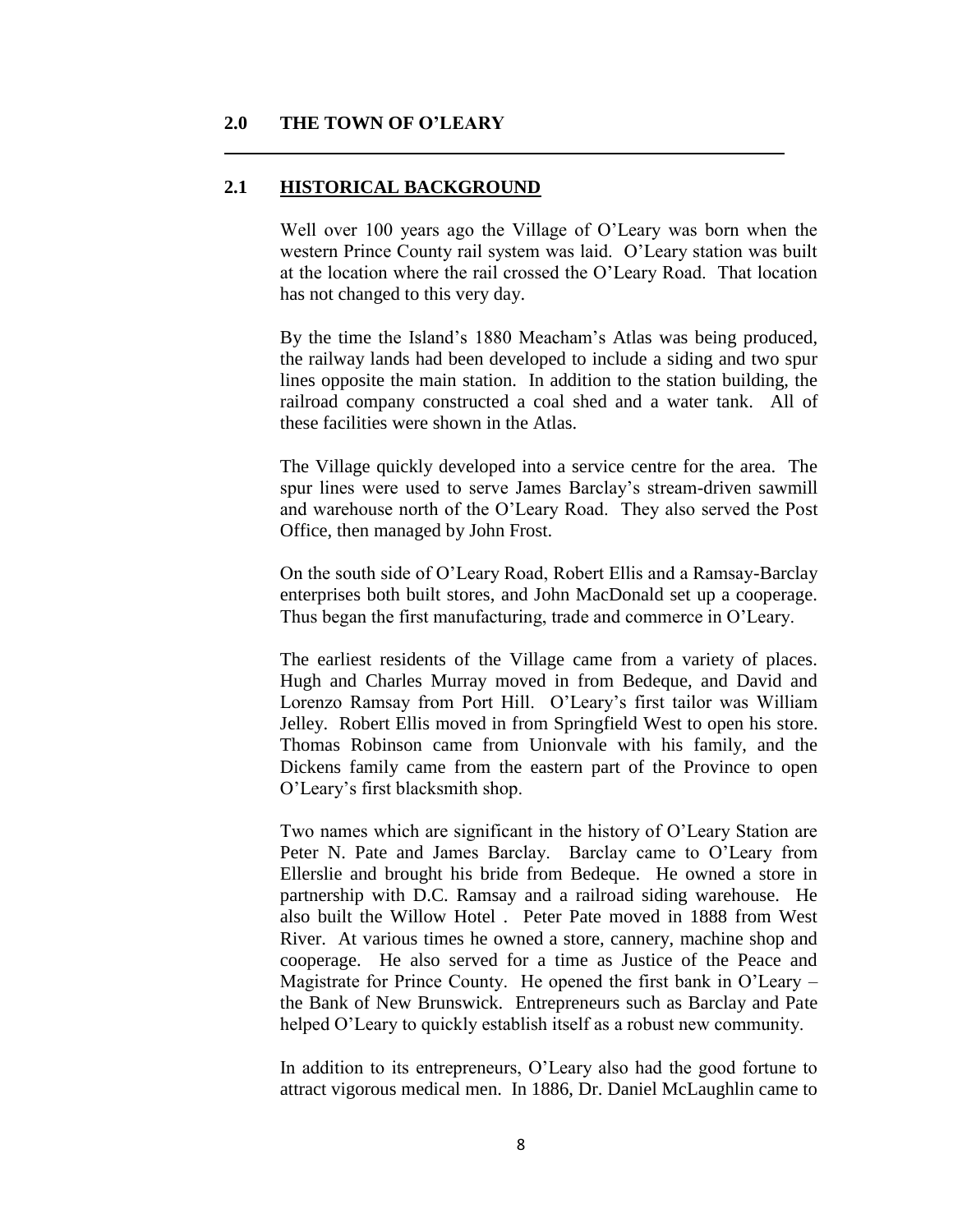O'Leary and built the Dr. George Dewar house. Later, Dr. H. E. MacEwen joined the practice, with A. J. Matheson dispensing drugs from a dispensary in Dr. McLaughlin's house. An impressive number of doctors have served in the community over the years since 1886.

A wide business community continued to develop in O'Leary. In 1889, Swabey and John Jelley opened the Jelley Carriage Shop and Funeral Home. The funeral home operated until 1974, when its name changed to Ferguson Funeral Home. By the last year of the  $19<sup>th</sup>$  Century, Thomas Turner was running a tannery, John Reilly was making boots and Phillip Evans was manufacturing harness. W.H. Dennis was competing with the Jelley's by making sleighs and carriages in his shop, while D.P. Campbell ran a store and George Bernard had a barber shop in his home. Later, Martin Griffin opened a photographic studio near the west end of Main Street.

Every early community had its tinkers and O'Leary was no exception. In January, 1938, Fred Champion threw the switch in his electrical power plant to light O'Leary's streets and the homes of his first customers. He wired buildings and expanded his electric power service for several miles around. In January, 1949, his generating plant was lost in a fire.

O'Leary was incorporated as a Village under the **PEI Village Services Act** in 1951. The first commissioners appointed were Alton Rayner, Ralph Adams and Bernard Shea. During the life of the **Village**  Services Act, commissioners were elected at annual meetings. Currently, under the **Municipalities Act**, the Community has a 6 member Council, a full-time Administrator and a Recreation Director.

Potato farming is obviously a large factor in O'Leary's commercial activity today. O'Leary is a recognized marketing place, and retails supplies, machinery and services to the industry. At one point three large companies packed and shipped potatoes in the Community –C.F. Willis & Son Ltd., O'Leary Co-op and H.B. Willis Co. Ltd. These companies had large labour forces and channeled thousands of dollars in wages into the community annually. The CIL Fertilizer plant and the Massey-Ferguson machinery dealership were two other major farmrelated businesses in the Village. The CIL plant has since been taken over by Cavendish Farms.

An important key to O'Leary's community growth is the spirit of cooperation by which people work together for the betterment of the community. One example is the O'Leary Farmers Co-op which at its peak operated a general store, a hardware and building supply store, a service station, a feed mill, and a potato warehouse. All of this was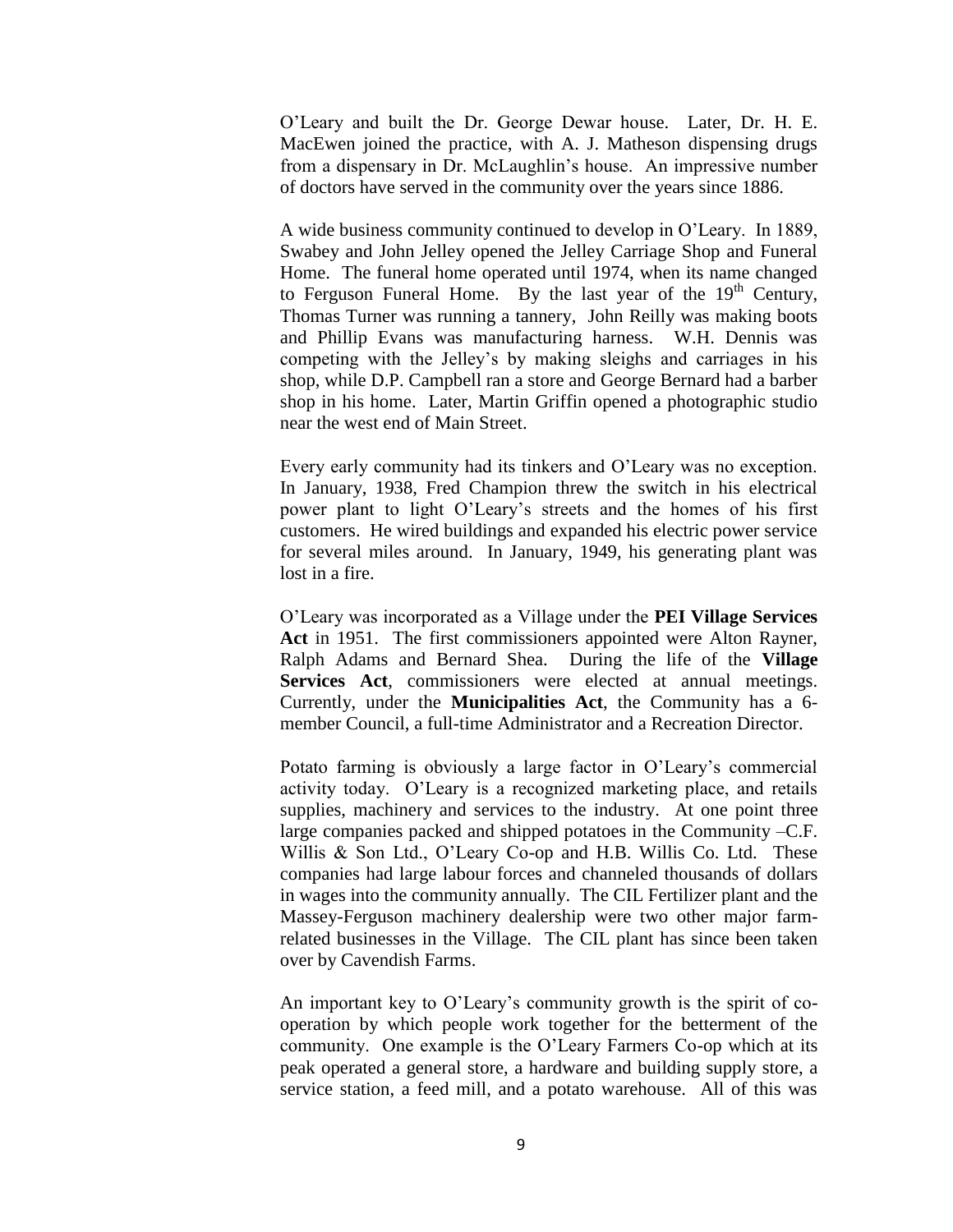achieved on a "one member – one vote" basis. Another notable cooperative is the Central Credit Union, formed by a merger of the former Saint Mark's, Saint Anthony's and O'Leary Credit Unions.

The co-operative spirit already demonstrated will need to continue if O'Leary is to grow and prosper. It is expected that such co-operation will continue, not only among O'Leary residents, but also between the Community and its surrounding service area. The Official Plan for O'Leary will seek to build on the positive aspects of co-operation among people and communities.

## **2.2 MUNICIPAL ORGANIZATION**

As noted above, the Village of O'Leary was incorporated in 1951. Amendments to the Municipalities Act in 1983 resulted in a name change to the Community of O'Leary. As of the time of preparation of this Official Plan, O'Leary Community Council had formerly applied to the Provincial Government to change the status of the Community to a Town. Indication had been received that this application would be approved prior to or just after the adoption of this Plan.

## **2.3 SITE AND SITUATION**

O'Leary is located in the south-central portion of West Prince County at the intersection of the O'Leary Road and the Confederation Trail (former CNR rail lines) approximately 5 kilometers west of the Western Road (Rte 2). The Town is 60 kilometers north-west of Summerside and 130 kilometers west of the Provincial capital Charlottetown. The topography is relatively flat with one small stream bisecting the Town in the eastern end. In terms of its physical size, O'Leary is relatively small with a total acreage of 360 acres. This limited size has caused a considerable amount of development to spill over the municipal boundaries into adjacent unincorporated lands. Even the municipal sewage lagoon had to be located outside of the very constrained municipal boundaries.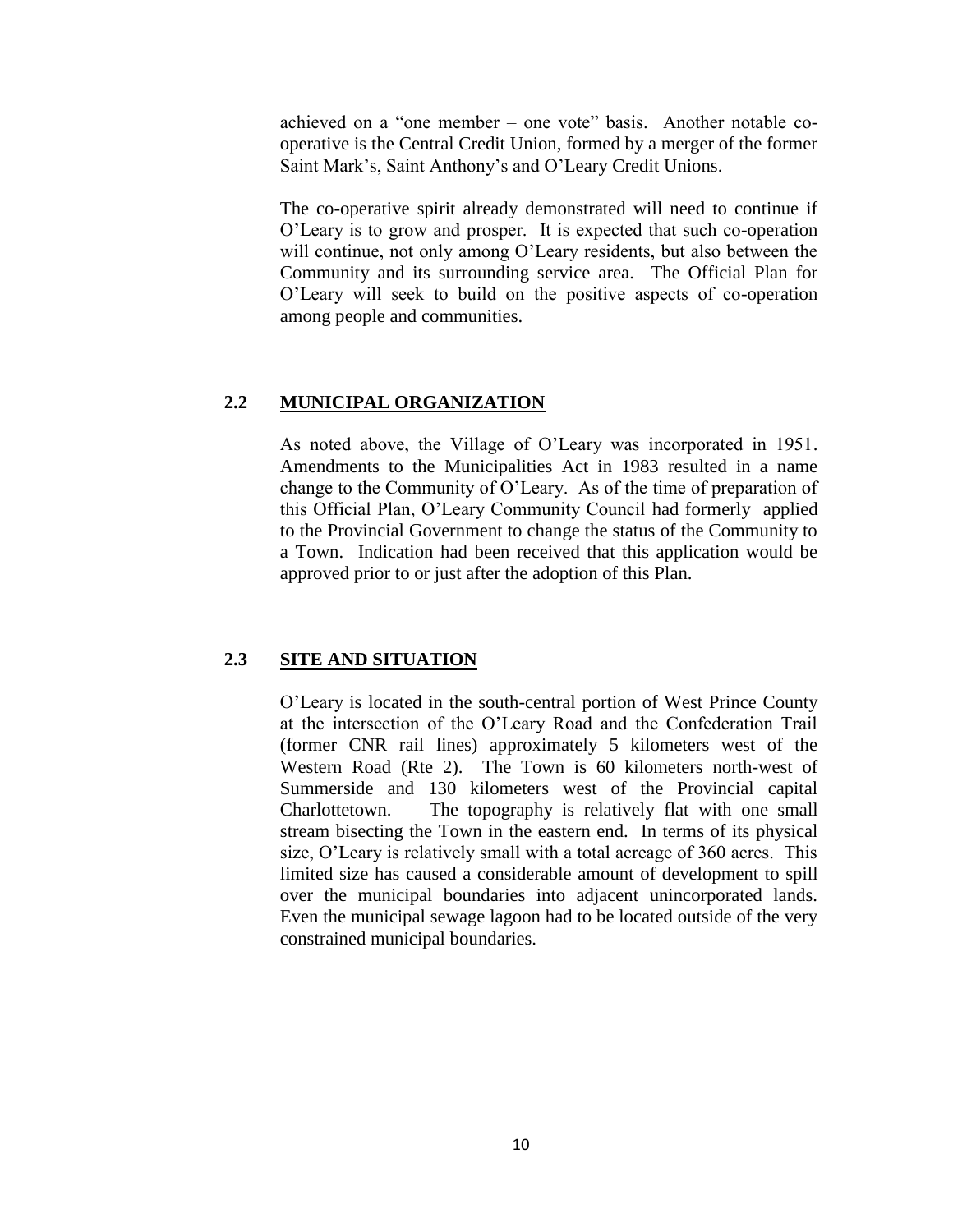**MAP 1**

# **LOCATION**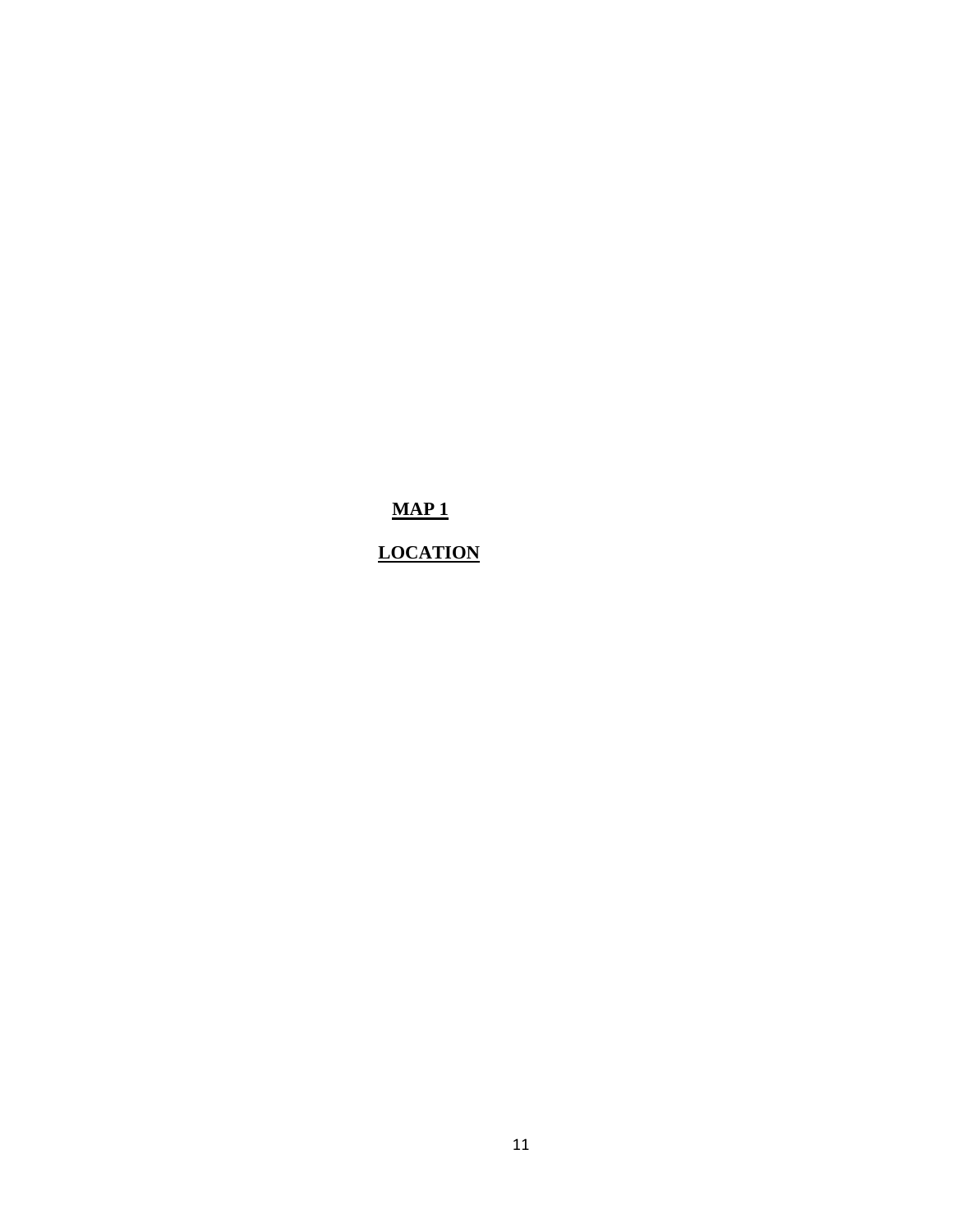## **2.4 POPULATION**

In terms of retaining its population, O'Leary has fared somewhat better than some other rural communities in Prince Edward Island. Table 1 depicts population changes in the Town from 1966 to 2011, based on Census Canada figures. It can be seen that from 1966 to 1996 the trend was generally positive with a significant downturn in the 1981 census. Very slight declines occurred between 1996 and 2006 but a more significant decline occurred between 2006 and 2011.

#### **TABLE I**

## **Town of O'Leary Population**

| Year | <b>Population</b> |
|------|-------------------|
| 1996 | 738               |
| 1971 | 795               |
| 1976 | 805               |
| 1981 | 735               |
| 1986 | 785               |
| 1991 | 834               |
| 1996 | 877               |
| 2006 | 861               |
| 2011 | 812               |

Considering the total number of residences in the Town (which has not declined to any significant extent), it becomes apparent that this population decline is due primarily to a reduction in household size rather than the number of households. This assumption is supported further by looking at the age structure of the Town in Table 2. The table indicates that approximately 50% of O'Leary's population in 2011 was over the age of 50 and 30.2% were over 65 years of age. This compares to the provincial average of 16.3%. Clearly O'Leary's population is aging and the number of younger families with children is declining.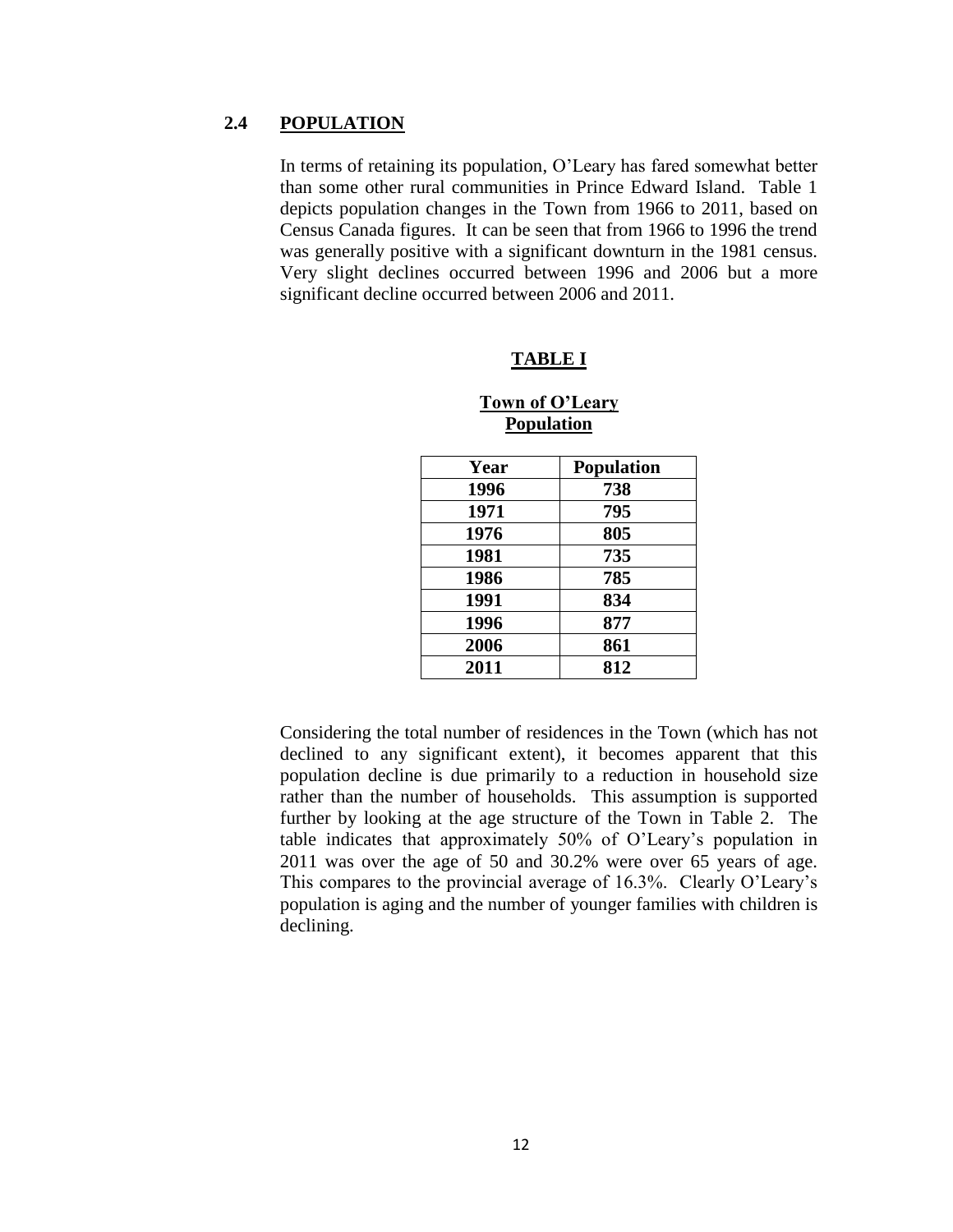#### **TABLE 2**

# **Town of O'Leary Age Characteristics**

| <b>Age Characteristics</b> | 2011 |
|----------------------------|------|
| 0-4 years                  | 30   |
| 5-9 years                  | 35   |
| $10-14$ years              | 50   |
| $15-19$ years              | 60   |
| $20-24$ years              | 35   |
| $25-29$ years              | 25   |
| 30-34 years                | 25   |
| 35-39 years                | 35   |
| 40-44 years                | 45   |
| 45-49 years                | 55   |
| 50-54 years                | 55   |
| 55-59 years                | 45   |
| $60-64$ years              | 60   |
| $65-69$ years              | 40   |
| 70-74 years                | 55   |
| 75-79 years                | 45   |
| 80-84 years                | 40   |
| 85 and over                | 65   |
| <b>Total</b>               | 815  |

These population trends are somewhat to be expected due to the lack of post-secondary education opportunities in the Town and the continuing exodus of young Islanders to Western Canada to find employment. From a public policy standpoint it becomes apparent, however, that Council must address the increasing demand for affordable seniors housing and must also pursue options for developing new, affordable housing options for young families. There are employment opportunities in the O'Leary region, but the Town must seek to provide more affordable housing options in order to attract these young families to locate within the boundaries of O'Leary.

#### **2.5 PRESENT LAND USE**

#### **2.5.1 General**

A Present Land Use Survey was conducted as part of the Planning process and the results are shown on Map 2. The map in the 2000 Official Plan was a "generalized land use map" and was simply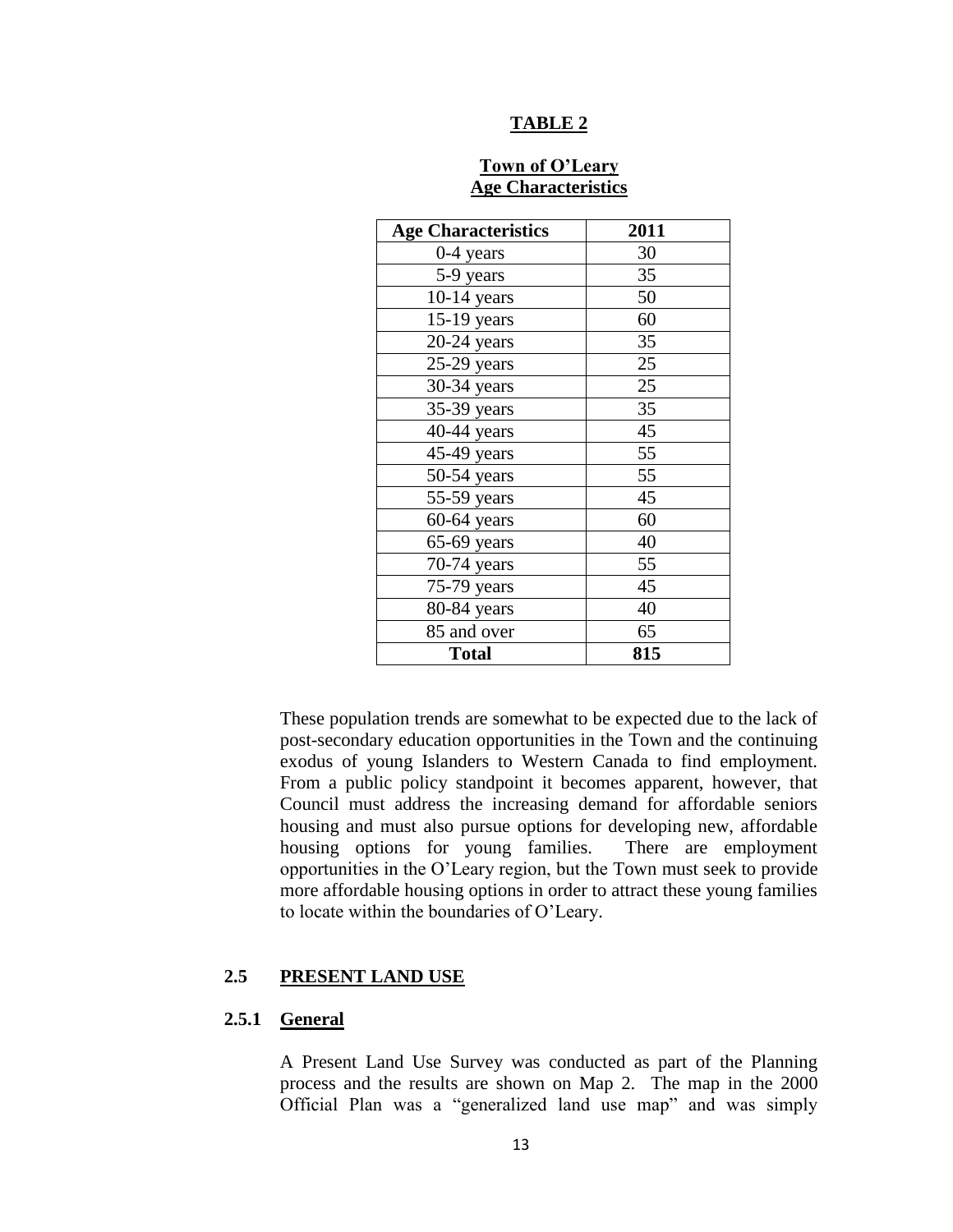indicative of the Community's general land use patterns. The new map is much more precise and illustrates present land use on a lot by lot basis as of 2013.

# **2.5.2 Residential**

Approximately one third of the Town's land base is currently developed for residential use. The 2000 Zoning and Subdivision Control Bylaw only designated two residential zones (General Residential and a Mobile Home zone). Most municipalities have more diverse residential zones accommodating at least low, medium and high density housing forms. The provision of essentially only one residential zone means that there has been no legal segregation of housing densities or forms. This, quite expectedly, has led to a mix of housing forms in most neighbourhoods. There are few if any exclusive single family residential neighbourhoods in O'Leary. Many streets have a mix of single family homes, duplex units and apartments. While this can be said to encourage housing diversity, it does little to protect housing values and may in fact be a disincentive for some home owners.

There are a range of seniors housing options in the Town but, as indicated in the population section, demand for affordable seniors housing continues to rise. There is also some lower income family housing in the western portion of the Town, but newer more innovative housing options are required in order to entice additional young families into the Town. The one developed "mobile home" subdivision (most units are actually mini homes) on Maple Street is very attractive and might be a model for some future residential development.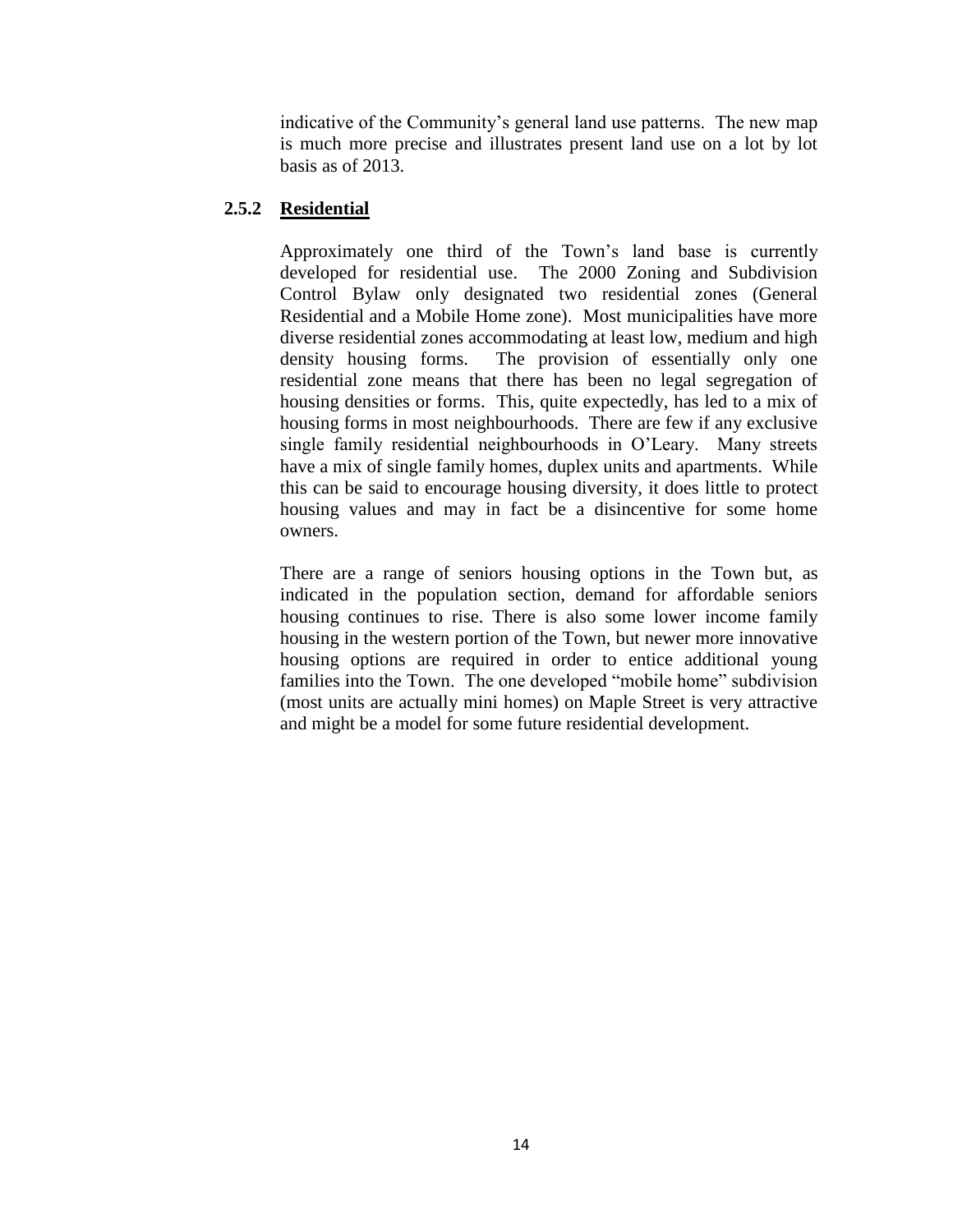# **MAP 2**

# **PRESENT LAND USE**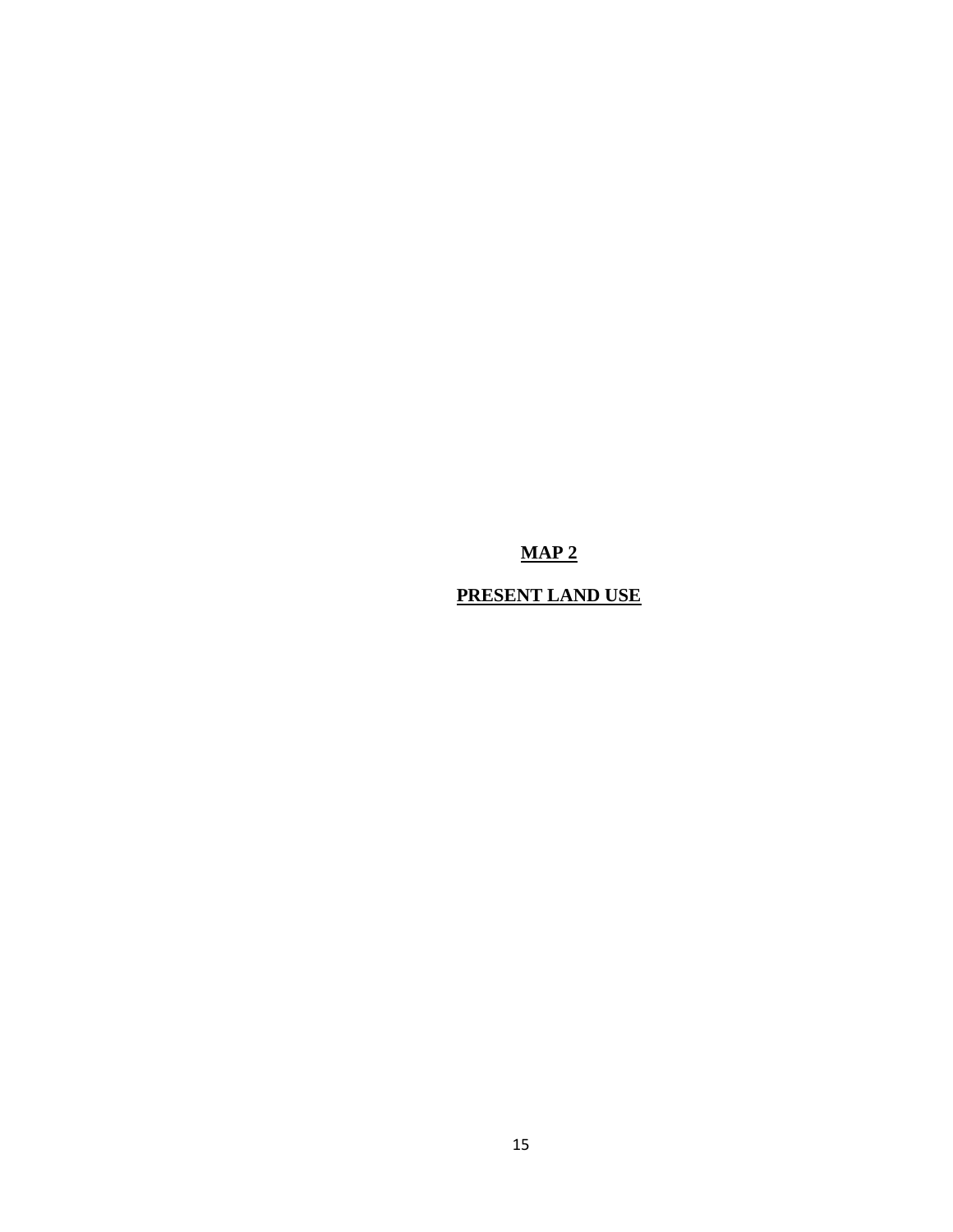#### **2.5.3 Rural Resource**

There is at least one significant active farm in the Town plus other fields that remain in active agricultural production. Very few conflicts were noted between agricultural activities in the Town and adjacent residences.

# **2.5.4 Commercial and Industrial**

The Town of O'Leary has a reasonably well defined commercial core area. Most commercial businesses are clustered along Main Street and Willow Street. Quite expectedly, the commercial core of the Town and its industrial facilities tend to be clustered along or in close proximity to the former rail line. The intersection of the former rail line (now the Confederation Trail) and the O'Leary Road (Main Street) remains the focus or hub of economic activity in the Town.

Retail and other commercial services are well supplied in O'Leary and currently include: a food store; convenience store; bank; credit union; two pharmacies; health centre; hardware and building supplies; service station; restaurant; auto parts; liquor store; funeral home; computer services; quilt and fabric store; bakery; hair dressers and aesthetician; fitness club; veterinary clinic; pet care; small engine repair; and a range of professional and technical support services located in two separate office complexes. There are also a number of commercial operations located just outside the municipal boundaries including a flower shop, restaurant, automobile sales and a tire shop.

O'Leary has a long tradition of industrial activity focused primarily on the agricultural sector. For obvious reasons these facilities have tended to cluster along the former rail line and remain there today. Several large potato and produce warehouses dominate the northern core area of the Town. Other potato warehouses related to the Town's largest farm are located along the rail line in the southern core area of the Town. Other prominent industrial facilities include the Cavendish Farms fertilizer plant, the feed mill, the ADL dairy; cabinet shop, Seaman's Beverages and the bottle exchange.

# **2.5.5 Institutional**

O'Leary is exceptionally well supplied with Public Service and Institutional facilities. As shown on the Present Land Use Map, these facilities tend to be clustered primarily in the western portion of the Town. The two most prominent are the former O'Leary Community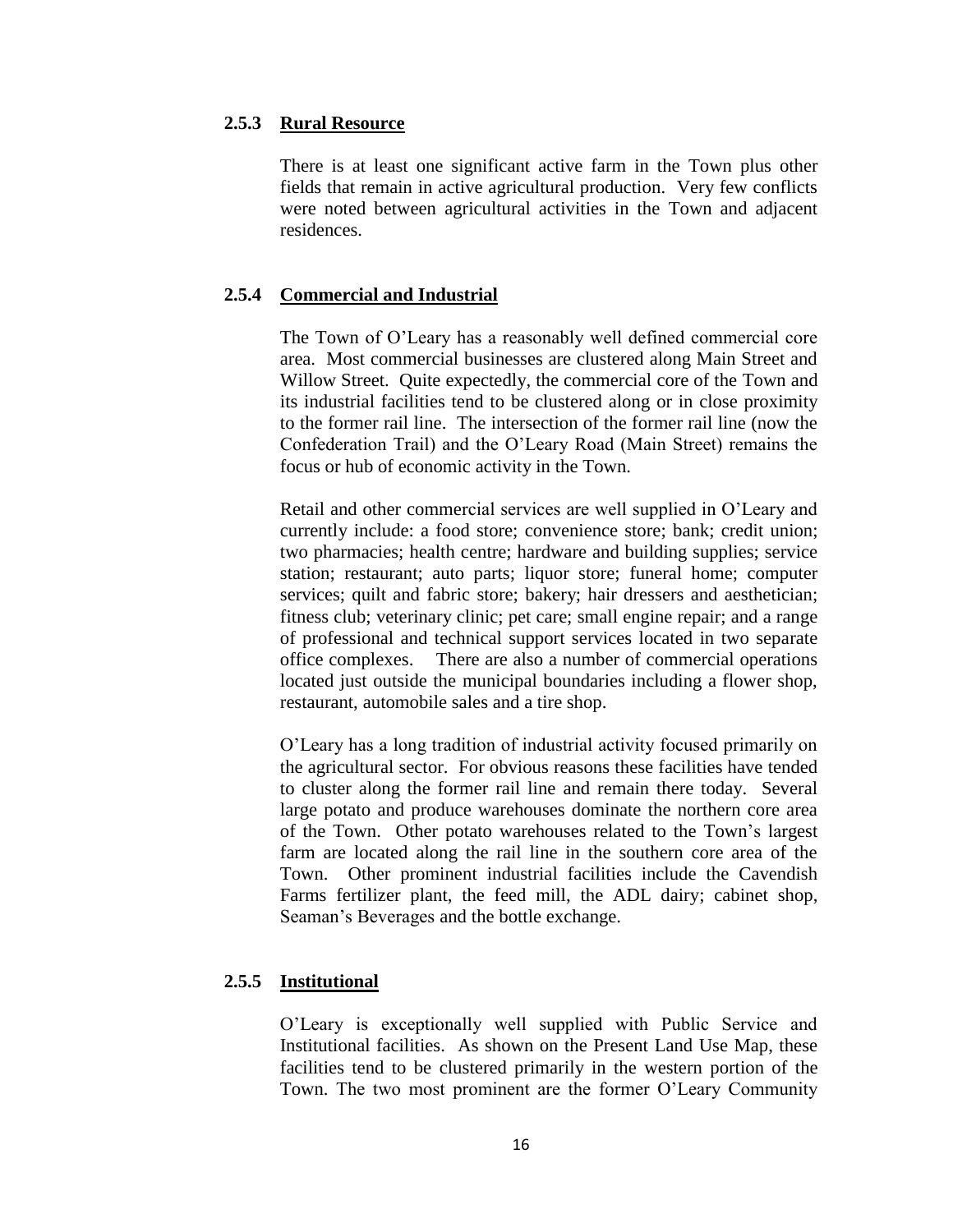Hospital (which has now been converted into an extended care facility) and O'Leary Consolidated Elementary School. Other facilities include: the Provincial Regional Services Centre; the Federal Government office building; post office; the Community Complex and Fire Hall; Mother Goose Daycare; O'Leary Baptist Church; O'Leary United Church; O'Leary Church of Christ; O'Leary Church of the Nazarene; Lighthouse Community Church; Island EMS; Royal Canadian Legion; and the Canadian Potato Museum and O'Leary Community Museum.

#### **2.5.6 Parks and Recreation**

O'Leary is also well supplied with parks and recreation facilities. The largest park areas are Ellis Field Ball Diamond and associated lands in the northern portion of the Town and the playing fields behind the O'Leary Community Sports Centre (together with the fields associated with the school). Other smaller parks are located along Main Street and in the vicinity of the old train station. There is also a significant park located south of the Canadian Potato Museum running south to Community Street.

The Confederation Trail runs through the core area of O'Leary and provides both a tremendous pedestrian facility and also a significant green corridor. The Confederation Trail represents not only a significant wellness asset for the Town, it also represents a significant (and largely untapped) tourism resource.

Other than the Ellis Field complex noted above, the major recreational facilities in the Town are the O'Leary Community Sports Centre with its rink and the Maple Leaf Curling Club. Sports fields are located behind the rink and tennis courts and basketball nets are located in the park on Main Street. The other significant recreational facility is the Intergenerational Centre on Main Street.

## **2.6 BUILDING PERMIT ACTIVITY**

Table 3 indicates Building Permit and Subdivision activity since 1986. A detailed summary is also provided for the years 2000 – 2012. Perhaps the most encouraging element of the development activity since 2000 has been the number of commercial and multi-family residential units. Hopefully this trend will continue. The cost of providing roads and central services has o doubt been a major factor in the very low number of new lots being created in recent years.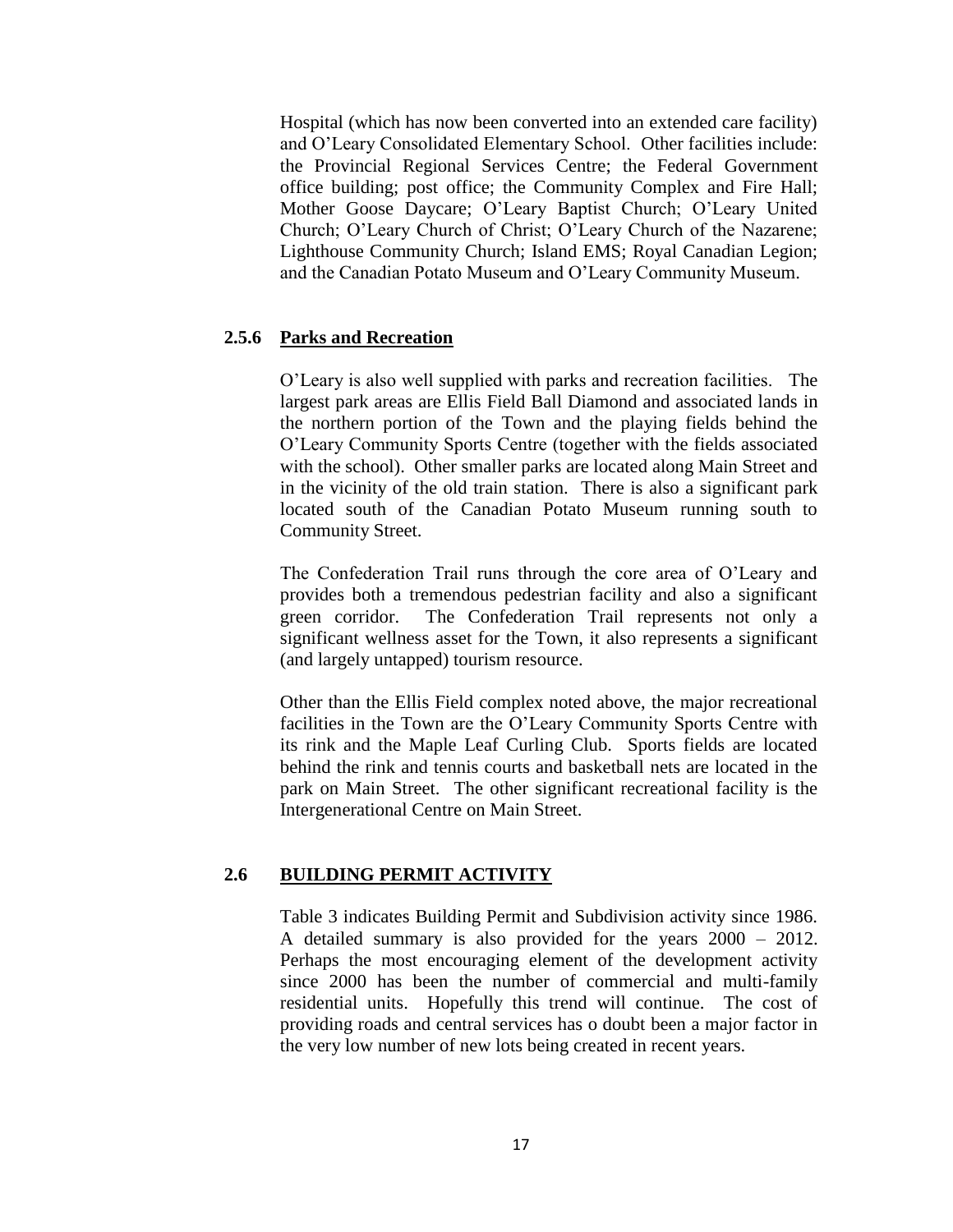#### **TABLE 3**

| Year         | <b>Subdivision Permits Issued</b> | <b>Building Permits Issued</b> |
|--------------|-----------------------------------|--------------------------------|
| 1986         | 6                                 | 10                             |
| 1987         | $\overline{2}$                    | 4                              |
| 1988         | 11                                | $\overline{7}$                 |
| 1989         | $\overline{0}$                    | $\overline{0}$                 |
| 1990         | $\overline{0}$                    | 17                             |
| 1991         | 1                                 | 8                              |
| 1992         | 5                                 | 22                             |
| 1993         | $\boldsymbol{0}$                  | 14                             |
| 1994         | 1                                 | 17                             |
| 1995         | $\overline{0}$                    | 10                             |
| 1996         | $\overline{0}$                    | 9                              |
| 1997         | 1                                 | 7                              |
| 1998         | 1                                 | 10                             |
| 1999         | 1                                 | 3                              |
| 2000         | $\overline{0}$                    | 5                              |
| 2001         | $\boldsymbol{0}$                  | $\overline{2}$                 |
| 2002         | $\overline{0}$                    | 3                              |
| 2005         | $\overline{0}$                    | $\overline{4}$                 |
| 2008         | $\overline{0}$                    | $\overline{2}$                 |
| 2009         | $\overline{0}$                    | 1                              |
| 2010         | $\overline{0}$                    | 3                              |
| 2011         | $\overline{0}$                    | 3                              |
| 2012         | $\overline{0}$                    | $\overline{4}$                 |
| <b>Total</b> | 29                                | 165                            |

# **Town of O'Leary Annual Development Levels 1986-2012**

Building permits from 2000 – 2012 include the following:

- Year 2000 Expansion to church for office and meeting rooms \$120,000 Commercial bakery \$77,000 Co-op extension for showroom \$100,000 Oulton's 4 unit apartment \$200,000 Single family dwelling \$130,000
- Year 2001 Oulton's 10 unit apartment \$500,000 Single family dwelling \$95,000
- Year 2002 Hospital expansion \$998,000 Medical clinic \$270,000 Co-op gas bar and convenience store \$412,000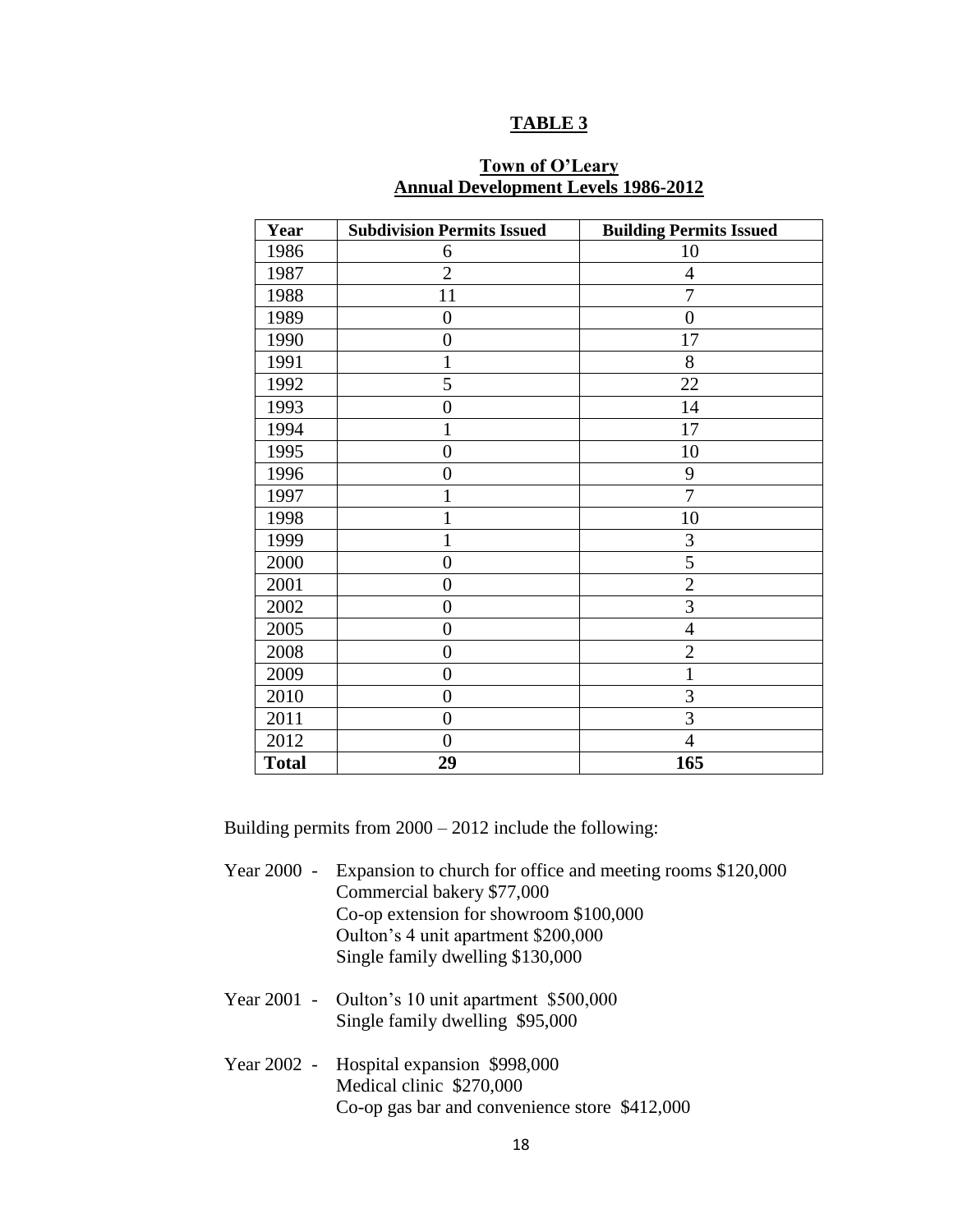| Year $2005$ - Single family dwelling \$175,000 |  |
|------------------------------------------------|--|
| Commercial office space \$330,000              |  |
| Single family dwelling \$80,000                |  |
| O'Leary's Alice Duncan Centre \$120,000        |  |
|                                                |  |

- Year 2008 Single family dwelling \$120,000 Single family dwelling (mini home) \$15,000
- Year 2009 Health Clinic \$2,500,000
- Year 2010 MacDonald's 3 unit apartment \$170,000 Potato museum expansion \$150,000 Single family dwelling \$115,900
- Year 2011 Community Inclusions 5 unit apartment/office complex \$619,421 MacDonald's 6 unit apartment \$480,000 Hospital/long term care extension \$1,992,000
- Year 2012 Oulton's 4 unit apartment \$380,000 Co-op renovation \$400,200 Pharmacy expansion for medical clinic \$100,000 Expansion to in home business \$36,000

# **2.7 THE LOCAL ECONOMY: O'LEARY AND ITS SERVICE AREA**

The Town of O'Leary has been known for many years as primarily an agricultural service centre. The surrounding rural areas have a very strong history in term of potato production and O'Leary, as the local rail head, has had a long tradition of servicing this local industry. The numerous large produce warehouses which remain in the Town provide clear evidence of this historic relationship. Other key agricultural services include the Cavendish Farms Fertilizer plant, the ADL Dairy, veterinary clinic and the feed mill. The large surrounding agricultural region also depends on O'Leary for financial services, government offices, professional services, automotive supplies, gasoline and related services, and a wide array of daily needs such as food, pharmacy, convenience items, hardware, building supplies, etc. O'Leary is also the home of the regional school, health clinic and extended care health facility.

While this agricultural service role is widely understood and acknowledged, it is important to realize that O'Leary is also the centre of a significant tourism region and also provides key services to the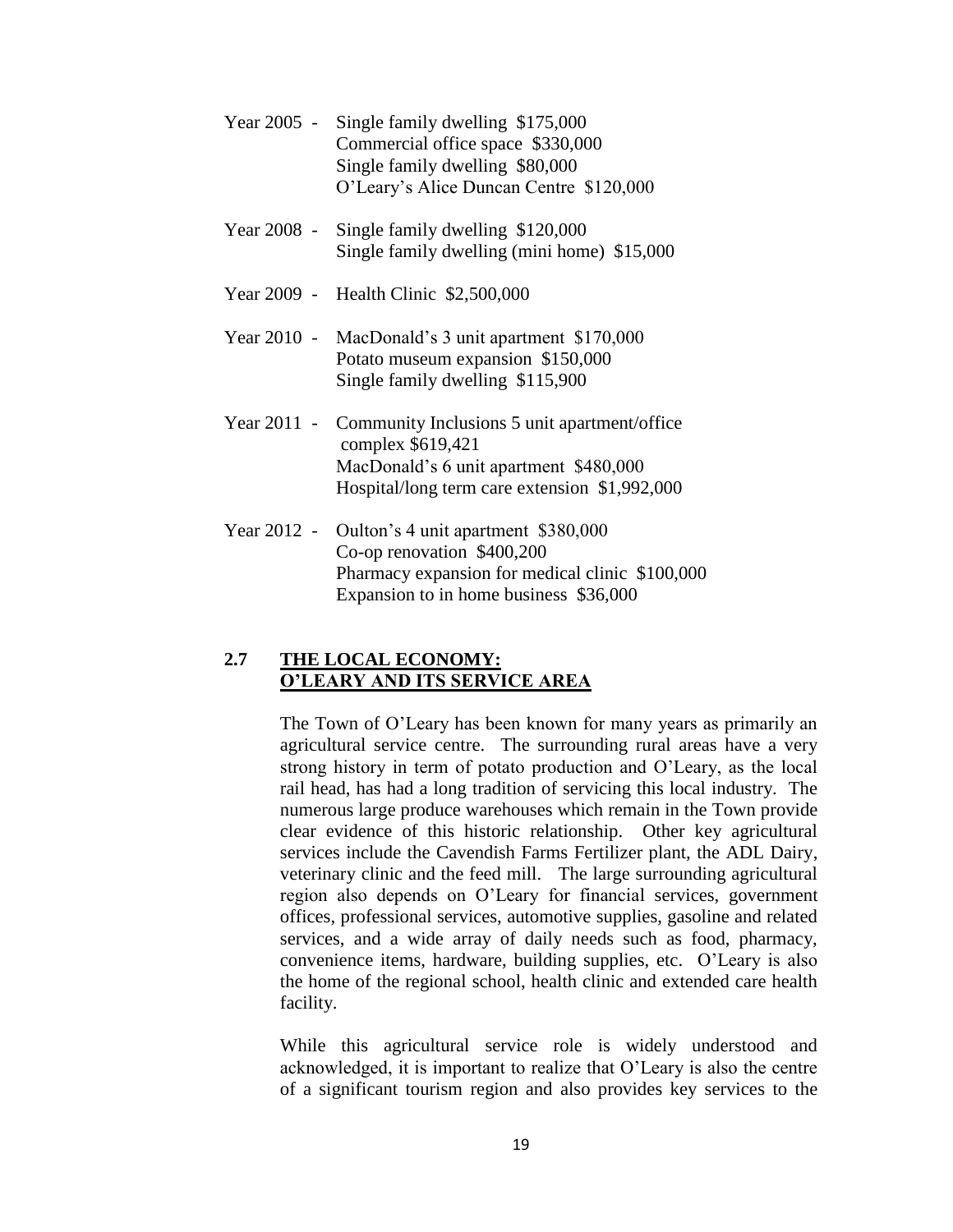local fishery. There is also a significant and growing manufacturing and processing sector in close proximity to O'Leary.

# **2.8 TRANSPORTATION**

The primary transportation route through the Town of O'Leary is Highway 42 (Main Street) which bisects the Town from east to west. Also known as the O'Leary Road (outside of O'Leary) this route connects to Rte 2 to the east and to West Cape in the west. Other significant local collector streets are the Gaspe Road which connects north to Howlan and Barclay Road which connects south to Coleman and Mount Royal. The Town also has a number of local streets including: Park Avenue, Ellis Avenue, Water Street, North Street, Kent Street, Willow Avenue, Lloyd Street, Stewart Lane, Dewar Lane, Centennial Drive, Parkview Avenue, Heritage Lane, Community Street, Beechwood Avenue, Maple Street, East Drive, Royal Avenue, Pate Gordon Drive, and Jubilee Avenue.

All roads in the Town are owned and maintained by the Provincial Government. Generally the Town's roads are in good condition but, as with many Island municipalities, storm water management systems on some local streets are not well developed.

Pedestrian facilities in the Town of O'Leary are quite well developed with 4.5 kilometers of paved sidewalks. The Confederation Trail also bisects the Community, running directly through the core area. It provides an exceptional pedestrian facility for local residents to enjoy and also provides a pedestrian and bikeway connection to many other points in West Prince and to the balance of the Island.

# **2.9 MUNICIPAL SERVICES**

# **2.9.1 Sanitary Sewer**

The sanitary sewer system in O'Leary was started in the early 1950's. The Community of O'Leary Sewage Collection and Treatment Corporation was incorporated on March 8, 1988. Currently O'Leary is serviced by a two cell sewage lagoon (located just outside of the municipal boundaries to the east), one pumping station and approximately 10,800 metres of gravity sanitary sewer mains and 475 of forced main. All streets in the Town are serviced.

Given the age of the system, the Town has started to perform a comprehensive program of video inspections and implemented a sewer upgrading and replacement program. High priority areas have been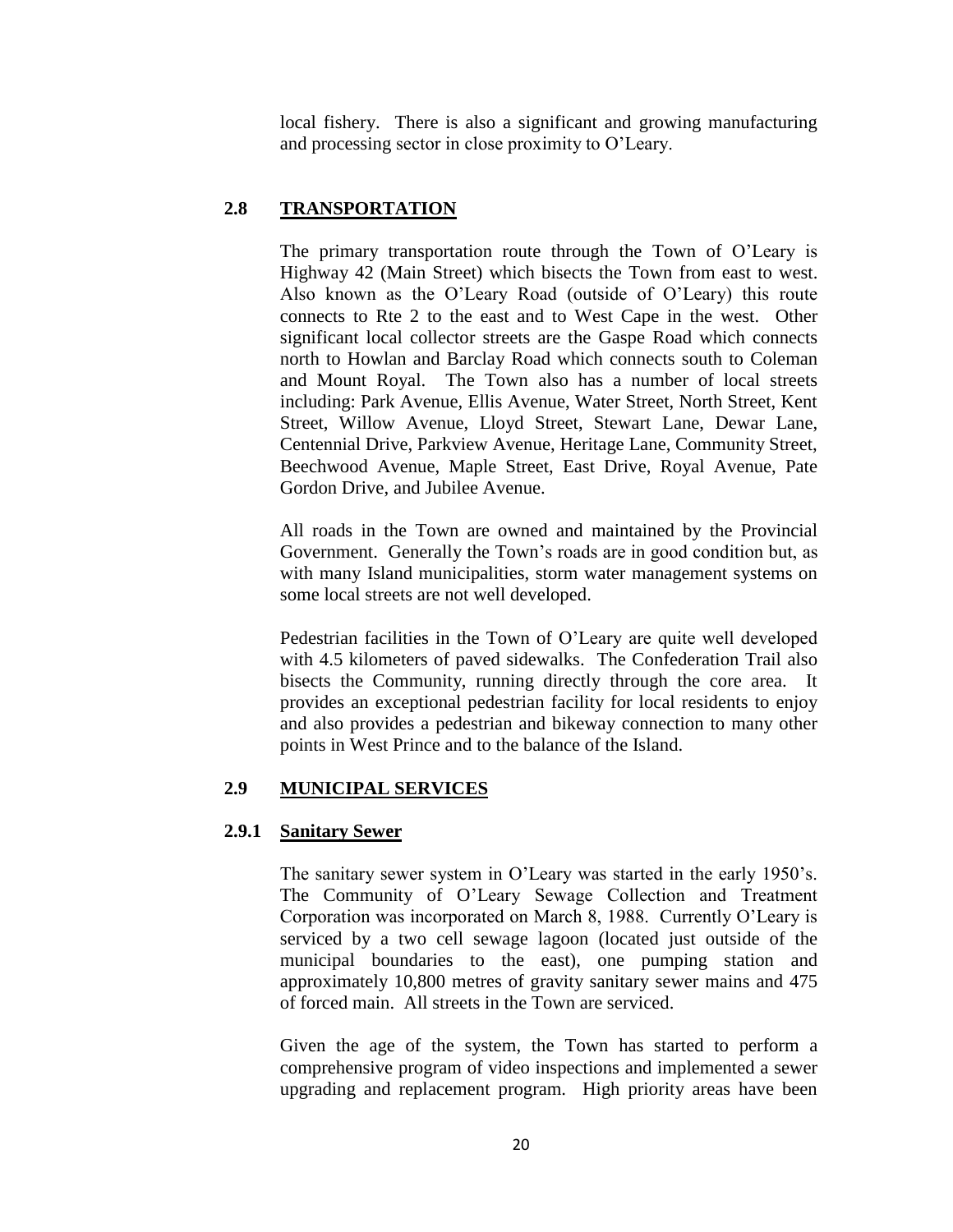completed but much of the system remains to be fully inspected and a long term program of maintenance and upgrading is expected to be required in order to keep the system in optimum operating condition.

# **2.9.2 Central Water**

All properties in O'Leary are serviced by individual on-site wells. There has been some history of localized water contamination, primarily due to former petroleum facilities, but no wide-spread water supply problems have been noted and no plans are currently in place to provide a central water supply system.

# **2.9.3 Fire Protection**

The Town of O'Leary has its own Volunteer Fire Company, located on Community Street in the community complex. This Fire Company also provides fire protection on a fee for service basis to a large fire district surrounding the Town. In addition to the emergency response capability of the fire department, O'Leary is also home to the regional headquarters of Island EMS.

# **2.9.4 Police Protection**

The Town of O'Leary receives police protection from the RCMP detachment located between Alberton and O'Leary on Rte 2. Services are provided through a standard municipal policing contract.

# **2.9.5 Solid Waste Management and Recycling**

The Town of O'Leary participates in the province-wide waste reduction strategy managed by the Island Waste Management Corporation. Residents sort their household waste, compost and recyclables for road side pick-up. This situation is a vast improvement as it was previously the responsibility of residents to individually dispose of their household waste in an environmentally responsible manner. The former municipal dump site was the destination for the majority of residents garbage in the past. The site is now closed and the sorted product is now trucked to a new recycling/composting site in Wellington Centre.

# **2.9.6 Social and Recreation**

The Town of O'Leary's major recreational facility is the combined O'Leary Community Sports Centre (Rink) and the Maple Leaf Curling Club. Both facilities are managed by independent Boards of Directors. The Community owns and manages Ellis Field with its well-developed ball diamond, bleachers, support facilities and associated green space.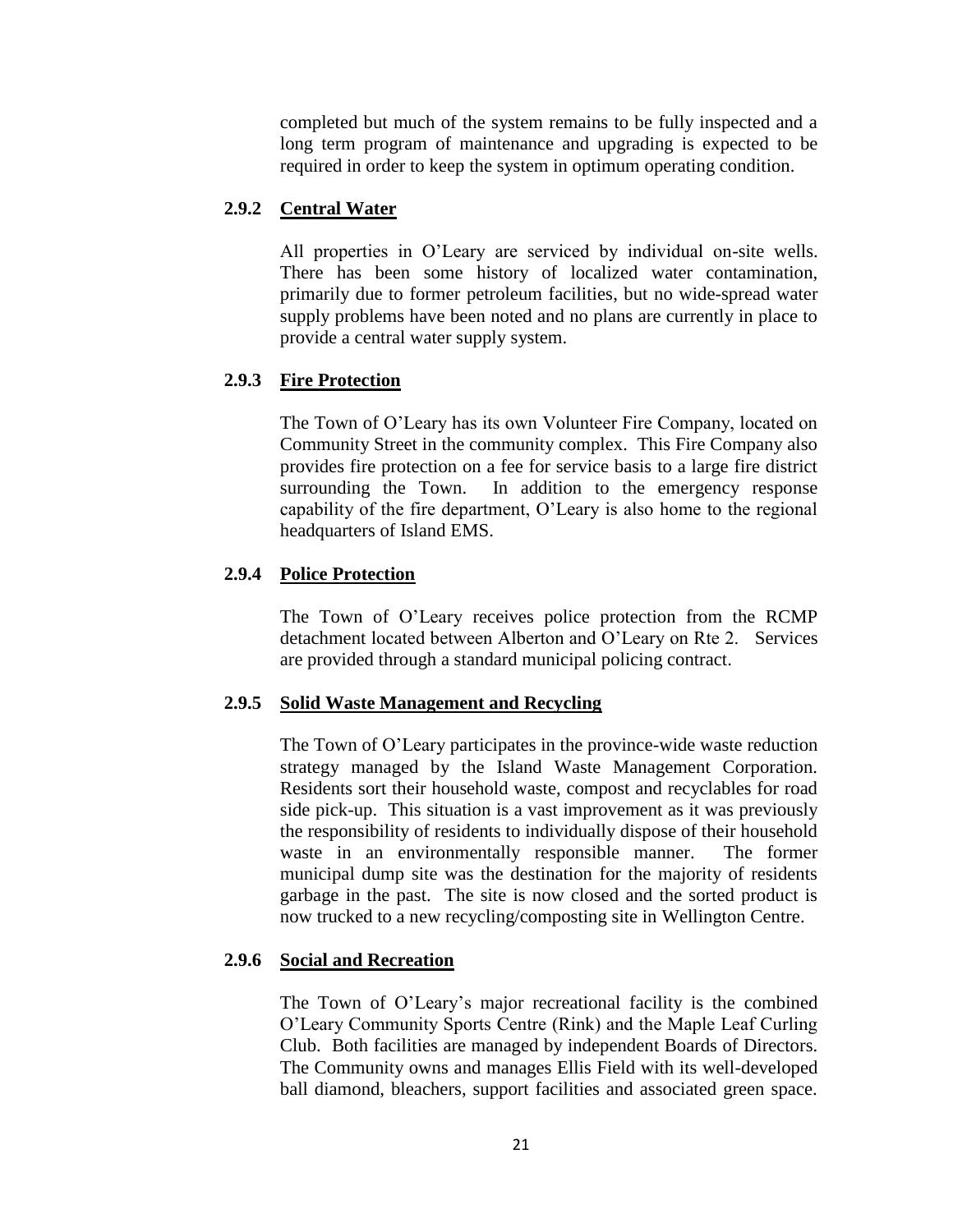Smaller parks are located adjacent to the rail road station, along Main Street and adjacent to the Canadian Potato Museum. Others sports fields are located behind the Community Sports Centre and adjacent to the school.

O'Leary also has a Multi-generational Centre on Main Street which houses the seniors club, after-school programs and other activities.

# **3.0 ENVIRONMENT**

# **3.1 Surface Water and Groundwater**

There is one relatively small creek running through the Town entering at the northern end adjacent to Ellis Field and running south-east toward the sewage lagoon. Given the area's relatively flat topography, there are some marshy areas associated with this creek but most lie outside of the municipal boundaries. Adequate buffers must be provided for any development in close proximity to designated wetlands.

Given the fact that all properties in O'Leary are dependent upon individual on-site wells, protection of the Town's groundwater resources is of the utmost importance. There are two sites in the Town where abandoned petroleum sites create concern for adjacent properties. Long term monitoring of these sites will be necessary. Other localized well contamination events have been addressed and do not appear to present long term risks.

Whenever municipalities have central sewer systems and on-site wells there is always concern about potential sewer main leakage. Given the age of O'Leary's sewer system, long term monitoring and maintenance programs must remain a high priority. Excellent progress has been made in recent years and this program should continue on a routine basis.

Other possible point sources of ground water contamination should also be closely monitored with the assistance of the Department of Environment.

#### **4.0 FUTURE DEVELOPMENT GOALS**

# **4.1 INTRODUCTION**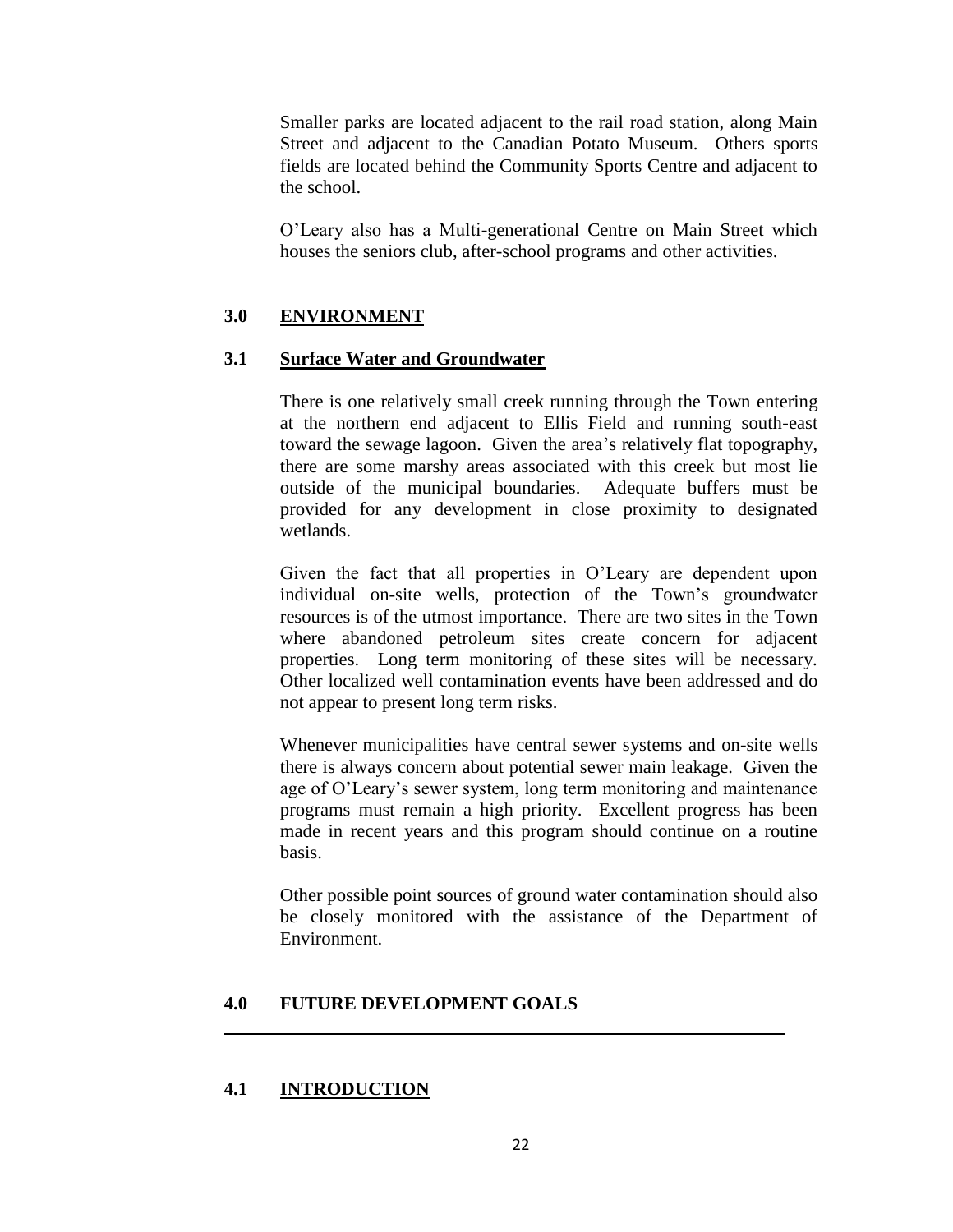The Goals presented in this Chapter are broad statements indicating the overall shared vision of O'Leary's Council, residents and property owners in terms of the future evolution or development of the Town. These Goals provide the framework and general direction for the subsequent more detailed statements which follow.

# **4.2 FUTURE DEVELOPMENT CONCEPT**

The Town of O'Leary has a long history as a residential community, a centre of commerce and industry and a regional service centre. Of the seventy-five incorporated municipalities on Prince Edward Island, only a handful provide the wide range of services that exist in O'Leary or service such a significant rural service area. Given O'Leary's very constrained geographic boundaries, it is increasingly the case that Council must not only be concerned about the quality of life for its own residents and businesses. It must increasingly focus on addressing O'Leary's relationship with its rural neighbours and the many people and companies outside of its legal boundaries that are dependent on O'Leary for many of their day to day needs.

The recent Thompson Report on Land Use and Local Governance on Prince Edward Island reviewed the situation with regard to the large unincorporated (and largely unrepresented) areas of the Province and the proliferation of undersized and underfunded municipalities. The recommendation of Judge Thompson was that a much smaller number of physically larger and more financially viable municipalities was urgently required. While the recommendations of the report have been supported by the Provincial Government, no concrete action has been taken and it has largely been left to the individual municipalities to work toward more regional co-operation and partnerships.

**The Future Development Concept reflected in this Plan would see the Town of O'Leary continue to provide a range of attractive and affordable housing opportunities together with an exceptional quality of life and a positive environment for local commercial and industrial growth. In the future O'Leary will also seek to strengthen and formalize its functional relationship with its rural service area. The options for a more formal and mutually beneficial relationship are many and will hopefully evolve as the result of an ongoing dialogue between the Town and its rural neighbours.**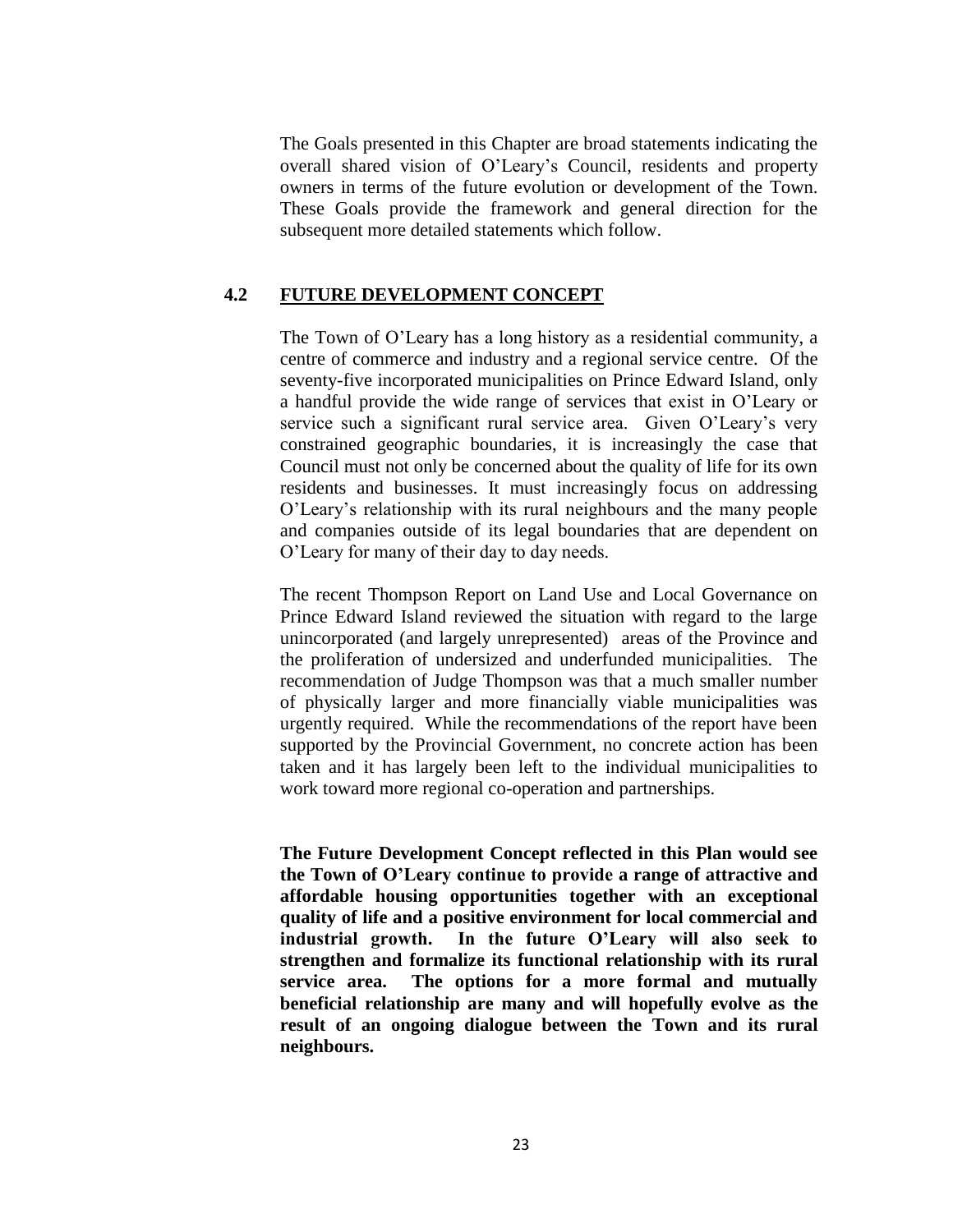# **4.3 GOALS**

# **4.3.1 General**

- To preserve and enhance the unique identity and small town character of O'Leary.
- To foster a civic environment which provides a sense of safety and stability while offering opportunities for human enrichment and economic growth.

# **4.3.2 Social**

- To foster the creation and maintenance of safe, efficient, stable and visually appealing residential neighbourhoods.
- To foster social interaction and healthy lifestyles for all residents of the Town.
- To provide for a range of housing opportunities which meet varied socio-economic needs.
- To place increased emphasis on the special needs of seniors, youth, the mentally and physically challenged.

# **4.3.3 Economic**

- To protect the viability of established businesses in the Community.
- To accommodate and encourage commercial and industrial expansion in a manner that is environmentally responsible and that is compatible with adjacent established land uses.
- To protect the long term viability of farming and other resource based activities.
- To strengthen O'Leary's economic ties to its regional service area.

# **4.3.4 Physical**

 To establish a plan for future development that balances future residential and commercial/industrial development and maintains the established character of the Town.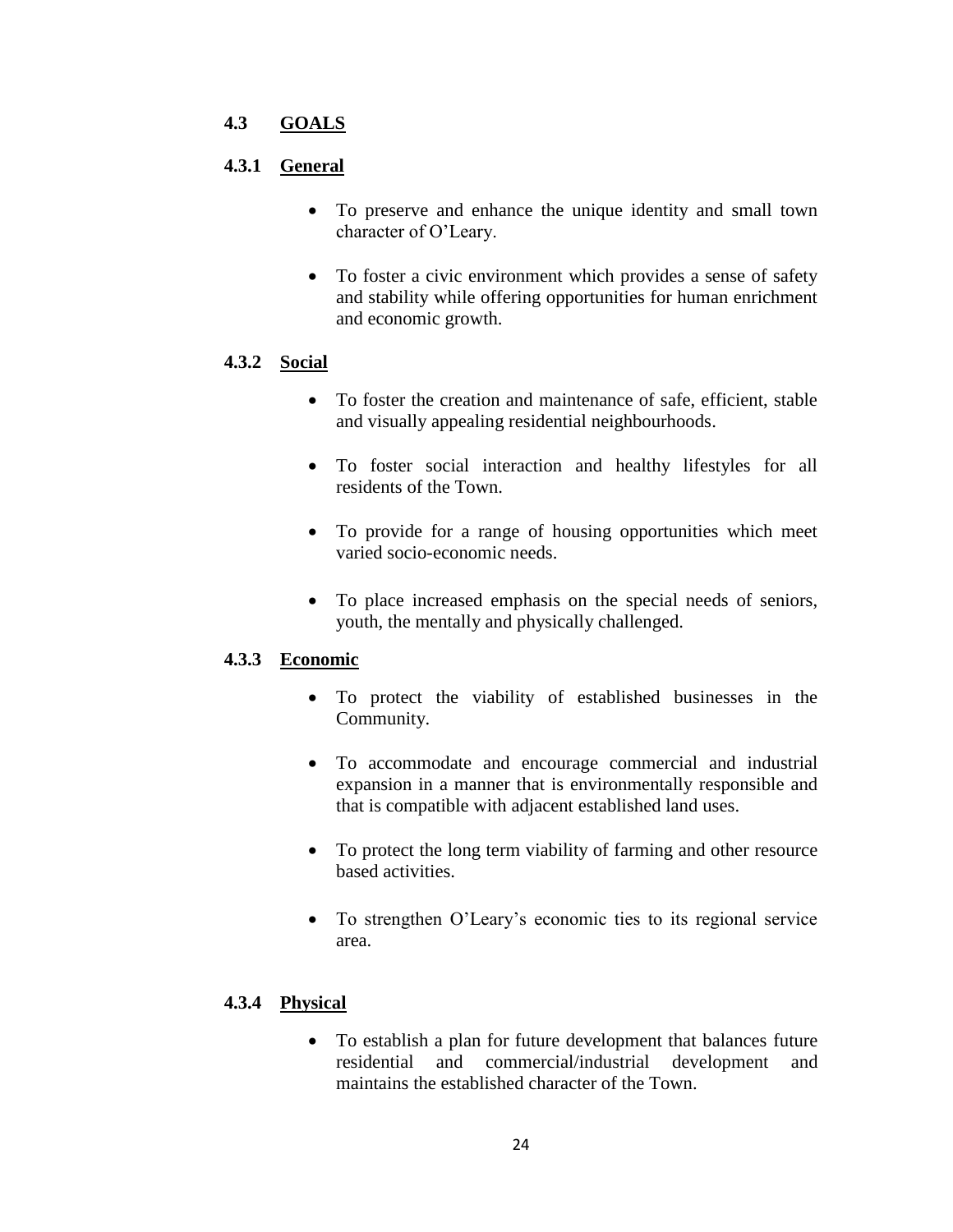- To encourage the maintenance of a safe and efficient vehicular circulation system in the Town.
- To enhance the safety of pedestrians.
- To encourage action to protect the quality and quantity of drinking water in the Town.

# **4.3.5 Environmental**

- To protect and enhance the quality and quantity of groundwater and surface water resources in and adjacent to the Town.
- To protect and enhance significant natural areas.
- To encourage energy efficiency.
- To protect air quality.

# **5.0 OBJECTIVES, POLICIES AND PLAN ACTIONS**

# **5.1 INTRODUCTION**

This chapter represents the policy core of the Official Plan. Within the broad policy framework laid down by the previous chapter, the following Objectives provide more precise statements which address specific issues and concerns within the Town.

Policies and Plan Actions outline the proposed course of action to achieve the performance targets described in the Objectives. Policies indicate with some precision the approach the Council will take in pursuing its Objectives. Plan Actions are concrete measures which implement that approach.

# **5.2 RESIDENTIAL**

The Town of O'Leary has a somewhat unique residential mix, as noted earlier. This is primarily due to the current residential zoning. A more traditional tiered residential zoning system would encourage better segregation of residential densities and provide more protection for single family detached home owners. More differentiated residential zones would also help Council to target different forms of residential development to specific areas within the Town.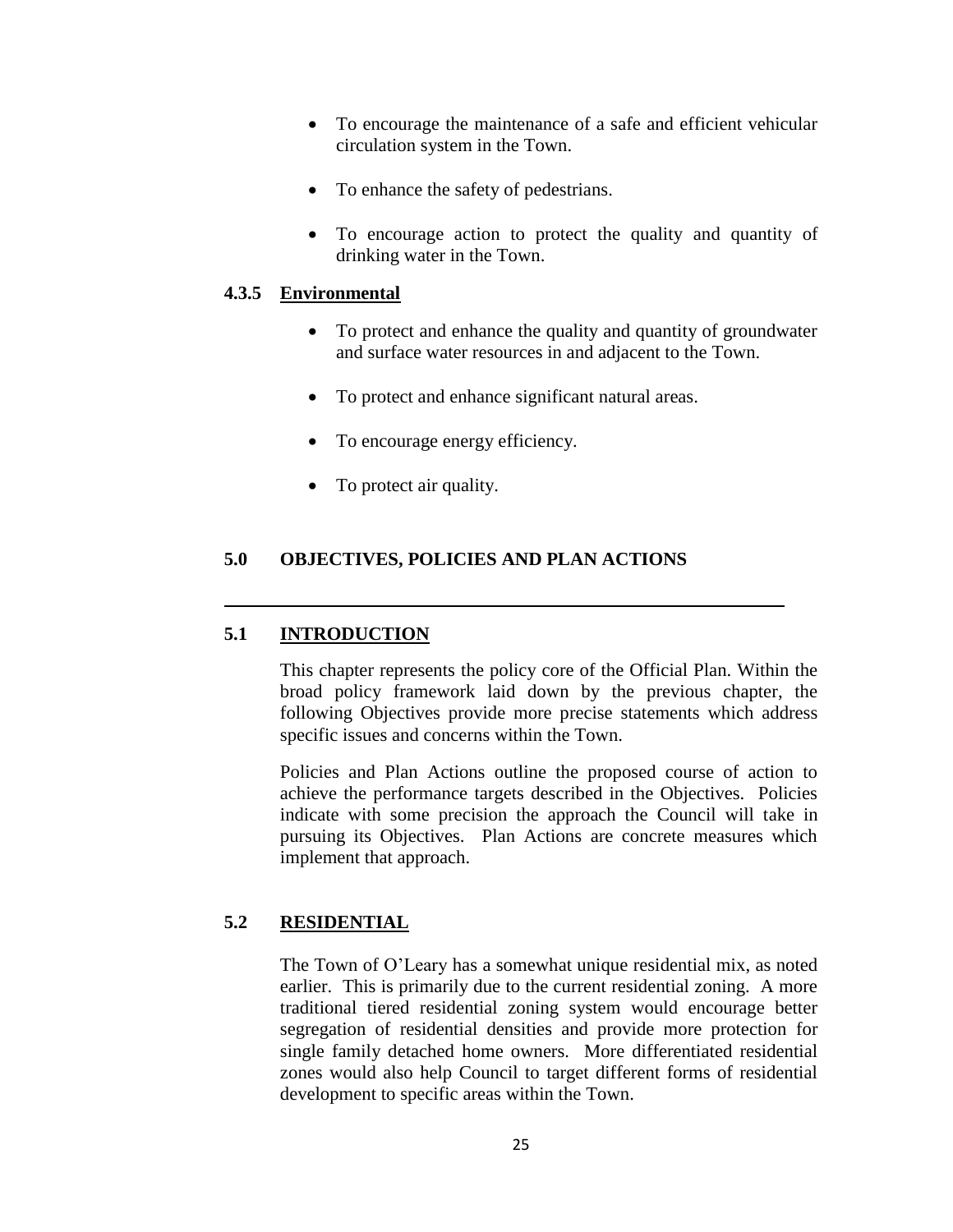The population analysis section of this Plan indicates that there is a current and growing need for seniors housing. While a considerable number of seniors housing developments already exist in the Town, more affordable housing options will be needed in the future. Population numbers also indicate a need for additional nursing home beds.

In order to support our local school, local churches, various community groups and our local businesses we will also need to encourage more affordable family housing development. There are adequate employment opportunities in O'Leary's service area to support significant new housing growth. The current cost of servicing new lots, however, is an almost insurmountable hurdle for developers. It will be necessary, therefore, for Council to look for opportunities to be proactive in terms of providing municipal infrastructure in support of new residential developments. Infilling opportunities (development of existing vacant serviced lots) are very limited in O'Leary and it will be necessary to open up new fully serviced residential subdivisions in order to create new housing opportunities. Council will need to work with developers and aggressively pursue available municipal infrastructure funding programs in order to provide affordably priced new serviced lots.

## **OBJECTIVES:**

- To encourage new residential development.
- To encourage a range of cost-effective residential development options, particularly for seniors and young families.
- To enhance the character and appearance of established residences and neighbourhoods.
- To encourage residential development standards which stress safety, efficiency, aesthetic appeal, land use compatibility, environmental sustainability and fostering of healthy lifestyles.

#### **POLICIES:**

#### **Policy PR-1: Zoning**

It shall be the policy of Council to replace the current two residential zone system with a more traditional tiered zone system which provides for designated low, medium and high density residential zones (in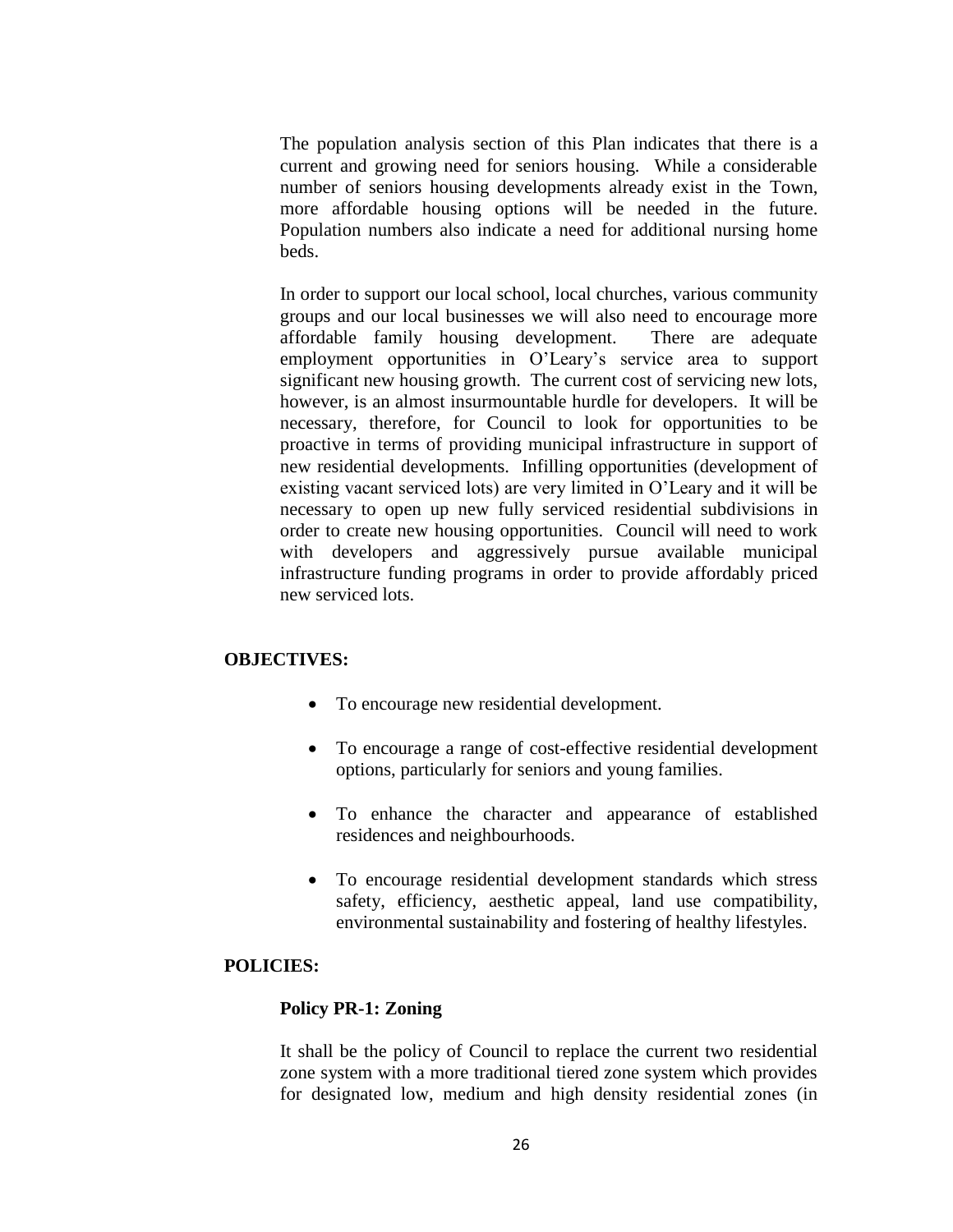addition to the current mobile home zone). Any changes to existing zoning will seek to minimize impacts on existing neighbourhoods.

# **Plan Action:**

- The Zoning and Subdivision Control Bylaw will establish an R1 – Single Family Residential Zone, an R2 – Two Family Residential Zone and an R3 – Multiple Family Residential Zone. The current RM – Mobile Home Zone will be renamed as the Mini Home Residential Zone. All existing neighbourhoods will be designated on the Official Zoning Map in a manner which seeks to best protect and enhance their existing development character.
- The current Residential Reserve Zone will be removed. All lands currently designated as Residential Reserve will be designated to one of the newly designated Residential zones if, in Council's opinion, they may be required for residential development within the next 15 years. The remaining lands will remain in agricultural production and will be designated to a new A1 – Agricultural Zone.

# **Policy PR-2: Residential Development Standards**

It shall be the policy of Council to establish residential development standards relating to density, architectural harmony, setbacks, parking, buffering and other matters in order to enhance the health, safety and convenience of residents.

# **Plan Action:**

- The Zoning and Subdivision Control Bylaw will establish residential development standards for each zone relating to lot sizes, setbacks, servicing, open space, parking, buffering and other related matters.
- Council will encourage residential properties to be developed and maintained at a high standard.
- Council will encourage energy efficiency and reduced water consumption in residential construction.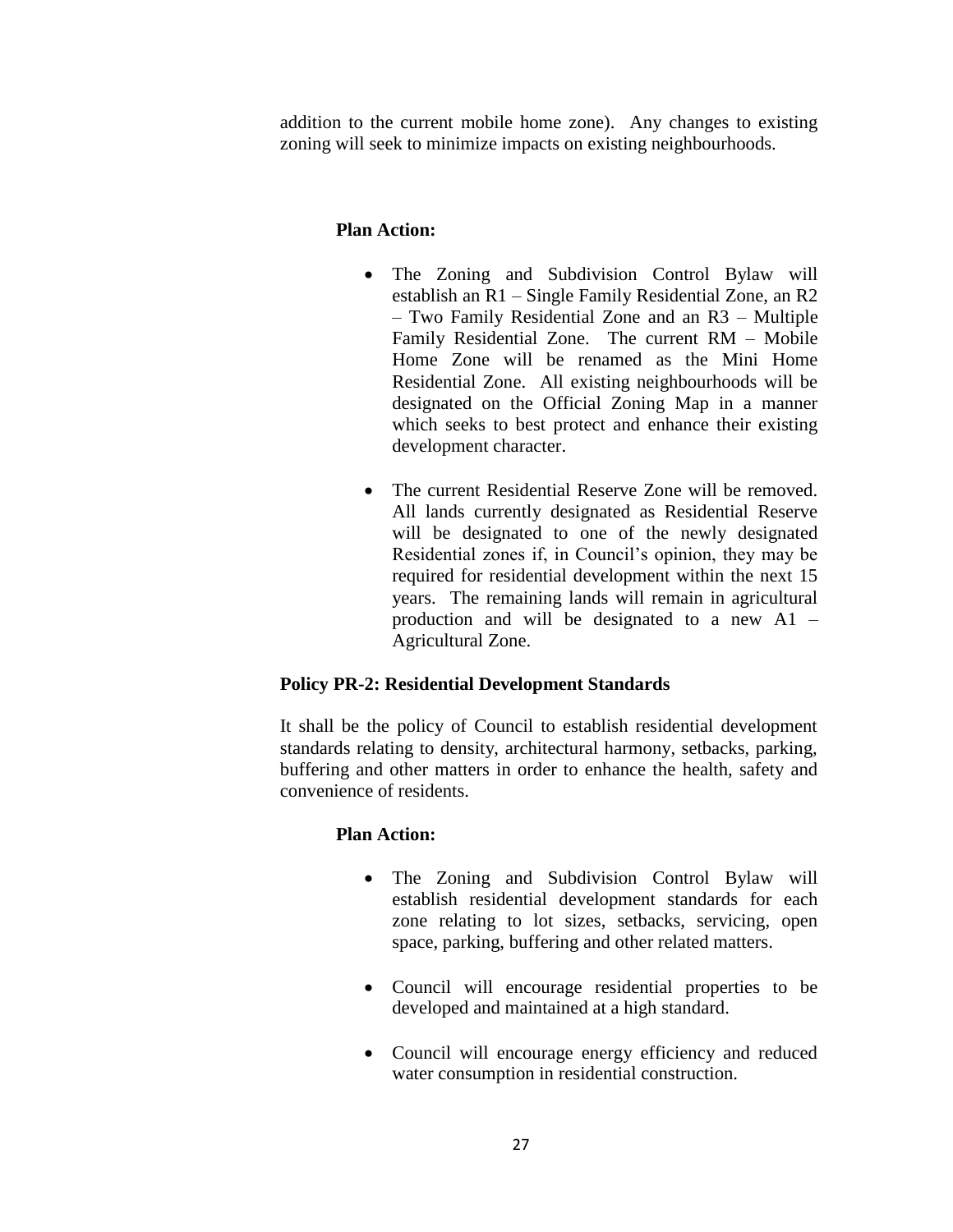#### **Policy PR-3: Accessory Apartments**

It shall be the policy of Council to permit the addition of an accessory apartment to any single family dwelling provided that the exterior of the residence retains an appropriate single family appearance and the lot has suitable septic disposal capabilities, or is centrally serviced.

#### **Plan Action:**

 The Zoning and Subdivision Control Bylaw will permit the addition of an accessory apartment to any single family dwelling provided that adequate parking spaces are provided, the apartment has safe fire exits and meets all requirements of the fire marshal, the exterior of the residence retains an appropriate single family appearance and the lot and septic system have been certified to be able to sustain the additional wastewater treatment demand.

# **Policy PR-4: In-Home Occupations**

Dramatic changes in the workplace combined with new telecommunications technology such as computers, the internet, modems and fax machines have made it possible, and sometimes imperative, that more people work out of their homes. With this trend in mind, Council shall permit a range of in-home occupations in residential areas, provided there is no significant negative impact on adjacent properties or the immediate neighbourhood.

# **Plan Action:**

• The Development Bylaw will set out standards for home occupations, which limit potential residential conflicts such as noise, hours of operation, square footage, number of employees, parking, signage, physical changes to the structure and any other factors which may represent an impediment to the safety, convenience or enjoyment of neighbouring residents.

# **Policy PR-5: Bed & Breakfast**

It shall be the policy of Council to permit and in fact encourage the operation of small scale "bed and breakfast" establishments in all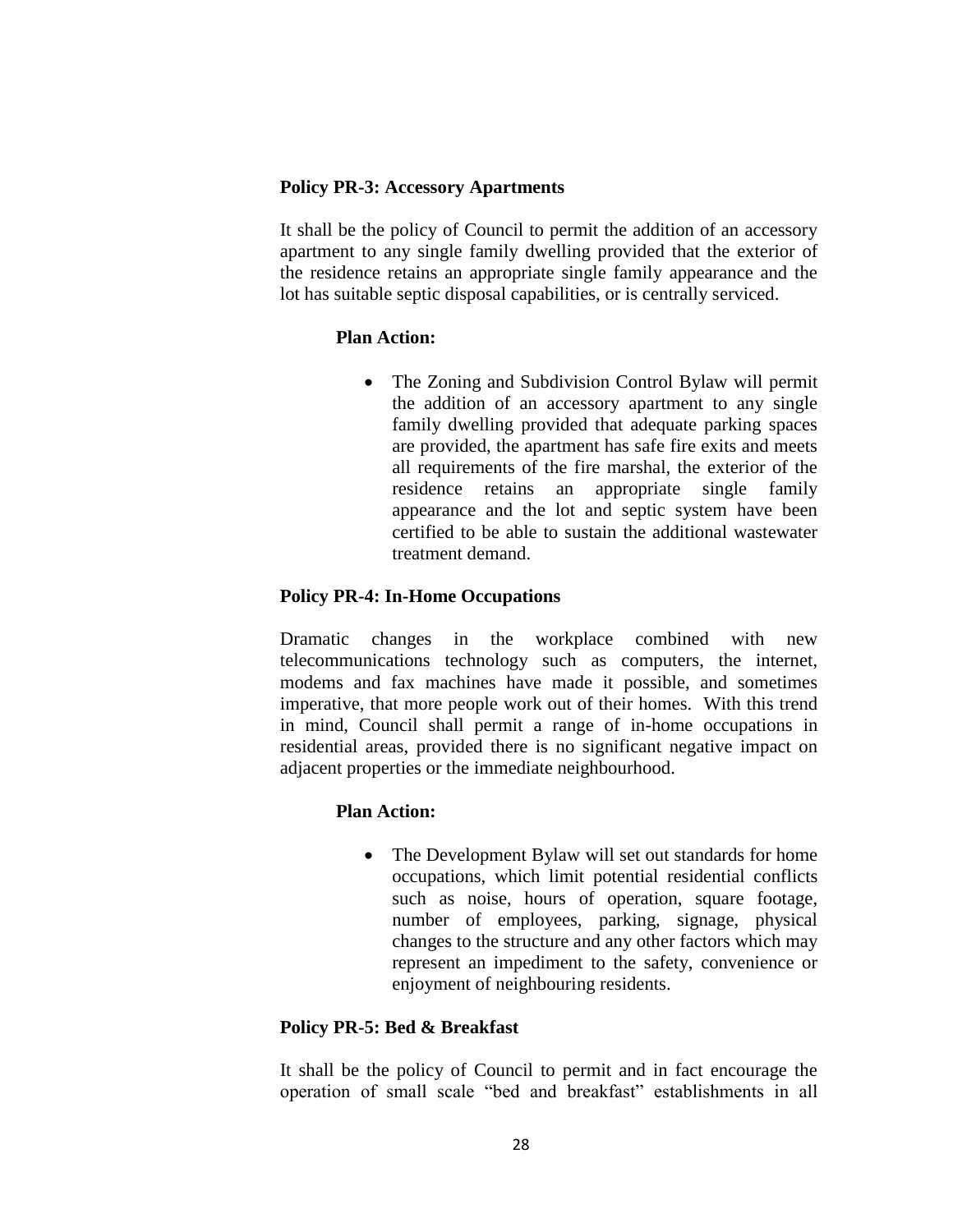residential zones, provided they have no negative effects on the surrounding neighbourhood.

# **Plan Action:**

• The Development Bylaw shall permit the operation of "bed and breakfast" establishments in all residential zones provided that they are limited in terms of size, signage, parking, dining facilities and that the overall visual appearance of the building and character of the neighbourhood is not negatively affected.

# **Policy PR-6: Prefabricated Homes**

It shall be the policy of Council to not discriminate against housing forms due solely to the method of construction. Older style mobile homes (transportable on their own wheeled chassis) which have a distinct style and character shall not be permitted to be located in the Town. Modern "mini-homes" shall be permitted in designated residential areas. Larger "modular" homes shall be permitted in all appropriate residential areas.

# **Plan Action:**

- Traditional "mobile homes" shall not be permitted to be located in the Town.
- Modern "mini-homes" may be permitted in all RM Mini Home Zones and also as an accessory use on a farm in an Agricultural Zone.
- Larger "modular" homes shall be permitted in all residential zones, subject to the designated permitted uses.
- Council will seek to designate additional land in order to accommodate additional mini-home developments in the Town.

# **Policy PR-7: Housing Development & Promotion**

It shall be the policy of Council to work with the private sector and other levels of Government to increase residential subdivision and development in the Town.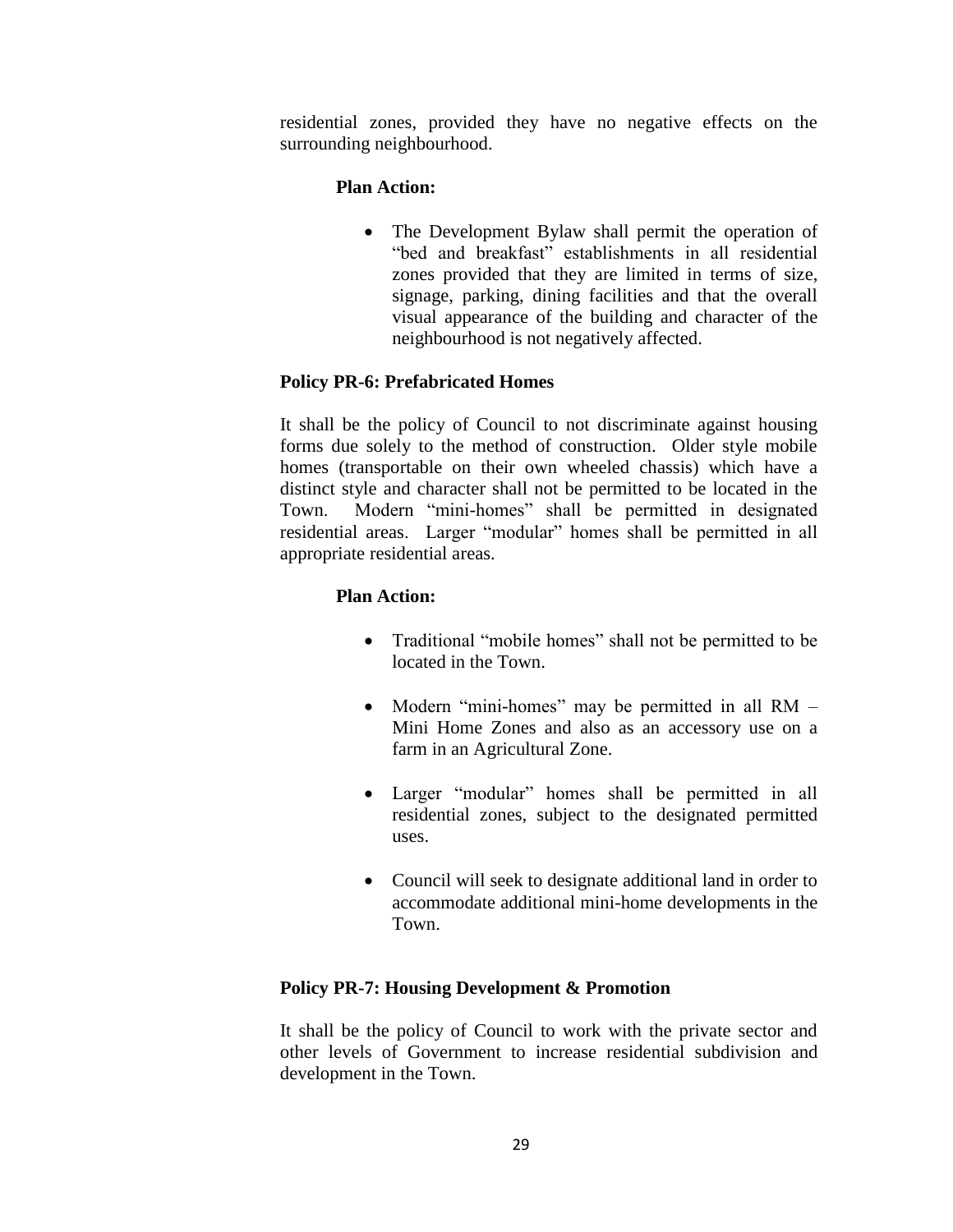#### **Plan Action:**

- Council will seek to work co-operatively with land owners and developers to appropriately cost-share servicing of vacant residential land in the Town.
- Council will seek to pursue all available cost-shared funding programs in order to subsidize the cost of development and limit public expenditures.
- Where appropriate private sector partners cannot be found, Council may pursue the option of purchasing land directly and pursuing the most cost-effective method of servicing.
- When new residential lots have been made available, Council will seek to market these lots in a fair and affordable manner. Special incentives will be considered to encourage young families with children to move to the Town.
- Council shall initiate a promotional program aimed at attracting new residents to the Town. Targeted efforts will focus on new and existing employees of businesses within the Town's boundaries and within its rural service area.

# **5.3 COMMERCIAL**

O'Leary is fortunate to have a relatively vibrant commercial core area with a wide range of services. The area remains somewhat unappealing to pedestrians, however, and according to a survey conducted in 2011 local residents desire to see a wider array of retail options. Little if any effort has been placed on targeting pedestrian and bicycle traffic on the Confederation Trail. In general, the core area lacks visual appeal and way-finding is difficult. The core is also somewhat disjointed and needs to be better defined. The recent demolition of the vacant (and quite deteriorated) former Stedman's store and the current upgrading and relocation of the Liquor Store to Main Street will help greatly in providing new life and momentum for core area upgrading. There are,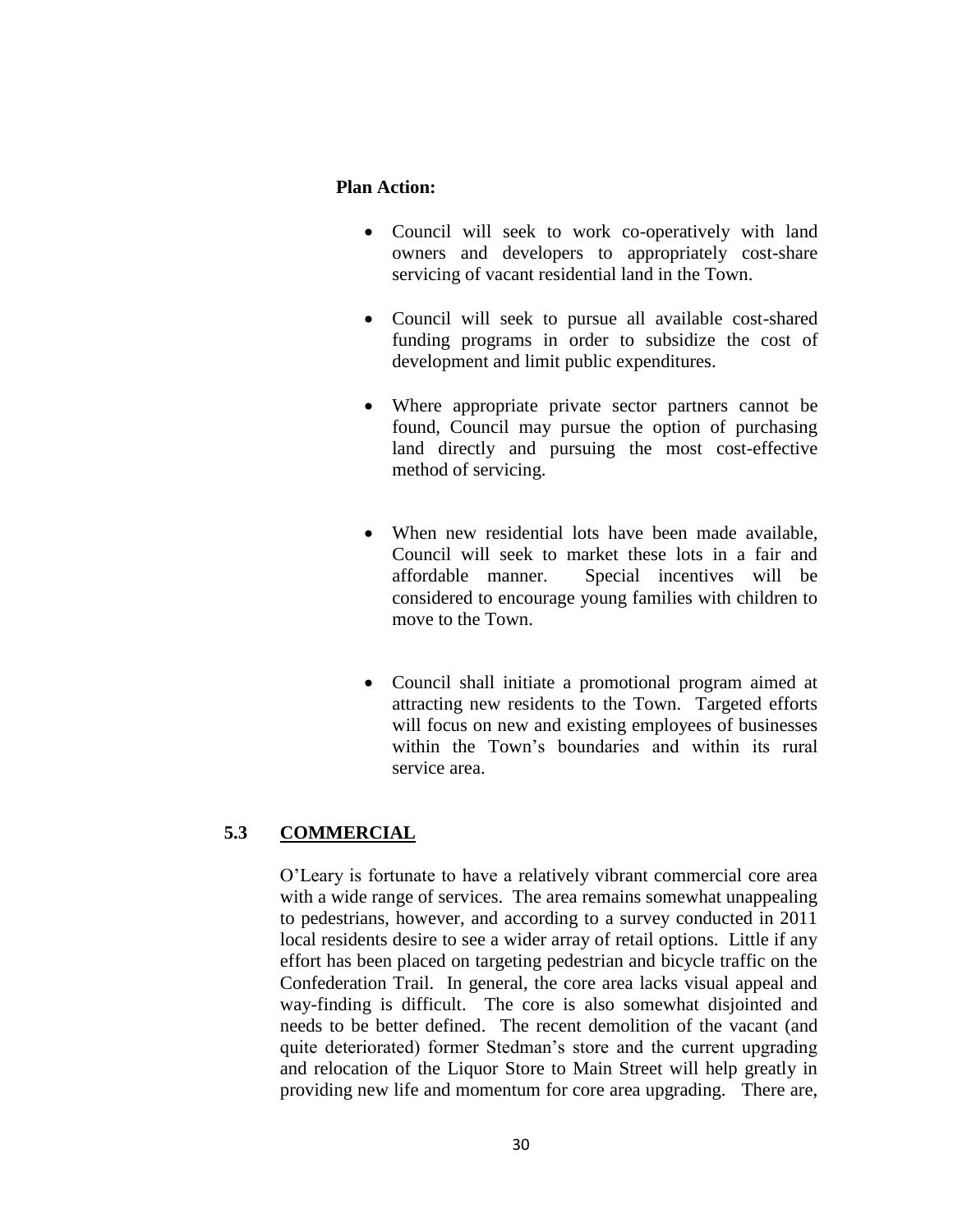however, no vacant retail storefronts in the Town to accommodate retail expansion. This is seen as a major limitation to future retail growth.

The O'Leary and Area Development Association represents a strong potential partner to assist Council in pursuing additional commercial development and upgrading. The Association has been highly successful in the development of the Future Tech West office/commercial centre. Hopefully in the future the Association can take on other important initiatives in the core area.

As a direct spin-off of our deliberations on the Official Plan Review and related discussions about O'Leary's economic future, a new O'Leary and Area Business Association has been formed. It is hoped that this Association can also play a significant role in promoting O'Leary as a commercial centre and facilitating dialogue between area business operators and between the regional business community and Council.

#### **OBJECTIVES:**

- To foster the continued health and vitality of the Town's business sector.
- To specifically target the upgrading of the Town's commercial core area.
- To facilitate the establishment of new retail and other commercial services in the Town.
- To encourage an active dialogue between the region's business operators and between these operators and Council, aimed at addressing issues of mutual concern.
- To more effectively promote the Town's business sector to local and regional residents and to tourists.

# **POLICIES:**

#### **Policy PC-1: Zoning**

It shall be the policy of Council to zone all established commercial uses in the Zoning and Subdivision Control Bylaw as "Commercial" unless they pose safety concerns or create significant land use conflicts with neighbouring properties. Council will also designate additional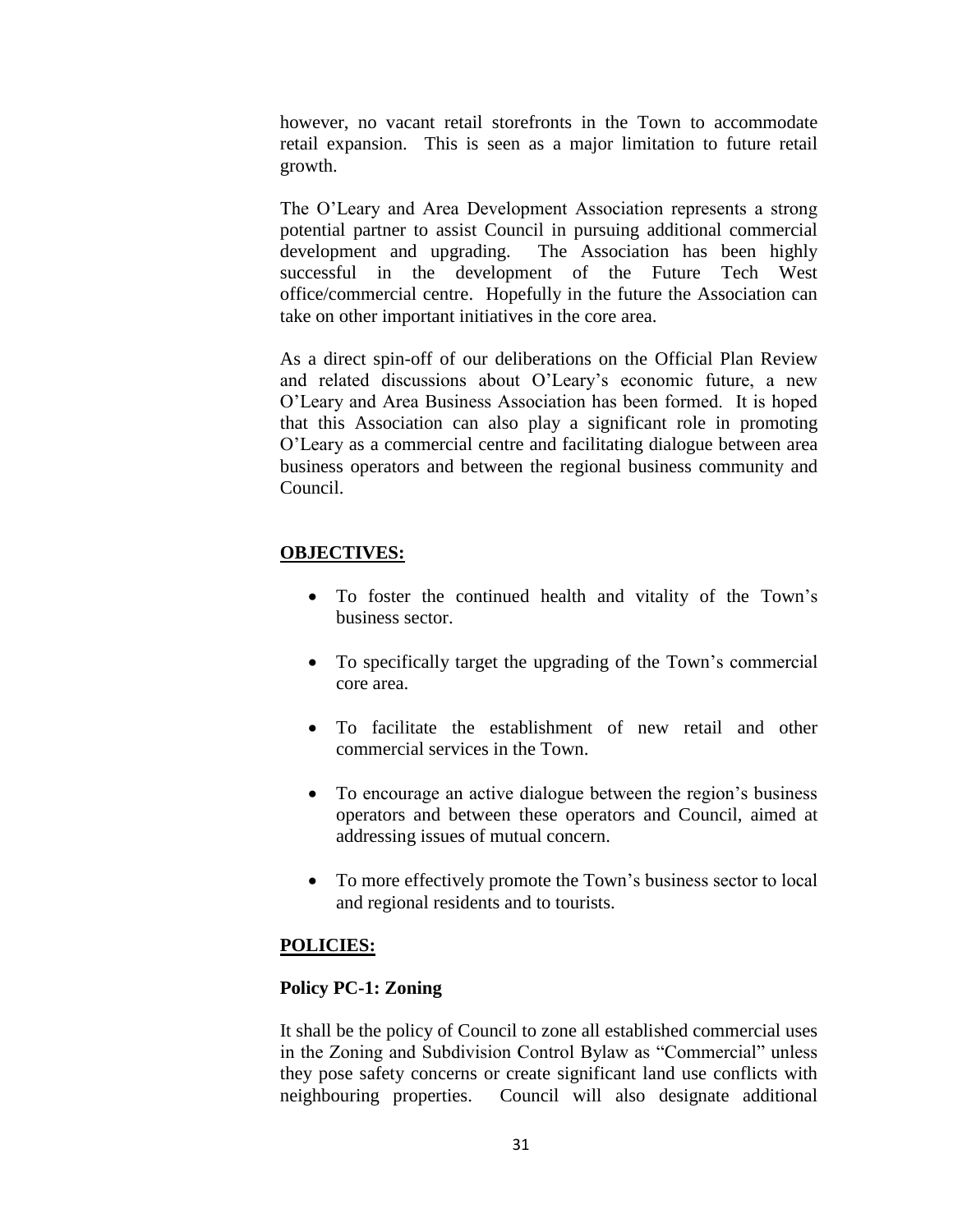Commercially zoned land adjacent to the core area in order to encourage commercial expansion and infilling.

# **Plan Action:**

- All current commercial developments other than "inhome occupations" will be designated as Commercial (C1) Zones in the Zoning and Subdivision Control Bylaw.
- The Zoning and Subdivision Control Bylaw will also designate additional land adjacent to the core area as "Commercial" in conformance with the General Land Use Plan.

# **Policy PC-2: Buffers**

It shall be the policy of Council to establish adequate buffer areas adjacent to any new or expanded commercial developments in order to minimize any negative effects on adjacent properties.

# **Plan Action:**

• The Zoning and Subdivision Control Bylaw shall establish minimum buffer area requirements, ie. setbacks, screening, etc. for any new or expanded commercial developments in order to mitigate negative impacts on adjoining properties.

# **Policy PC-3: Core Area Development Plan**

It shall be the policy of Council to develop a strategy which will lead to the preparation of a long term development plan for the commercial core area. The Plan would address such items as pedestrian circulation; signage and way-finding; park upgrading; landscaping; parking; integration with the Confederation Trail; upgrading and better integration of the train station; development of a central design theme; designation of spaces which encourage and facilitate social interaction.

# **Plan Action:**

• Council will work with local business operators, land owners, senior levels of government, regional development agencies, the O'Leary and Area Development Association and all other interested parties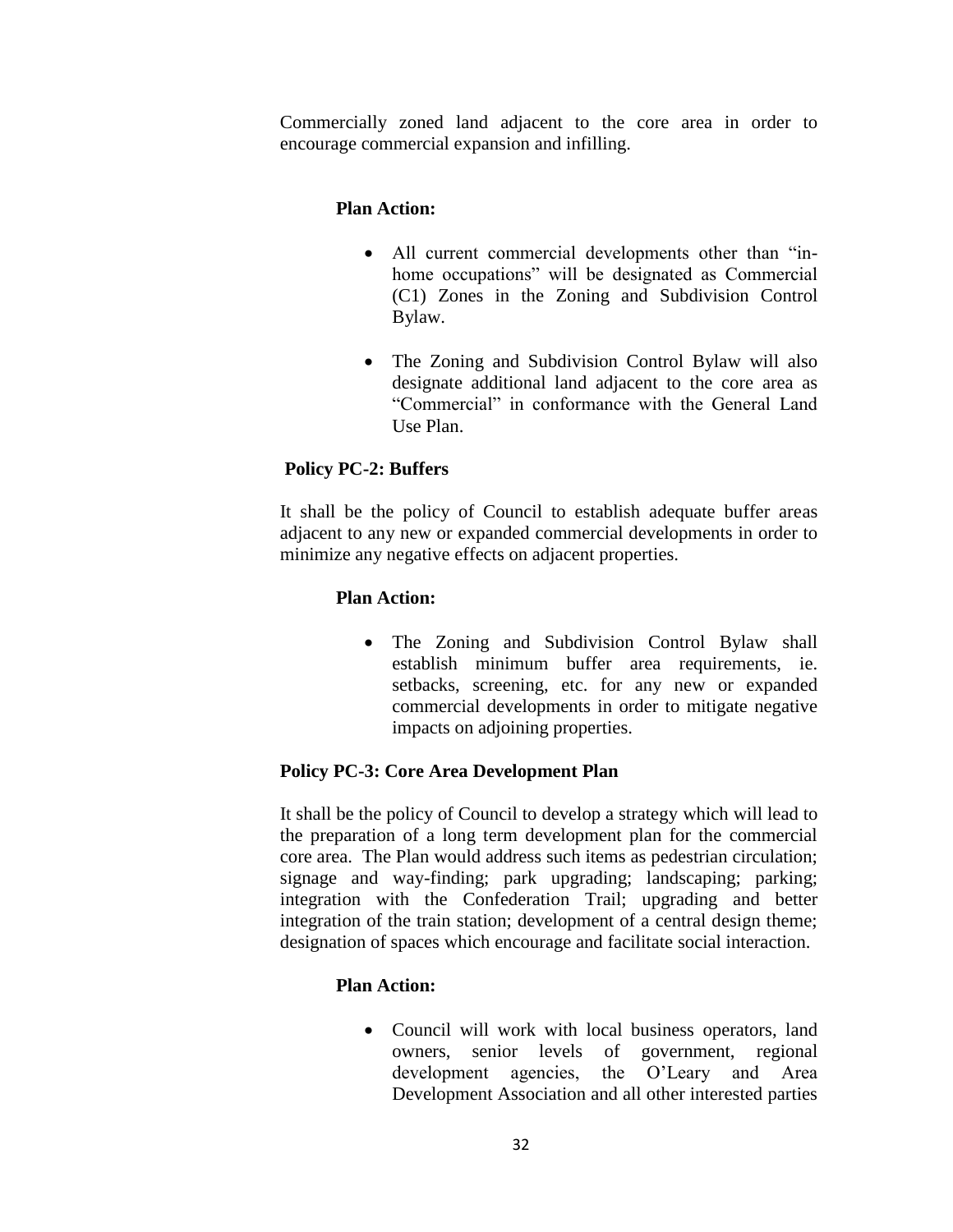to prepare a long term development plan for the commercial core area on a priority basis.

 Various elements of the Plan will be implemented as the required resources become available.

# **Policy PC-4: New Retail Space**

It shall be the policy of Council to work with the O'Leary and Area Development Association, senior levels of Government, local land owners and local developers to pursue the development of a new "commercial storefront" facility within the designated commercial core area, in order to accommodate and encourage the establishment of new retail and other commercial services in the Town. Where appropriate, financial incentives may also be considered for "start-up" enterprises.

# **Plan Action:**

 Council will work with the O'Leary and Area Development Association and local land owners to identify a suitable location for a new commercial storefront facility.

Council will seek out funding partners and prepare a business plan for the development, ownership and management of this facility, hopefully in partnership with the O'Leary and Area Development Association.

# **Policy PC-5: Tourism Development**

It shall be the policy of Council to seek to encourage additional tourism facilities in the Town and to develop a strategy for better promoting the Town's various services to the tourism market.

# **Plan Action:**

- Council will work with Tourism PEI to better promote the services and attractions in the Town to users of the Confederation Trail.
- Council will take actions to establish an efficient and attractive way-finding system in the Town which will facilitate better access to all services and attractions in the Community by Confederation Trail users and all other visitors to the Town.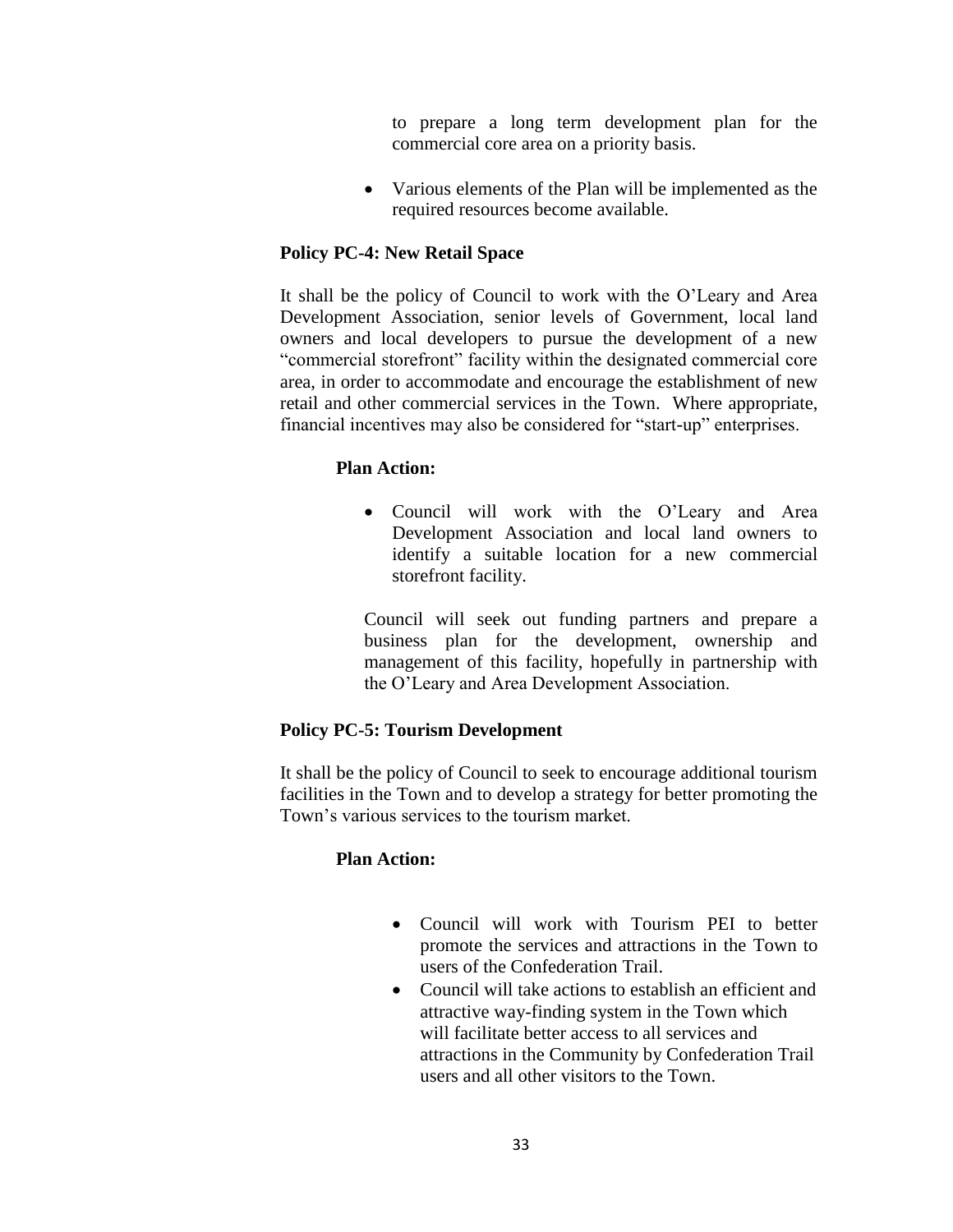- Council will work with the Board of the Canadian Potato Museum and other regional tourism facilities to better promote tourism visitation to the area.
- Council will work with local property owners to encourage the development of bed and breakfast and other tourism accommodation facilities.

#### **Policy PC-6: Signage**

As a Community, O'Leary falls under the provisions of the Highway Signage Act. Executive Council has ruled, however, that Communities with their own Signage Bylaws may request an exemption under the Act and take control over their own local commercial signage. This would be an important action in terms of creating an overall design theme for the Town and a physically appealing core area.

#### **Plan Action:**

• Council shall enact a Signage section in the new Zoning and Subdivision Control Bylaw and request an exemption under the Highway Signage Act so that Council can assume control off local commercial and related signage.

# **5.4 INDUSTRIAL**

Most of O'Leary's current industrial facilities are directly related to the agricultural sector and as such have been a part of the community for many years. Given the Town's very limited vacant land base, it is unlikely that major new industrial development will occur without a boundary extension. Seasonal heavy truck traffic is a source of concern in the Town and efforts to minimize land use and traffic conflicts in the future would be desirable.

# **OBJECTIVES:**

- To actively support and strengthen existing local industries.
- To encourage limited future industrial development where it is compatible with existing and future residential development.
- To pursue large scale industrial development only through a boundary extension to the Town.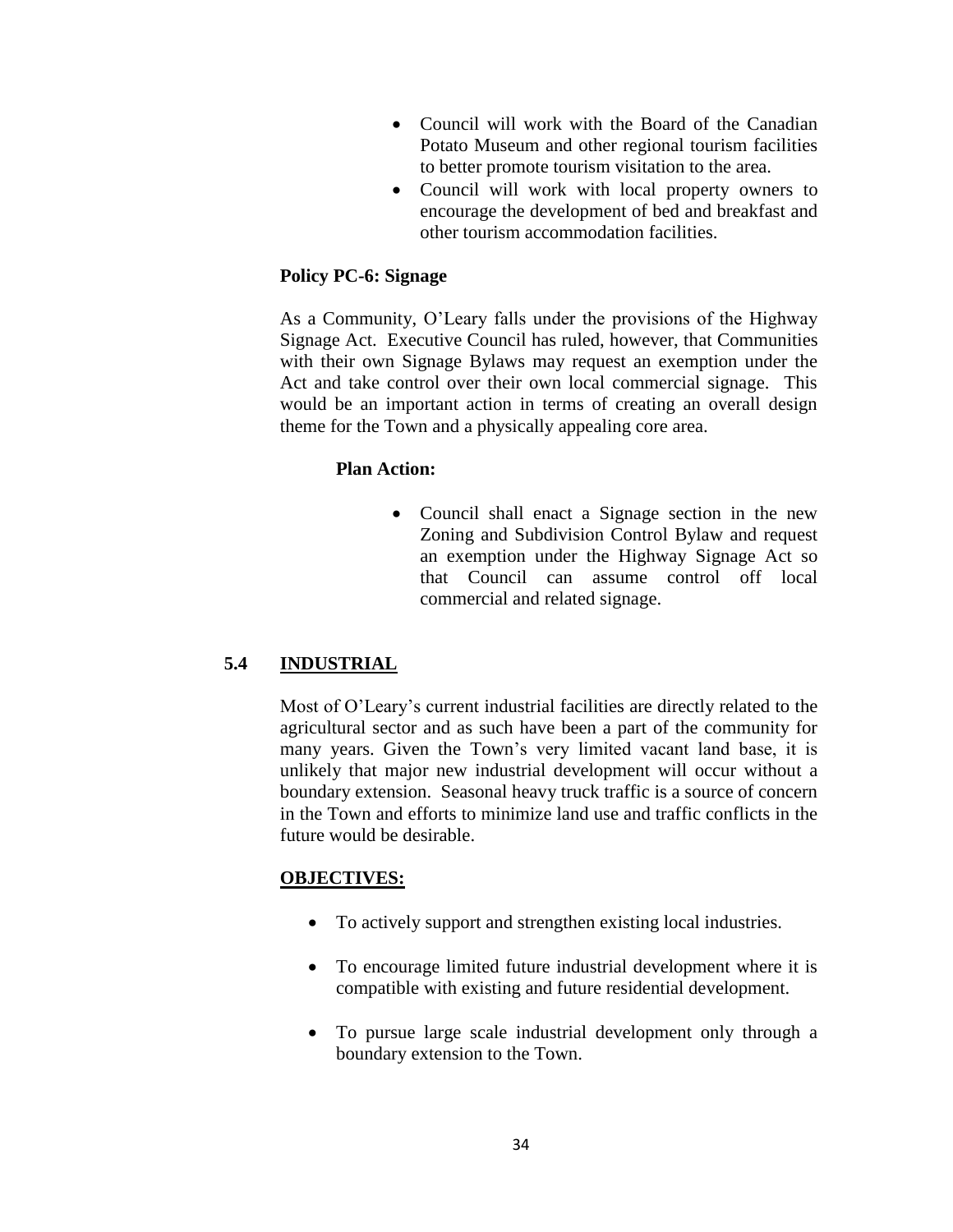To minimize land use and traffic conflicts generated by industrial developments.

# **POLICIES:**

# **Policy PM-1: Zoning**

It shall be the policy of Council to zone all established industrial uses in the Zoning and Subdivision Control Bylaw as "Industrial" unless they pose safety concerns or create significant land use conflicts for neighbouring properties. Any expansion shall proceed via a re-zoning application and an amendment to the General Land Use Plan.

# **Plan Action:**

- All current industrial developments will be designated as Industrial (M1) Zones in the Zoning and Subdivision Control Bylaw, unless they pose safety concerns or create significant land use conflicts for neighbouring properties.
- No new large scale industrial developments will be permitted without the provision of central services and shall proceed via a re-zoning application and an amendment to the General Land Use Plan.

# **5.5 AGRICULTURE**

While O'Leary owes much of its history and its economy to farming, there is only a small portion of two farms within the municipal boundaries plus a number of relatively small farm fields. Most of the produce warehouses within the Town are considered to be "industrial" uses. However, one group of potato warehouses in the core area is in fact part of a farm and is more correctly classified as an "agricultural" use. One other large farmstead and related farm buildings straddles the Town's southern boundary along Barclay Road, even though most of the farm land is located outside of the Town. It will be important to protect the long term viability of the major farming operations within the Town. Given O'Leary's very confined municipal boundaries, however, undeveloped farm fields which are easily serviceable will be under considerable pressure for urban development.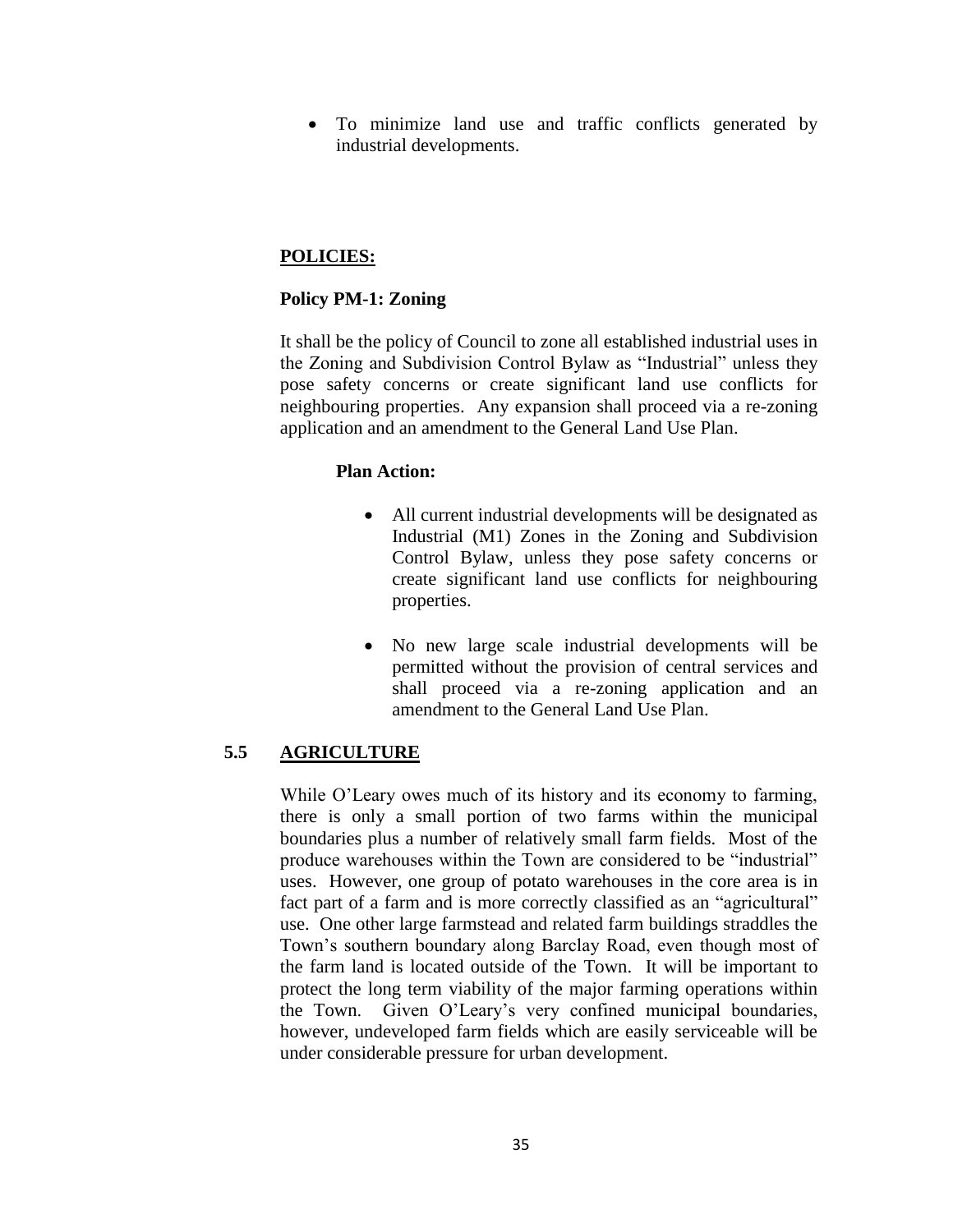There is currently no agricultural zoning in O'Leary and all vacant land is zoned either Residential or Residential Reserve. This does not acknowledge the long term importance of the farms within the municipal boundaries or offer any long term protection.

# **OBJECTIVES:**

- To protect the long term viability of farming in the Town.
- To minimize conflicts between farmers and non-farm residents.

# **POLICIES:**

# **Policy PA-1: Zoning**

It shall be the policy of Council to designate an Agricultural Zone which will protect established farms from the intrusion of conflicting land uses and serve to discourage the conversion of important primary resource lands into non-resource use.

# **Plan Action:**

- The Development Bylaw shall designate all those lands currently in agriculture use as an Agricultural (A1) Zone, unless Council deems that they are likely to be required for urban development within a 15 year period.
- Council shall work with the local farming community and residents to minimize land use conflicts.

# **Policy PA-2: Livestock Operations**

It shall be the policy of Council to protect existing livestock operations from residential encroachment, but also to protect existing residents from the encroachment of new large-scale livestock operations.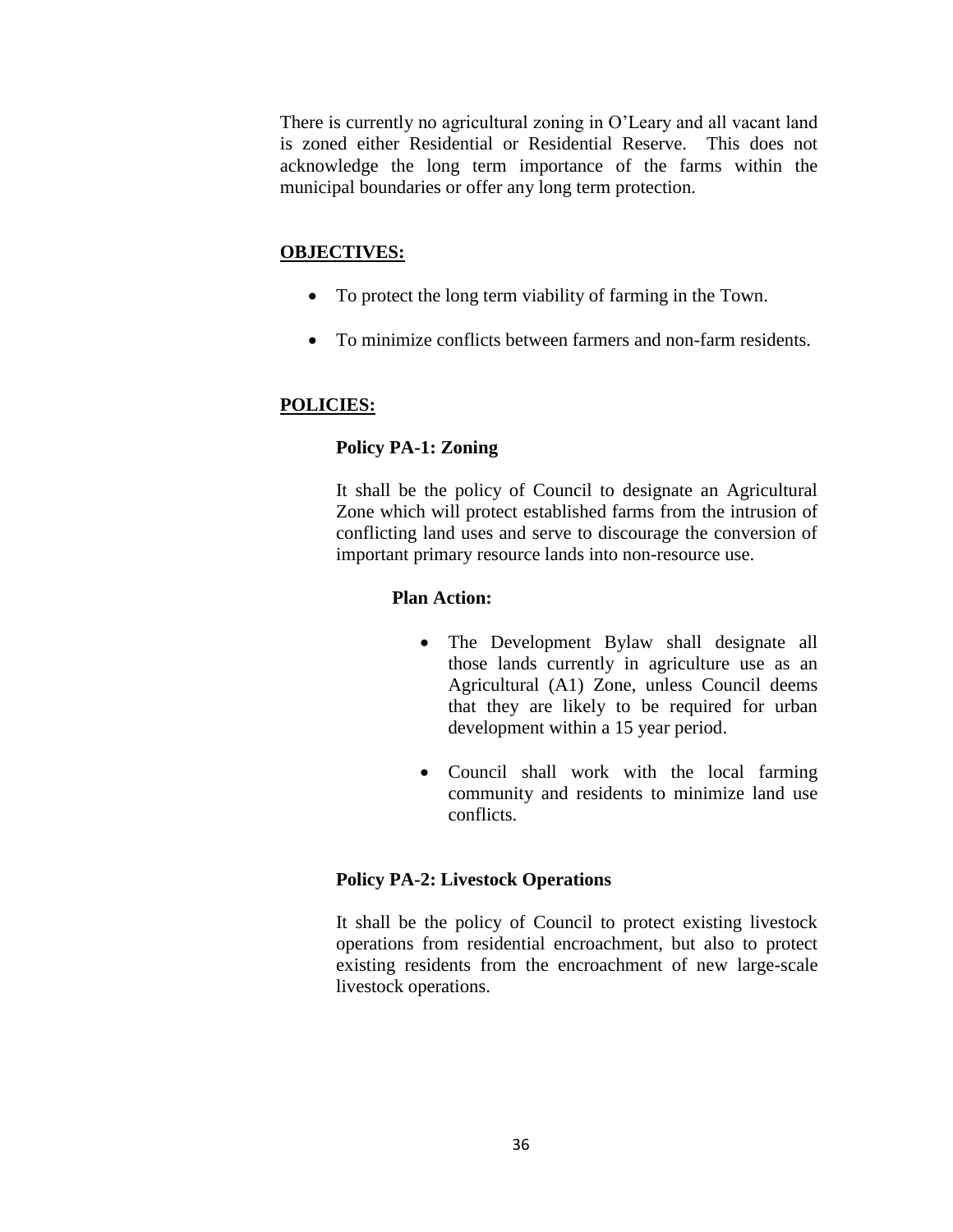# **Plan Action:**

- The Development Bylaw shall restrict any new residential development from locating within five hundred feet (500') of an existing livestock operation.
- The Development Bylaw shall prohibit any new intensive livestock operation from locating within one thousand feet (1000<sup>o</sup>) of any existing residences.
- Council will endeavour to ensure that all livestock operations in the Town comply fully with all Provincial regulations in relation to manure handling and storage and other matters.

# **Policy PA-3: Riparian Zones**

It shall be the policy of Council to support the protection of the Provincially designated Riparian Zones adjacent to streams and wetlands in the Town.

# **Plan Action:**

• Council will work with the Provincial Government to ensure that designated Riparian Zones adjacent to streams and wetlands are appropriately protected and managed.

# **5.6 TRANSPORTATION**

The Town of O'Leary is a major transportation hub. Even though the railway has been abandoned, automobile, truck, pedestrian and bicycle traffic volumes remain significant through the Town. As a Town, O'Leary does not own any of its roads. The Provincial Government is responsible for all local and regional road maintenance and for maintenance of the Confederation Trail. The Town does, however, own and maintain all local sidewalks. There are currently 4.5 kilometers of sidewalks in the municipality.

# **OBJECTIVES:**

• To protect the safety of the travelling public.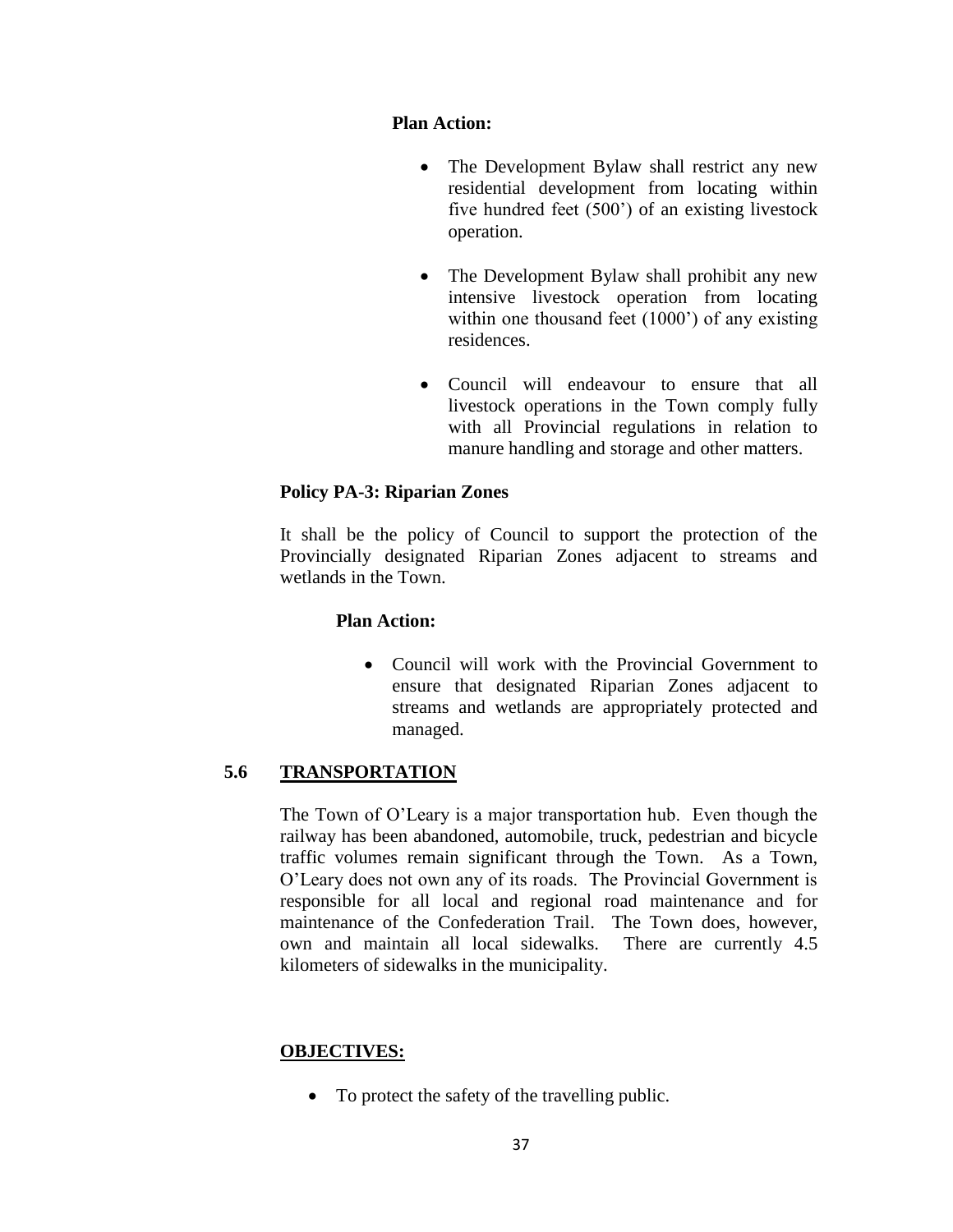- To maintain the safety and efficiency of the Province's Highway system and all local streets.
- To ensure safe access and turning movements on all roads in the Town.
- To ensure a high level of maintenance on all roads and sidewalks in the Town.

# **POLICIES:**

# **Policy PT-1: Access**

It shall be the policy of Council to support the current Highway Access Regulations and to limit uncontrolled highway access.

#### **Plan Action:**

• The Development Bylaw shall require the issuance of an Access permit from the Provincial Government prior to the issuance of any development permit.

#### **Policy PT-2: Maintenance**

It shall be the policy of Council to work with the Provincial Government to ensure that all roads in the Town are maintained in good condition.

#### **Plan Action:**

 Council will meet with officials from the Provincial Government on an annual basis to discuss road maintenance priorities in the Town.

#### **5.7 ENVIRONMENT**

Given the fact that all properties in O'Leary are dependent on individual on-site wells, it is critically important for the Town to protect both the quality and quantity of both surface and ground water both within the Town and in its watershed. Since well installation is the jurisdiction of the Province and most of O'Leary's watershed lies outside of the municipal boundaries, Council's actions are somewhat restricted. Council can, however, act to restrict high risk land uses,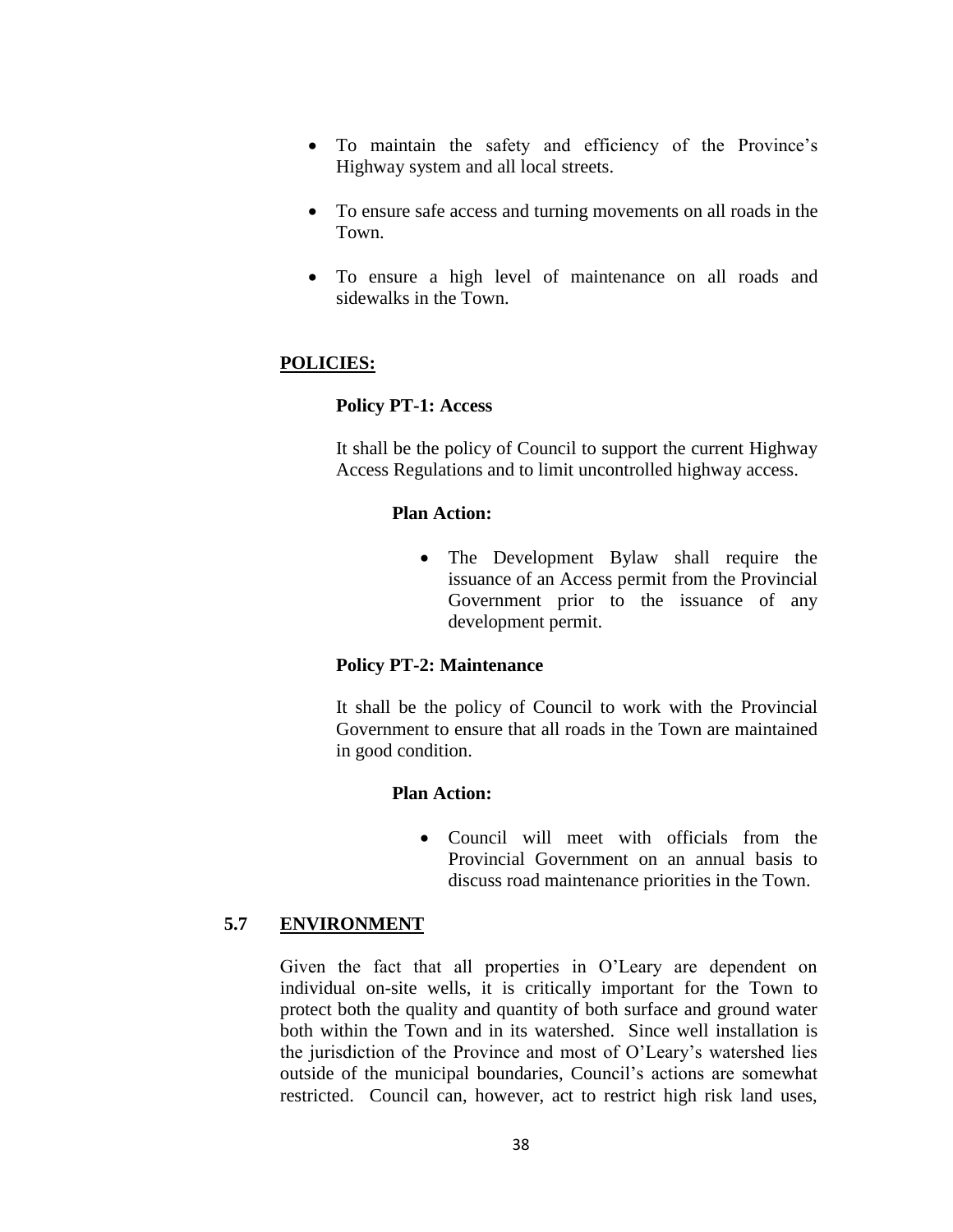ensure that the central sewer system is well maintained and work with the Province and our rural neighbours to ensure that our watershed is well managed.

Council can also encourage energy conservation by enabling the installation of wind turbines in the Town and providing leadership in pursuing other alternate energy options and encouraging energy conservation. By controlling certain obnoxious land uses, Council can also assist in reducing air pollution.

# **OBJECTIVES:**

- To protect the quality and quantity of ground and surface water resources.
- To protect air quality.
- To encourage the use of alternate energy systems.

# **POLICIES:**

# **Policy PE-1: Individual Wells**

It shall be the policy of Council to work with the Provincial Government to ensure that all wells in the community are installed at a high standard and are appropriately maintained. Where systems are abandoned Council shall endeavour to ensure that the systems are removed and proper abandonment techniques are utilized.

# **Plan Action:**

• The Zoning and Subdivision Control Bylaw shall require that all new on-site wells are approved by the Provincial Government.

#### **Policy PE-2: Point Sources of Pollution**

It shall be the policy of Council to work with the Provincial Government to identify and control potential point sources of groundwater and surface water pollution.

# **Plan Action:**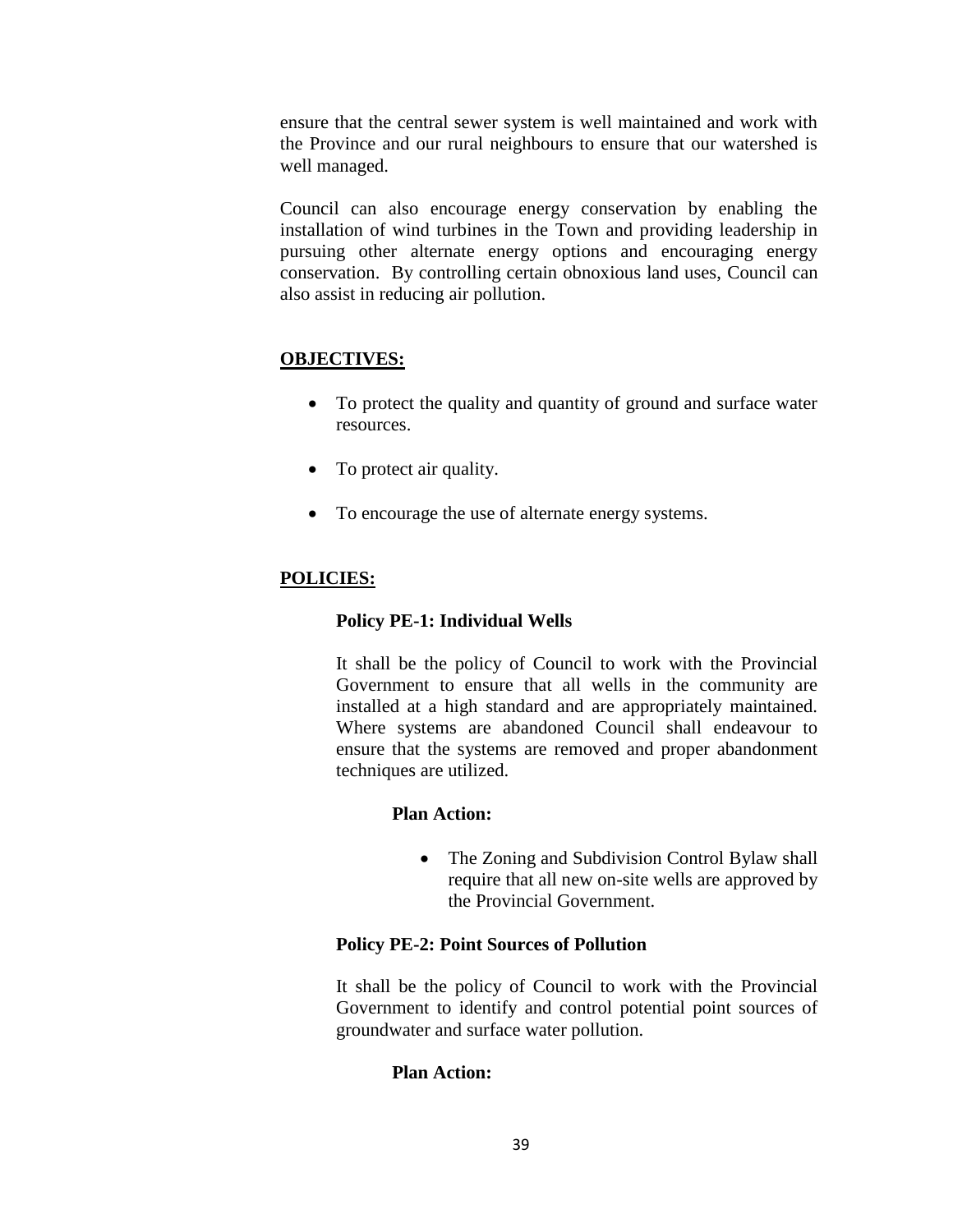• Council will work with the Provincial Government to help identify and restrict potential point sources of pollution such as underground and above ground petroleum storage, pesticide and fertilizer storage, other chemical storage, manure storage, etc.

#### **Policy PE-3: Central Services**

It shall be the policy of Council to routinely monitor the condition of the central sanitary sewer system and to perform regular upgrading in order to maintain the system's integrity and prevent groundwater contamination.

#### **Plan Action:**

 Council shall continue to regularly monitor the condition of the central sanitary sewer system and perform regular upgrades on a priority basis as budgets permit.

#### **Policy PE-4: Alternate Energy Systems**

It shall be the policy of Council to encourage the use of alternate energy systems in the Town.

#### **Plan Action:**

- A windmill enabling section will be added to the Development Bylaw.
- Council will endeavour to encourage the use of alternate energy systems in the Town and will work to reduce or eliminate any regulatory hurdles which may be in place.

#### **6.0 GENERAL LAND USE PLAN**

The General Land Use Plan is conceptual representation of the direction Council envisions land use patterns emerging over the next fifteen years. It lays the foundation and establishes the direction for the Zoning Map in the Development Bylaw, which is normally more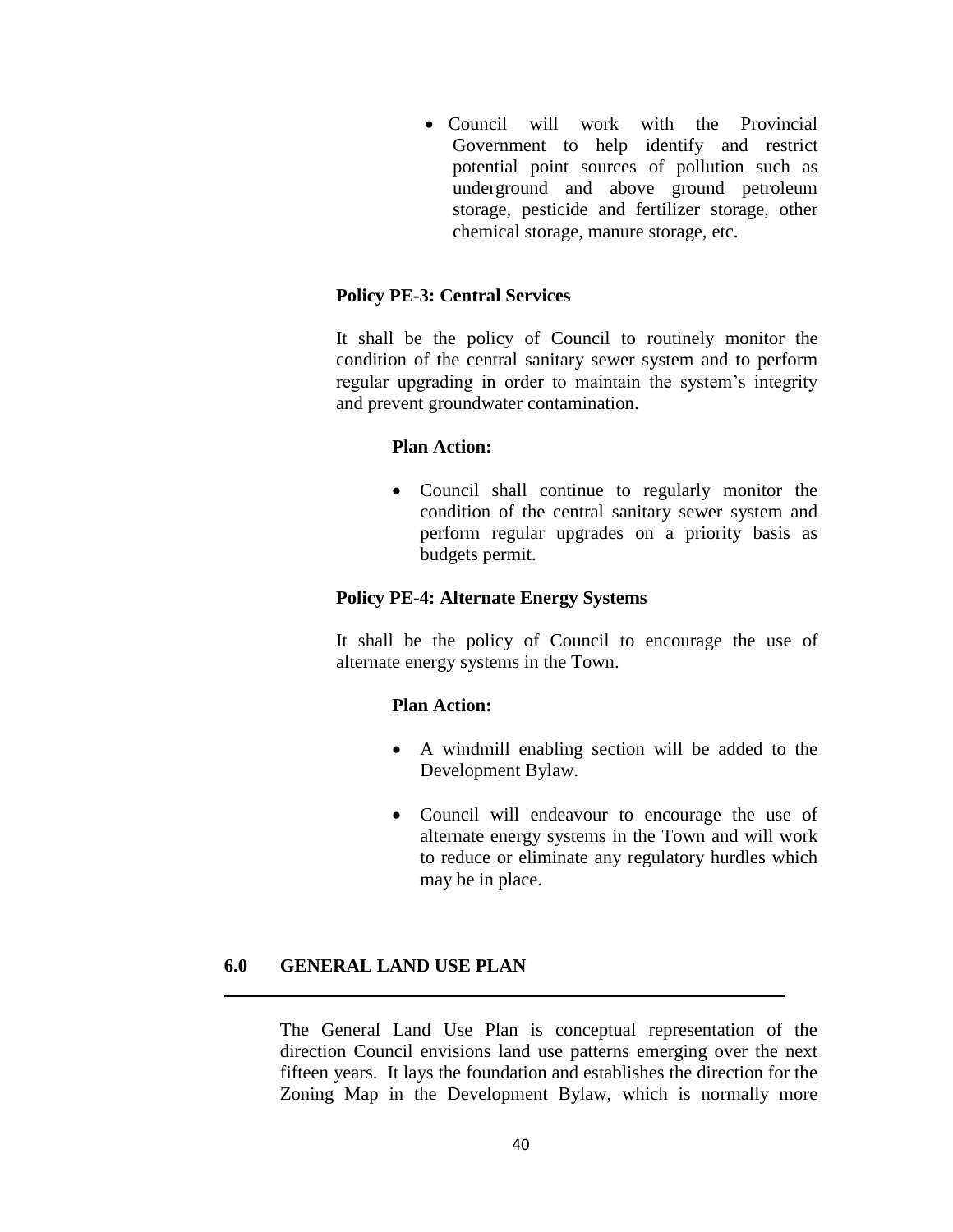precise in terms of boundaries and land use designation. The Zoning Map must, however, conform to the General Land Use Plan.

In formulating the General Land Use Plan, Council has applied the following criteria:

- Land use conflicts shall be minimized.
- Commercial development shall be directed toward established commercial clusters. Established commercial and industrial developments shall be protected.
- Existing Institutional developments shall be protected.
- New residential development will be encouraged. Existing neighbourhoods will be protected.
- Established agricultural operations shall be protected.
- All other relevant policies and principles included in this Plan shall be implemented.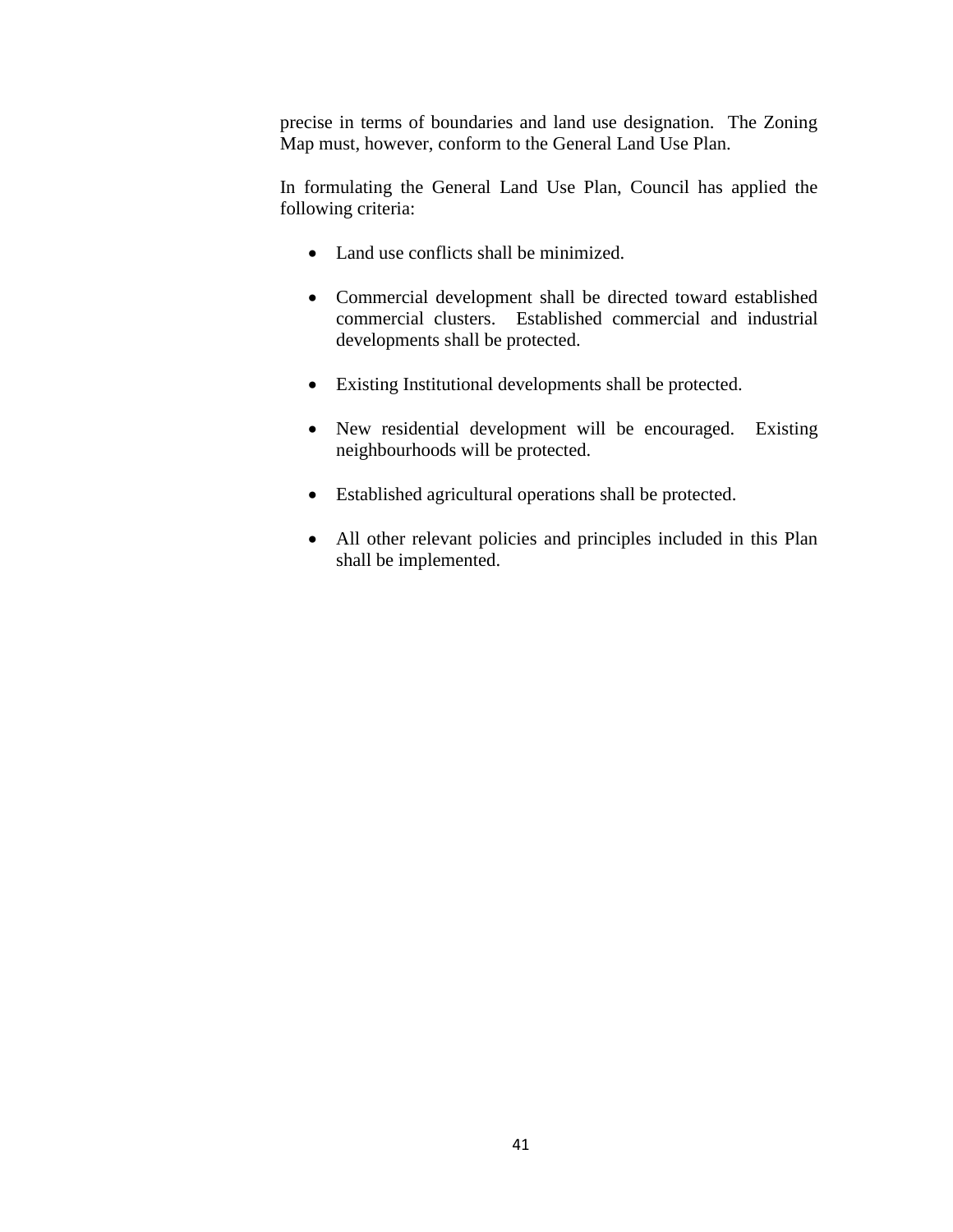**MAP 3**

**GENERAL LAND USE PLAN**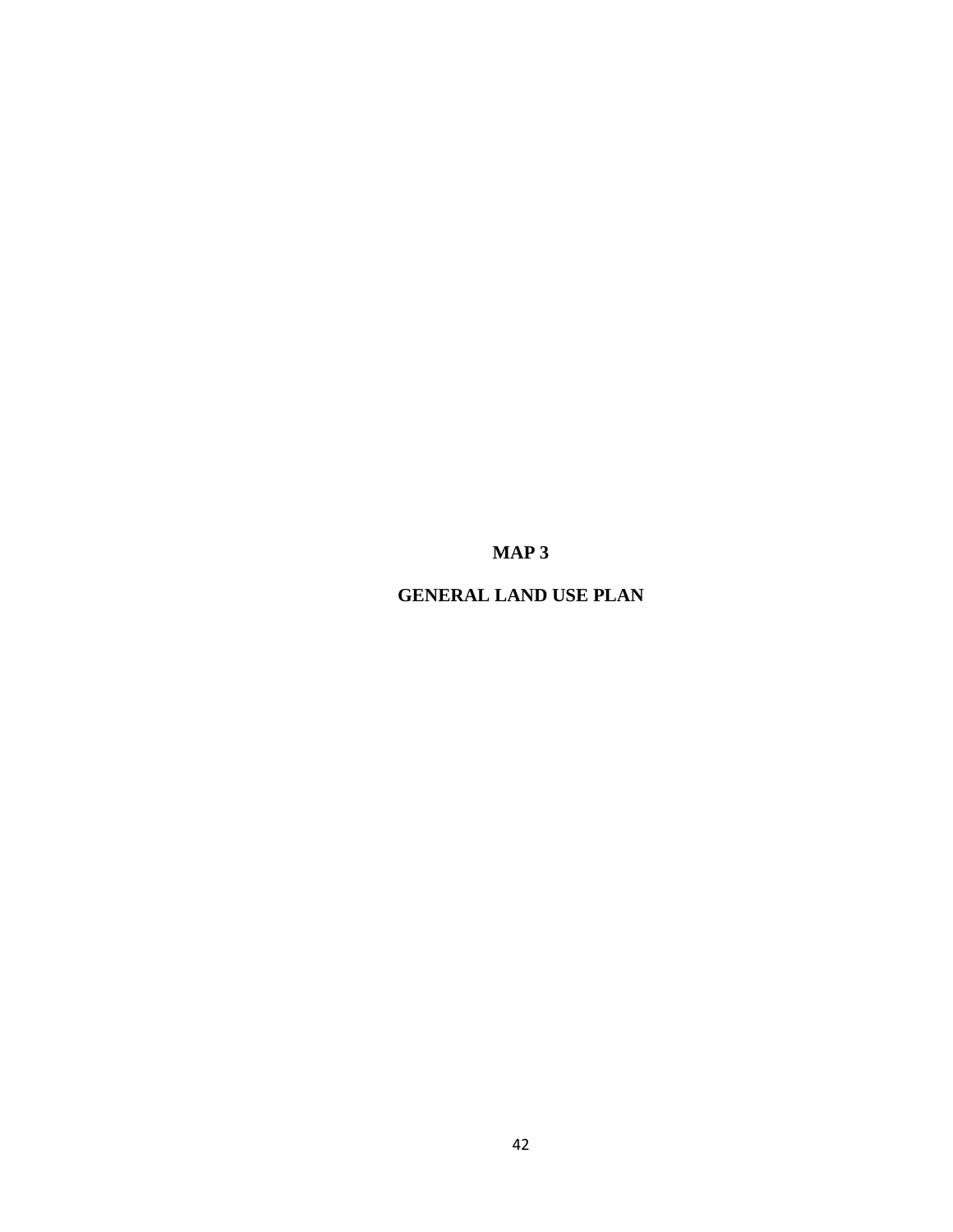#### **7.0 IMPLEMENTATION**

# **7.1 ADMINISTRATION**

Administration of this Plan shall be the responsibility of Council. Council shall, however, seek the input of Planning Board on matters pertaining to the Plan. The primary implementation tool for this Plan is the Zoning and Subdivision Control (Development) Bylaw. Aspects of the Plan may also be implemented through other municipal bylaws, Council's operating policies and procedures, the municipal budget and other appropriate Council actions. Council may also delegate aspects of the implementation of this Plan or the Development Bylaw to a Development Officer appointed by Council.

# **7.2 DEVELOPMENT BYLAW**

Immediately upon approval by the Minister of Finance and Municipal Affairs, Council shall amend its current Zoning and Subdivision Control (Development) Bylaw to be in conformance with the policies and provisions of this Plan, in accordance with the provisions of the *Planning Act.* The revised bylaw shall be referred to as the Town of O'Leary Zoning and Subdivision Control (Development) Bylaw.

The Development Bylaw shall set out specific land use zones, permitted uses for each zone, standards and procedures for development and land use, and standards and procedures for the subdivision and consolidation of land in the Town. The Bylaw may also provide for "conditional" and "special permit" uses. Conditional uses shall be subject to such restrictive conditions as Council deems appropriate. Special Permit uses represent exceptions to the "permitted uses" in each zone and shall be approved at the sole discretion of Council.

# **7.2.1 Approval of Development or Change of Use**

The Development Bylaw shall require any person undertaking any development, change of use of land or premises or subdivision/consolidation of land to apply for a permit using a standard application procedure. Exceptions shall be noted in the Bylaw. Council may attach such conditions as it deems appropriate to any permit in order to ensure conformance with this Plan.

The Bylaw may also require submission of a Construction Plan for the development outlining such details as construction phasing, stockpiling of soil, screening or fencing, erosion or run-off control measures, heavy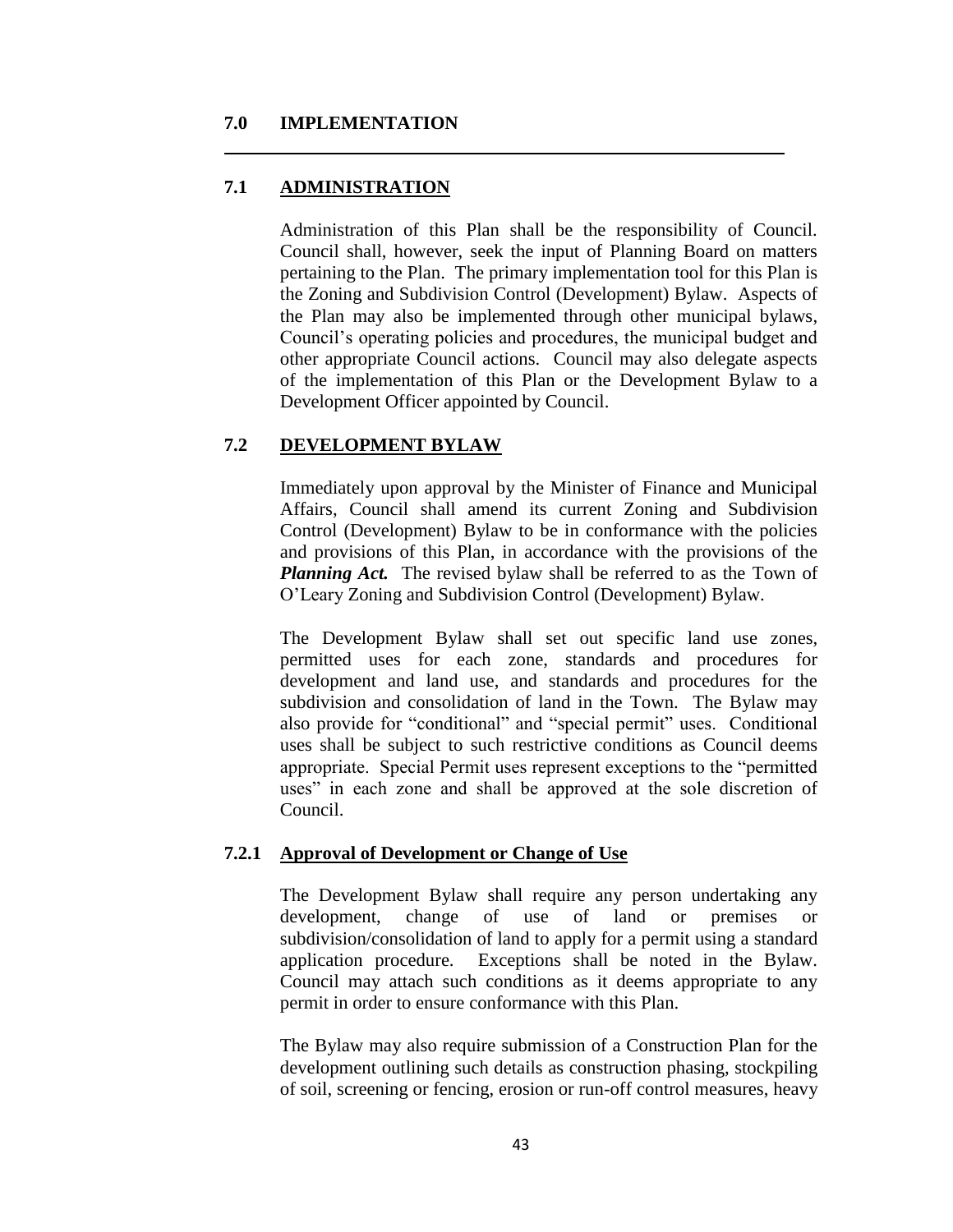truck traffic access, hours of operation and any other items which could present a nuisance or hazard during construction.

Once the development is approved, a numbered permit will be issued which must be displayed at the site. The receipt of a development permit does not excuse the applicant from complying with any Provincial or Federal laws in force, such as fire protection, health and safety, sewage disposal, plumbing and electrical installation, disabled access. Council shall maintain liaison with appropriate Provincial officials during the permit issuing process.

# **7.2.2 Development Agreements**

Council may, at its discretion, require the developer of a subdivision or a development to enter into a Development Agreement or Subdivision Agreement. These agreements will contain all conditions which were attached to the building permit or subdivision approval and shall be legally binding on both parties.

# **7.2.3 Variances**

Council may grant a variance to the provisions of the Development Bylaw where strict compliance would represent an inappropriate burden to the developer and where the general intent of this Plan is upheld.

# **7.3 BUDGETING**

While the Development Bylaw and other bylaws passed under the *Municipalities Act* are the primary tools for controlling and directing development activities in the Town, the Town budget is the key policy tool for directing the annual activities of Council. As such, the budget is a key implementation tool for many of the policies and plan actions laid out in this Plan. To the extent practicable, the budget should conform with the policies of this Plan.

# **7.3.1 Budget Policies**

Council has established the following fiscal policies as a framework to guide decisions on municipal revenues and expenditures:

- Council shall strive to maintain stable and affordable property tax rates.
- Council shall pursue all available options for cost-sharing and maximize financial assistance from other levels of government.